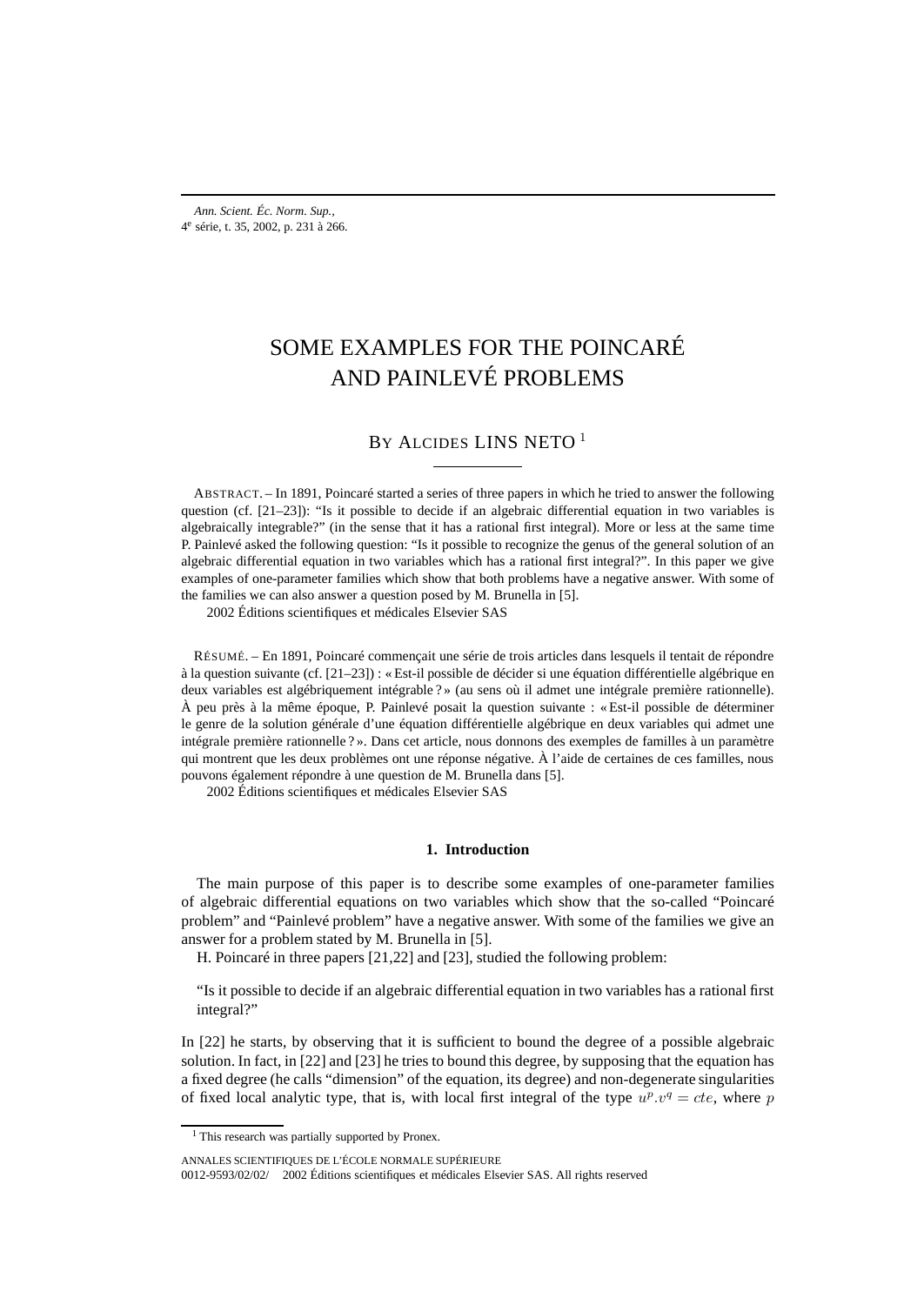and q are non zero relatively primes integers which depend of the singularity. When  $p > 0$  and  $q < 0$ , the equation has a local meromorphic first integral and he calls the singularity "dicritical" or "node" ("nœud"). When  $p, q > 0$  the equation has a local holomorphic first integral and he calls the singularity a "saddle" ("col"). In [21] he announces the results that he proves in [22]. In particular, he solves the problem in some particular cases like, for instance, in the case where in all the saddles we have  $p/q = -1$ . He also observes that this problem was studied twenty years before by Darboux (cf. [11]) and also by Painlevé and Autonne more or less at the same time than himself. Another problem, posed by P. Painlevé, is the following (cf. [20] and [21]):

"Is it possible to recognize the genus of the general solution of an algebraic differential equation in two variables which has a rational first integral?"

As we will see, in the families constructed in the begining, all differential equations with rational first integral have their general integral curve of genus one. However, by pulling-back these examples by rational maps, it is possible to construct families which contain differential equations with general integral curves of arbitrarily large genus.

More recently the problem of bounding the degree of a solution, was studied by several authors in a more general context, that is, without the hypothesis that the equation has a rational first integral. In particular, it was solved in some particular cases, where conditions are imposed either on the solution or on the singular points of the equation (cf. [9,8] and [7]).

Before stating our results, we will recall some basic notions which will be used along the text. We will use freely some basic facts and the terminology of the theory of foliations (leaf, holonomy, etc...) (cf. [13] and [6]). Given a vector field  $X = P(x, y) \frac{\partial}{\partial x} + Q(x, y) \frac{\partial}{\partial y}$ , where P and Q are polynomials on  $\mathbb{C}^2$ , the singular set of X is, by definition, the algebraic set  $sing(X) = \{(x, y) \in \mathbb{C}^2; P(x, y) = Q(x, y) = 0\}.$  In this paper we will suppose that  $sing(X)$ is finite (i.e., P and Q are relatively prime polynomials). A singular point  $p_o = (x_o, y_o)$  of X is *non-degenerate* if the jacobian matrix  $DX(p<sub>o</sub>)$  is non singular. In this case, if  $\lambda_1$  and  $\lambda_2$  are the eigenvalues of  $DX(p<sub>o</sub>)$ , then the quotients  $\lambda_1/\lambda_2$  and  $\lambda_2/\lambda_1$  are called the *characteristic numbers* of the singularity. These characteristic numbers are analytic invariants of the singularity (cf. [2] or [18]).

Outside  $sing(X)$ , the system of complex differential equations associated to X:

(1) 
$$
\frac{dx}{dt} = P(x, y) \qquad \frac{dy}{dt} = Q(x, y),
$$

generates a foliation of  $\mathbb{C}^2$ , whose leaves are the images of the complete solutions of (1), that is, the immersed Riemann surfaces on  $\mathbb{C}^2$  locally parametrized by the solutions of (1). Since P and Q are polynomials, this foliation can be extended to a unique singular foliation on the projective space  $\mathbb{C}P(2)$ , say  $\mathcal F$ . We will say that the vector field X *represents*  $\mathcal F$  in the affine chart  $\mathbb{C}^2 \subset \mathbb{C}P(2)$ . The *degree* of F is, by definition, the number of tangencies of F with a generic line, linearly embeded in  $\mathbb{C}P(2)$ . If F is of degree d then the vector field X is of the form

(2) 
$$
X = [p(x, y) + x.g(x, y)] \frac{\partial}{\partial x} + [q(x, y) + y.g(x, y)] \frac{\partial}{\partial y},
$$

where p, q are polynomials of degree  $\leq d$  and g is a homogeneous polynomial of degree d, such that, if  $g \equiv 0$  then  $\max\{dg(p), dg(q)\} = d$  and the homogeneous part of p and q of degree d are not of the form x.h and y.h, respectively. When all singularities of  $\mathcal F$  are non-degenerate, then F has exactly  $d^2 + d + 1$  singularities (where in this number we count also the singularities which appear at line of infinite after the compactification). This formula is also true when all singularities of  $\mathcal F$  are isolated, if we count the singularities with multiplicity (cf. [17]).

4<sup>e</sup> SÉRIE – TOME 35 – 2002 – N° 2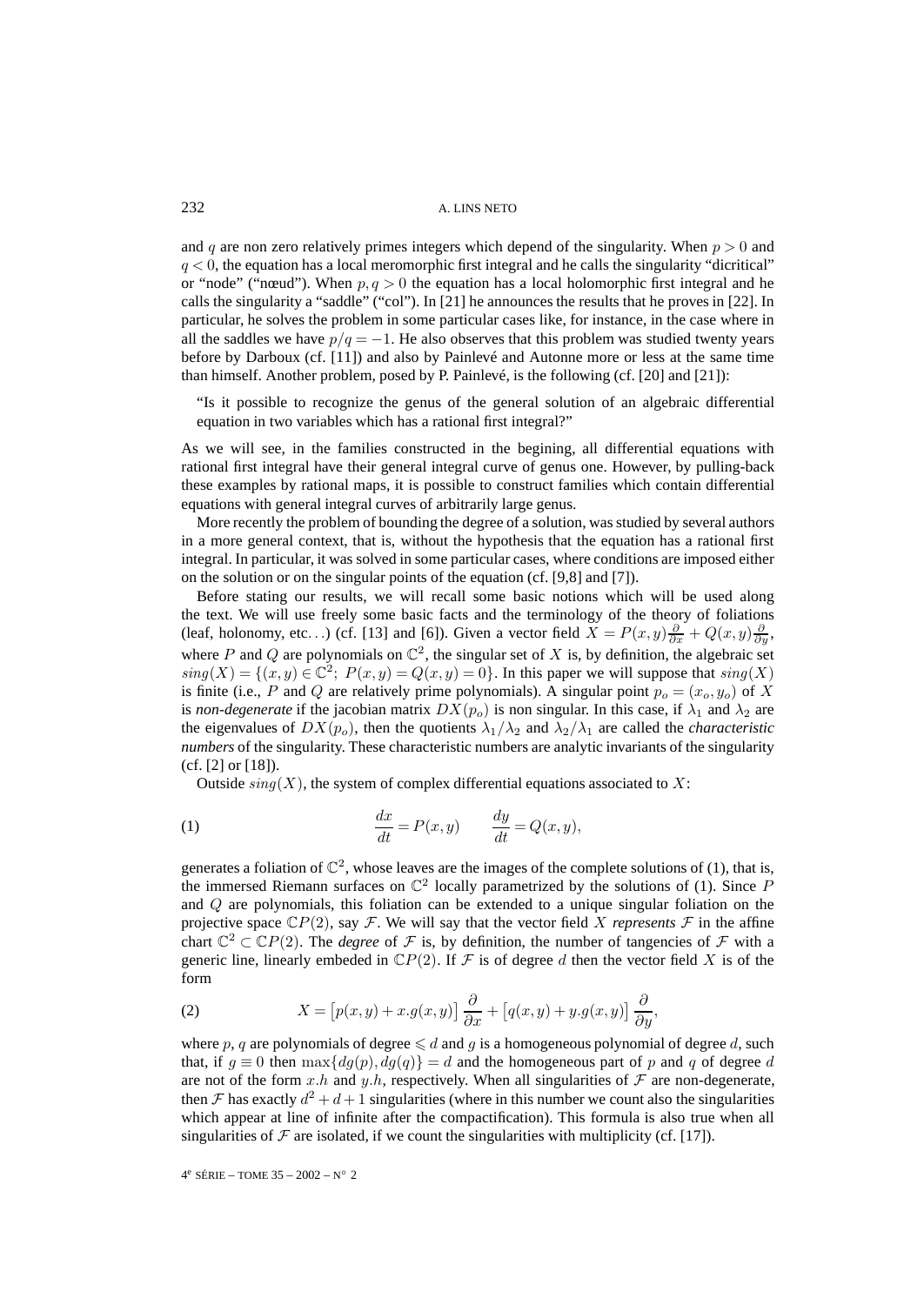We say that an algebraic curve C is *invariant* by  $\mathcal F$ , or a *solution* of  $\mathcal F$ , if it is the union of leaves and singularities of F. For instance, the line at infinity of  $\mathbb{C}^2$ ,  $L = \mathbb{C}P(2) \setminus \mathbb{C}^2$ , is an algebraic solution of F if and only if  $g \equiv 0$  in (2). More generally, if  $C \neq L$  is given in the affine coordinate system  $\mathbb{C}^2$  by  $(f = 0)$ , where f is a reduced polynomial, then C is a solution of F if, and only if,  $X(f) := P \frac{\partial f}{\partial x} + Q \frac{\partial f}{\partial y} = f.h$ , where h is some polynomial (cf. [17]). The foliation F has a *rational first integral* (or is *algebraically integrable*) if there exists a rational function  $F: \mathbb{C}P(2) \to \overline{\mathbb{C}}$  such that all level curves of F are solutions of F.

Another way of representing the foliation  $\mathcal F$  defined by (1) in  $\mathbb C^2$ , is by the differential equation  $\omega = 0$ , where  $\omega = P(x, y) dy - Q(x, y) dx$ . When we represent F in this way, then the rational function F is a first integral of F if, and only if,  $dF = H.\omega$ , where H is a rational function. Since F is a quotient of polynomials, say  $F = g/h$ , then this condition is equivalent to

$$
(3) \t\t\t\t h.dg-g.dh=r.\omega,
$$

where  $r$  is some polynomial. One of the main difficulties of the problem to recognize if a differential equation is algebraically integrable or not, is that, although the degree of  $\omega$  is fixed, the degrees of  $q$ ,  $h$  and  $r$  are, in principle, arbitrary. If we could, in some way, bound the degree of a possible algebraic solution of (1), then the existence of g, h and r like in (3) would be reduced to an algebraic system of equations involving the (unknown) coefficients of these three polynomials and the (known) coefficients of P and Q.

*Example*. – We say that a foliation  $\mathcal F$  in  $\mathbb{CP}(2)$  has a *Darboux first integral* if it can be defined in an affine chart by a differential equation  $\omega = f \eta = 0$ , where f is a rational function and  $\eta$  is a closed meromorphic form. It can be shown that  $\eta$  must be of the following type:

$$
\eta = \sum_{j=1}^{r} \lambda_j \frac{df_j}{f_j} + dg
$$

where  $f_1, \ldots, f_r$  are polynomials and g is a rational function (cf. [10]). The Darboux integral is  $f_1^{\lambda_1} \cdots f_r^{\lambda_r}$ .  $e^g$ , in this case.

A simple example in which a family of differential equations of some fixed degree contains members with first integrals of arbitrarily large degrees is given by a family like above, when  $g = 0$ . Consider the family of foliations in  $\mathbb{C}P(2)$  given in an affine chart by the differential equations

(4) 
$$
\omega_{\lambda} := f_1 \cdots f_r \sum_{j=1}^r \lambda_j \frac{df_j}{f_j} = 0,
$$

where  $r \geq 2$ ,  $\lambda = (\lambda_1, \ldots, \lambda_r) \in (\mathbb{C}^*)^r$  and  $f_1, \ldots, f_r$  are polynomials in  $\mathbb{C}^2$ . The foliation  $\mathcal{F}(\omega_{\lambda})$ , defined by (4) in  $\mathbb{CP}(2)$ , has a meromorphic first integral if, and only if,  $\lambda = c.m$  where  $m = (m_1,\ldots,m_r) \in \mathbb{Z}^r$  and  $c \in \mathbb{C}^*$ . However, in this family the singularities of  $\mathcal{F}(\omega_\lambda)$  are not of fixed analytic type. In fact, suppose that  $r \geq 2$  and that  $f_1, \ldots, f_r$  are chosen in such a way that there is a point  $p \in (f_1 = f_2 = 0) \setminus \bigcup_{j \geq 3} (f_j = 0)$ , which is not a singularity of the curves  $(f_1 = 0)$  and  $(f_2 = 0)$ , and that these two curves meet transversely at p. In this case, a simple calculation shows that  $\omega_{\lambda}(p)=0$ , that this singularity is non-degenerate and their characteristic numbers are  $-\lambda_1/\lambda_2$  and  $-\lambda_2/\lambda_1$ .

The above example shows that, in order to bound the degree of a possible algebraic solution, we must fix the analytic type of the singularities of the foliation.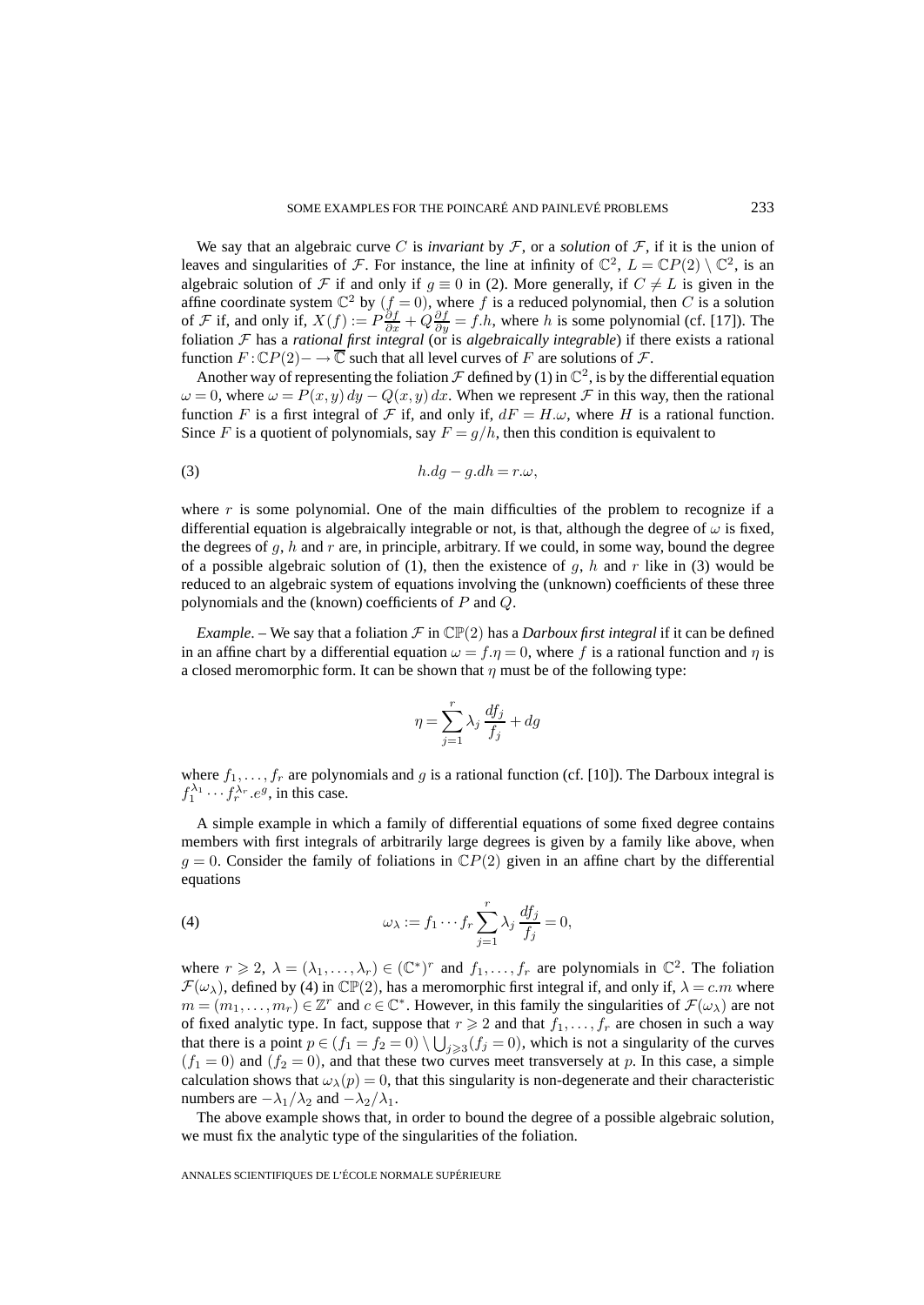DEFINITION 1. – Let  $(\mathcal{F}_s)_{s \in S}$  be a family of algebraic foliations on  $\mathbb{C}P(2)$ , where S is some complex manifold of parameters and the coefficients of the differential equations which define the family in some fixed affine chart depend holomorphically of  $s \in S$ . We say that the family has singularities of *fixed analytic type,* if

- (i) The set of singularities of  $\mathcal{F}_s$ ,  $s \in S$ , can be written as  $sing(\mathcal{F}_s) = \{p_1(s), \ldots, p_k(s)\}\,$ where the functions  $s \in S \mapsto p_j(s)$  are holomorphic.
- (ii) For each  $j \in \{1, ..., k\}$  and  $s_1, s_2 \in S$ , there exists a biholomorphism g from a neighborhood  $U_1$  of  $p_j(s_1)$  to a neighborhood  $U_2$  of  $p_j(s_2)$  which sends  $p_j(s_1)$  to  $p_j(s_2)$ and leaves of  $\mathcal{F}_{s_1}$  in  $U_1$  onto leaves of  $\mathcal{F}_{s_2}$  in  $U_2$ . In particular, if the singularity  $p_j(s_1)$  is non-degenerate for  $\mathcal{F}_{s_1}$  then  $p_j(s_2)$  is also non-degenerate for  $\mathcal{F}_{s_2}$  and they have the same characteristic numbers. When all singularities of  $\mathcal{F}_s$  are non-degenerate (for all  $s \in S$ ), we will say that the family has *non-degenerate singularities.*

Our main result is the following:

MAIN THEOREM. – *For*  $d = 2, 3, 4$ *, there are families of foliations in*  $\mathbb{CP}(2)$ *, say*  $\left(\mathcal{F}_{\alpha}^{d}\right)_{\alpha \in \overline{\mathbb{C}}}$ *, of degree d, with the following properties*:

- (a) *There is a finite set of parameters*  $A^d\subset\overline{\mathbb{C}}$  *such that the restricted family*  $(\mathcal{F}_{\alpha}^d)_{\alpha\in\overline{\mathbb{C}}\setminus A^d}$  *has non-degenerate singularities of fixed analytic type.*
- (b) *There exists a countable and dense set of parameters*  $E \subset \overline{\mathbb{C}}$ *, such that for any*  $\alpha \in E$ the foliation  $\mathcal{F}_a^d$  has a rational first integral, say  $F_\alpha=P_\alpha/Q_\alpha$ , of degree  $d_\alpha$  (that is the *general level curve*  $F_{\alpha} = cte$  *is irreducible of degree*  $d_{\alpha}$ *), satisfying the property that for any*  $k > 0$  *the set*  $\{\alpha \in E; d_\alpha \leq k\}$  *is finite. In particular, the degrees of the rational first integrals can be chosen arbitrarily large and these families provide counterexample for the Poincaré problem.*
- (c) If  $\alpha \notin E$ , then  $\mathcal{F}_\alpha^d$  has no rational first integral. In particular, almost all leaves of  $\mathcal{F}_\alpha^d$ *are transcendent* (*non-algebraic*)*. Furthermore, for any of these transcendent leaves, say* L, there exists a holomorphic non-constant map  $f: \mathbb{C} \to \mathbb{C}P(2)$ , such that  $f(\mathbb{C}) \subset$  $L \cup sing(\mathcal{F}_{\alpha}^d)$ .

*Remark* 1. – For the foliations like in (b) of the theorem, almost all levels  $F_\alpha = cte$  are elliptic curves, that is are curves of genus one (see Proposition 6 of §2.2). Therefore these families are not couterexamples for the Painlevé problem. However, by pulling-back such families by rational maps  $\Phi : \mathbb{C}P(2) \to \mathbb{C}P(2)$  of topological degree  $> 1$ , we can obtain such couterexamples, as in the following:

COROLLARY. – *For any*  $d \ge 5$ , there exists a family of foliations of degree d in  $\mathbb{CP}(2)$ , say  $(\mathcal{F}_{\alpha}^{d})_{\alpha \in \overline{\mathbb{C}}}$ , satisfying (a) of the main Theorem and

(b.1) *There exists a countable and dense set of parameters*  $E \subset \overline{\mathbb{C}}$ *, such that for any*  $\alpha \in E$  *the foliation*  $\mathcal{F}_a^d$  *has a rational first integral, say*  $F_\alpha$ *, of degree*  $d_\alpha$ *, satisfying the property that for any*  $k > 0$  *the sets*  $\{\alpha \in E^d; d_\alpha \leq k\}$  *and* 

 $\{\alpha \in E$ ; *such that the genus of the general level curve of*  $F_{\alpha}$  *is*  $\leq k\}$ 

*are finite. In particular, the degrees of the rational first integrals and the genus of their general level curves can be chosen arbitrarily large and these families provide couterexamples for Painlevé problem.*

*Remark* 2. – As we will see, the singularities of the foliations in  $\mathcal{F}_{\alpha}^d$ ,  $\alpha \notin A^d$ , are singularities with local first integrals of the following analytic types:

(a.1) In the degree four situation:  $v/u = cte$  for the dicritical singularities and  $v^3.u = cte$  for the saddles.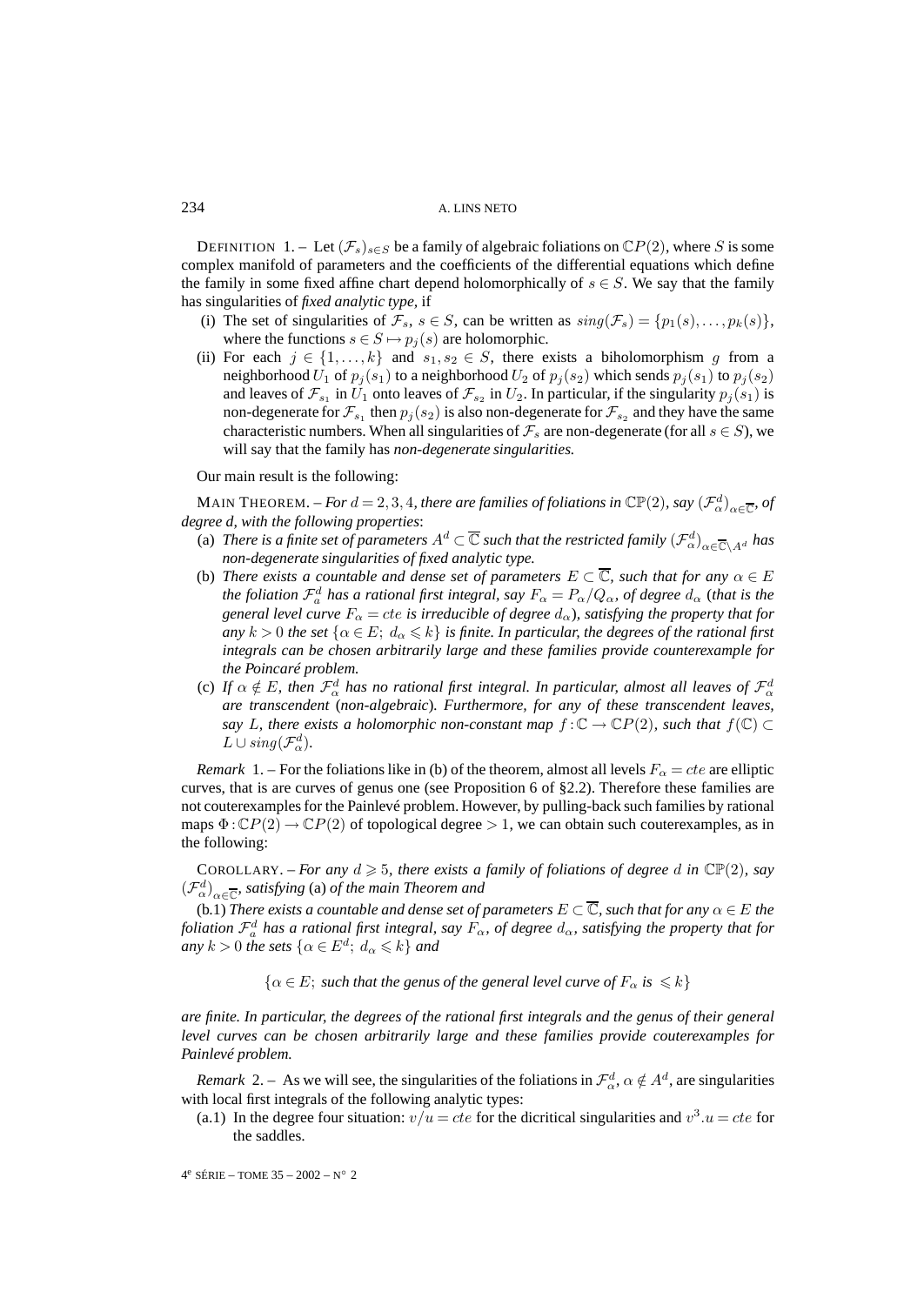- (a.2) In the degree three situation:  $v/u = cte$  or  $v^2/u = cte$  for the dicritical singularities and  $v^3.u = cte$  or  $v^6.u = cte$  for the saddles.
- (a.3) In the degree two situation:  $v^2/u = cte$  or  $v^3/u^2 = cte$  for the dicritical singularities and  $v^3.u = cte$  or  $v^6.u = cte$  for the saddles.

*Remark* 3. – At the end of §2.2 we will prove that, for the foliations  $\mathcal{F}_{\alpha}^4$  in the main Theorem,  $\alpha \notin E$ , after the resolution of the dicritical singularities of  $\mathcal{F}_a^4$ , almost all leaves of the resolved foliation are biholomorphic to C. We observe that these foliations answer a question of M. Brunella in [5]. In [5], Brunella proved that, if  $\mathcal F$  is a foliation in  $\mathbb{CP}(2)$  of degree  $\geq 5$ , whose singularities are non-degenerate, and if  $f : \mathbb{C} \to \mathbb{CP}(2)$  is a non-constant holomorphic map tangent to F, then  $f(\mathbb{C})$  must be contained in an algebraic solution of F. At the end of [5] he asks if the same result could be proved for foliations of degree  $\geq 2$ .

*Remark* 4. – In the main Theorem and in the Corollary, when  $\alpha \notin E$  the foliation  $\mathcal{F}_\alpha^d$  is not Darboux integrable. On the other hand, it is Liouvillian integrable, that is, the foliation  $\mathcal{F}^d_\alpha$  can be defined by a meromorphic 1-form  $\omega_{\alpha}$  in  $\mathbb{CP}(2)$  in such a way that there exists a meromorphic closed 1-form  $\eta$  such that  $d\omega_{\alpha} = \eta \wedge \omega_{\alpha}$ . This fact will be proved for the family of degree four in Remark 6 of §2.2. We would like to observe also that, since the families are not Darboux integrable, the set  $E$  cannot be described explicitly (in principle). It would be interesting to know what kinds of properties this set has.

*Remark* 5. – Another interesting fact about any of the families is that, if  $\alpha \notin E$  then:

- (i) For any  $p \in \mathbb{CP}(2)$ , there exists a neighborhood U of p such that  $\mathcal{F}_{\alpha}^d|_U$  has a first integral (holomorphic or meromorphic).
- (ii)  $\mathcal{F}_{\alpha}^{d}$  has no meromorphic global first integral.

As far as we know, these are the first known examples of algebraic foliations in  $\mathbb{CP}(2)$  with such properties.

We would like to state some problems which arise naturally from the examples and some well-known results.

*Problem* 1. – An useful result, due to Darboux and later generalized by Jouanolou, is the following (cf. [14] (p. 29), [11] and [15]):

THEOREM. – *For all*  $d \geqslant 1$  *there exists*  $N(d) \in \mathbb{N}$  *such that if a foliation of degree d has more than* N(d) *algebraic solutions, then it has a rational first integral. In particular, a foliation with infinitely many algebraic solutions has a rational first integral.*

A natural question should be the following: given  $d \geq 2$ , is there  $M(d) \in \mathbb{N}$  such that if a foliation of degree d has an algebraic solution of degree greater than or equal to  $M(d)$ , then it has a rational first integral? However, I recently have received a preprint by J. Moulin Ollagnier [19] in which he claims that this question has a negative answer, at least for foliations of degree two. In this paper he exhibits a countable family of Lotka–Volterra polynomial differential equations, say  $LV(\ell), \ell \in \mathbb{N}$ , without rational first integrals, with associated foliations of degree two, and such that  $LV(\ell)$  has an irreducible algebraic solution of degree 2 $\ell$ . We observe that the singularities of the foliations in Ollagnier's family are not of fixed analytic type. On the other hand, all such foliations have Liouvillian first integrals, so that a more realistic question would be the following:

*Question*. – Given  $d \ge 2$ , is there  $M(d) \in \mathbb{N}$  such that if a foliation of degree d has an algebraic solution of degree greater than or equal to  $M(d)$ , then it has a Liouvillian first integral?

*Problem* 2. – Classify all families of foliations in  $\mathbb{CP}(2)$  having properties (a), (b) and (c) of the families of the main Theorem.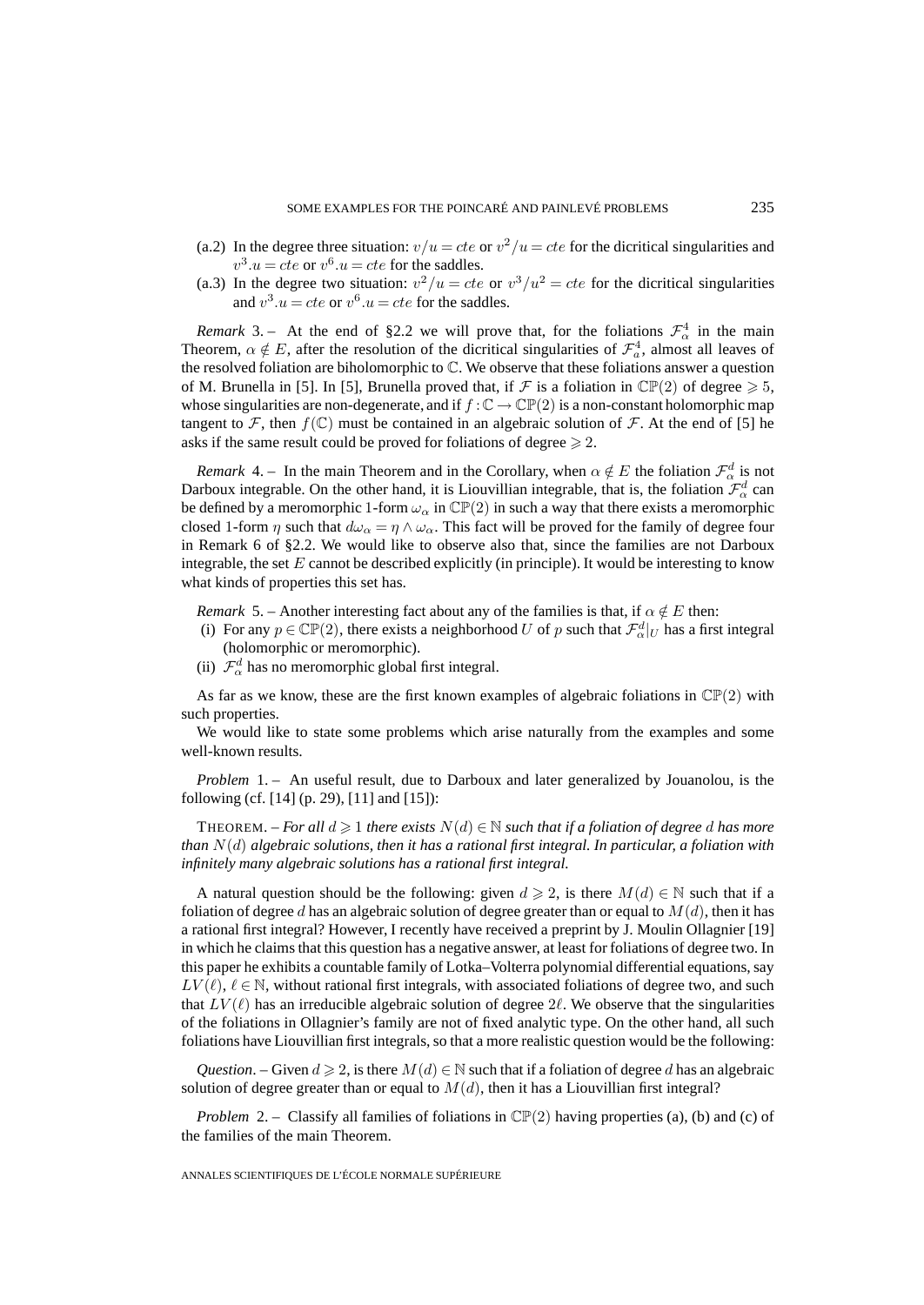*Problem* 3. – Classify all families of foliations in  $\mathbb{CP}(2)$  having properties (a) and (b.1) of the families of the Corollary.

I would like to thank the referee for helpful ideas and suggestions which enabled me to simplify and improve some of the steps of the proofs.

## **2. Proof of the main Theorem**

We begin by describing a configuration of lines and points in  $\mathbb{CP}(2)$  that will be used in the construction of the family of degree four.

# **2.1. A particular configuration of lines and points**

Let us consider the lines in  $\mathbb{CP}(2)$  defined in homogeneous coordinates by the equation

(5) 
$$
(Y^3 - X^3)(Z^3 - Y^3)(X^3 - Z^3) = 0.
$$

It is not difficult to see that the nine lines defined by (5), say  $\ell_1, \ldots, \ell_9$ , intersect in twelve points of  $\mathbb{CP}(2)$ , which we will denote by  $p_1, \ldots, p_{12}$ . We will use the notation j for the primitive cubic root of the unity  $e^{2\pi i/3}$ .

In Fig. 1 we sketch the configuration in the affine plane  $(Z = 1)$ . The lines  $\ell_1, \ldots, \ell_9$  in this case are represented by  $(x = 1)$ ,  $(x = j)$ ,  $(x = j^2)$ ,  $(y = 1)$ ,  $(y = j)$ ,  $(y = j^2)$ ,  $(y = x)$ ,  $(y = jx)$  and  $(y = j<sup>2</sup>x)$ . The points of the configuration in the finite plane are  $(0, 0)$  and  $(j<sup>k</sup>, j<sup>l</sup>)$ ,  $k, \ell \in \{0, 1, 2\}$ , and the two points  $[1:0:0]$  and  $[0:1:0]$  at the line  $(Z=0)$ . We will denote this configuration by  $C = (\mathcal{L}, \mathcal{P})$ , where  $\mathcal{L} = \{\ell_1, \ldots, \ell_9\}$  and  $\mathcal{P} = \{p_1, \ldots, p_{12}\}.$ 

We observe that the configuration  $\mathcal C$  satisfies the following properties:

- (I) Each line contains four points of the configuration.
- (II) Each point belongs to three lines of the configuration.
- (III) If three points of P are not in a line  $\ell \in \mathcal{L}$ , then the points are not aligned.

In the next proposition we obtain some symmetries of the configuration  $\mathcal C$  and prove that it is essentially the unique configuration satisfying (I), (II) and (III).



Fig. 1.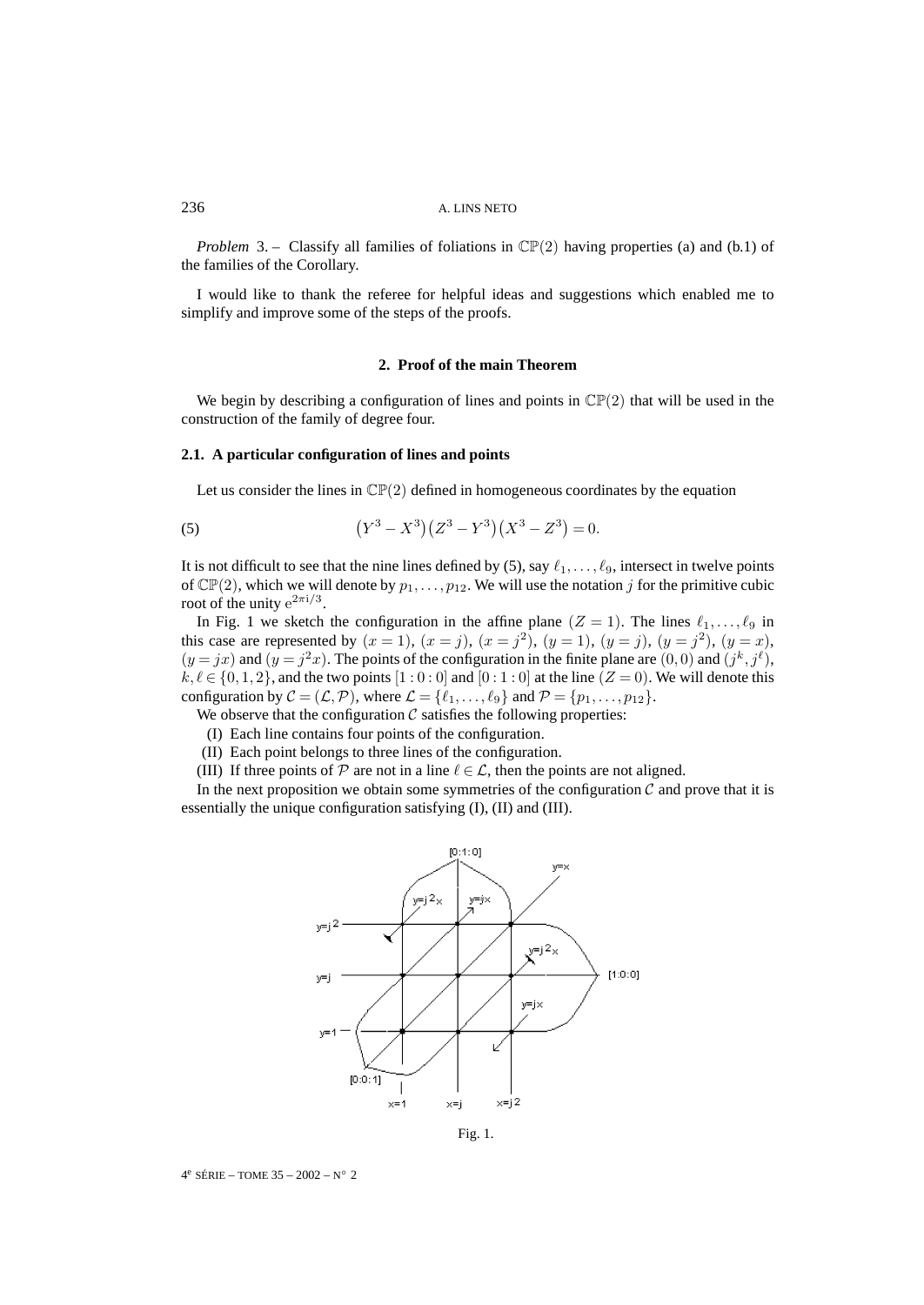PROPOSITION  $1 - Let C' = (L', P')$  be a configuration of nine lines and twelve points, where  $\mathcal{L}' = \{\ell'_1, \ldots, \ell'_9\}$  and  $\mathcal{P}' = \{p'_1, \ldots, p'_{12}\}$  are the sets of lines and points of  $\mathcal{C}'$ . Suppose that  $\mathcal{C}'$ *satisfies properties* (I), (II) *and* (III) *above. Then*  $\mathcal{P}'$  *can be divided into four subsets*  $P_1, \ldots, P_4$ *, each one containing three points, with the following properties*:

- (a)  $P_i \cap P_j = \emptyset$  *if*  $i \neq j$ .
- (b) If  $P_j = \{p'_1, p'_2, p'_3\}$ , then there exists an automorphism  $T$  of  $\mathbb{CP}(2)$  which sends  $\mathcal{C}'$ *into* C (*that is*  $T(\mathcal{L}') = \mathcal{L}$  *and*  $T(\mathcal{P}') = \mathcal{P}$ ) *in such a way that*  $T(p'_1) = [0:0:1]$ *,*  $T(p'_2) = [0:1:0]$  and  $T(p'_3) = [1:0:0]$ .
- (c) *Given*  $i, j \in \{1, ..., 4\}$ ,  $i \neq j$ , there exists an automorphism *S* of  $\mathbb{CP}(2)$  *such that*  $S(C') = C'$  and  $S(P_i) = P_j$ .
- (d) *Given*  $p'_i, p'_j \in \mathcal{P}$ , there exists an automorphism S of  $\mathbb{CP}(2)$  such that  $S(\mathcal{C}') = \mathcal{C}'$  and  $S(p'_i) = p'_j.$

*Proof.* – Choose a point  $p'_1 \in \mathcal{P}'$ . It follows from (II) that  $p'_1$  belongs to three lines, say  $\ell'_1, \ell'_2$ and  $\ell'_3$ . Since each of these lines contain four points of  $\mathcal{P}'$ , it is clear that  $\ell'_1 \cup \ell'_2 \cup \ell'_3$  contains ten points of  $\mathcal{P}'$ , so that there are two other points in  $\mathcal{P}'$ , which we can suppose to be  $p'_2$  and  $p'_3$ . Let  $P_1 = \{p'_1, p'_2, p'_3\}$ . If we consider now a point  $p'_i \in \mathcal{P}' \setminus P_1$ , then we can define in a similar way a subset  $P_2$ , with three points, such that  $p'_i \in P_2$ ,  $P_1 \cap P_2 = \emptyset$  and the other two points of  $P_2$  are not contained in the three lines of  $\mathcal{L}'$  which contain  $p'_i$ .

In the same way, we can define subsets  $P_3$  and  $P_4$  (inductively), such that  $P_1, \ldots, P_4$  satisfy (a) of the proposition and for each  $j \in \{1, \ldots, 4\}$  the three points of  $P_j$  are not aligned and two of them do not belong to the same line of  $\mathcal{L}'$ . We leave the details for the reader.

Now, let us consider  $P_1 = \{p'_1, p'_2, p'_3\}$  and prove that it satisfies (b). Since  $p'_1, p'_2$  and  $p'_3$ are not aligned, there exists an automorphism  $T_1$  of  $\mathbb{CP}(2)$  such that  $T_1(p'_1) = [0:0:1]$ ,  $T_1(p'_2) = [0:1:0]$  and  $T_1(p'_3) = [1:0:0]$ , and so we can suppose that  $p'_1 = [0:0:1]$ ,  $p'_2 = [0:1:0]$  and  $p'_3 = [1:0:0]$ . Let us consider the configuration in the affine plane  $(Z = 1)$ , with affine coordinates  $(x, y) \in \mathbb{C}^2$ . In this coordinate system, the three lines of  $\mathcal{L}'$  through  $p'_2$ are of the form  $(x = a_1)$ ,  $(x = a_2)$  and  $(x = a_3)$ , and the three lines through  $p'_3$  are of the form  $(y = b_1)$ ,  $(y = b_2)$  and  $(y = b_3)$  (see Fig. 2).

Now, each one of the other three lines of the configuration contains  $p_1 = (0, 0)$ , is neither horizontal nor vertical and contains exactly three points in the set  $\{(a_i, b_j); 1 \leq i, j \leq 3\}$ . After changing the sub-indexes in the  $a_{j's}$ , if necessary, we can suppose that one of these lines contains the points  $(a_i, b_i)$ ,  $j = 1, 2, 3$ . In this way, one of the other lines contains the points  $(a_1, b_2)$ ,  $(a_2, b_3)$  and  $(a_3, b_1)$  and the third one the points  $(a_1, b_3)$ ,  $(a_2, b_1)$  and  $(a_3, b_2)$ . This implies that

(6) 
$$
\frac{b_1}{a_1} = \frac{b_2}{a_2} = \frac{b_3}{a_3} = \alpha, \quad \frac{b_2}{a_1} = \frac{b_3}{a_2} = \frac{b_1}{a_3} = \beta \quad \text{and} \quad \frac{b_3}{a_1} = \frac{b_1}{a_2} = \frac{b_2}{a_3} = \gamma,
$$



Fig. 2.

ANNALES SCIENTIFIQUES DE L'ÉCOLE NORMALE SUPÉRIEURE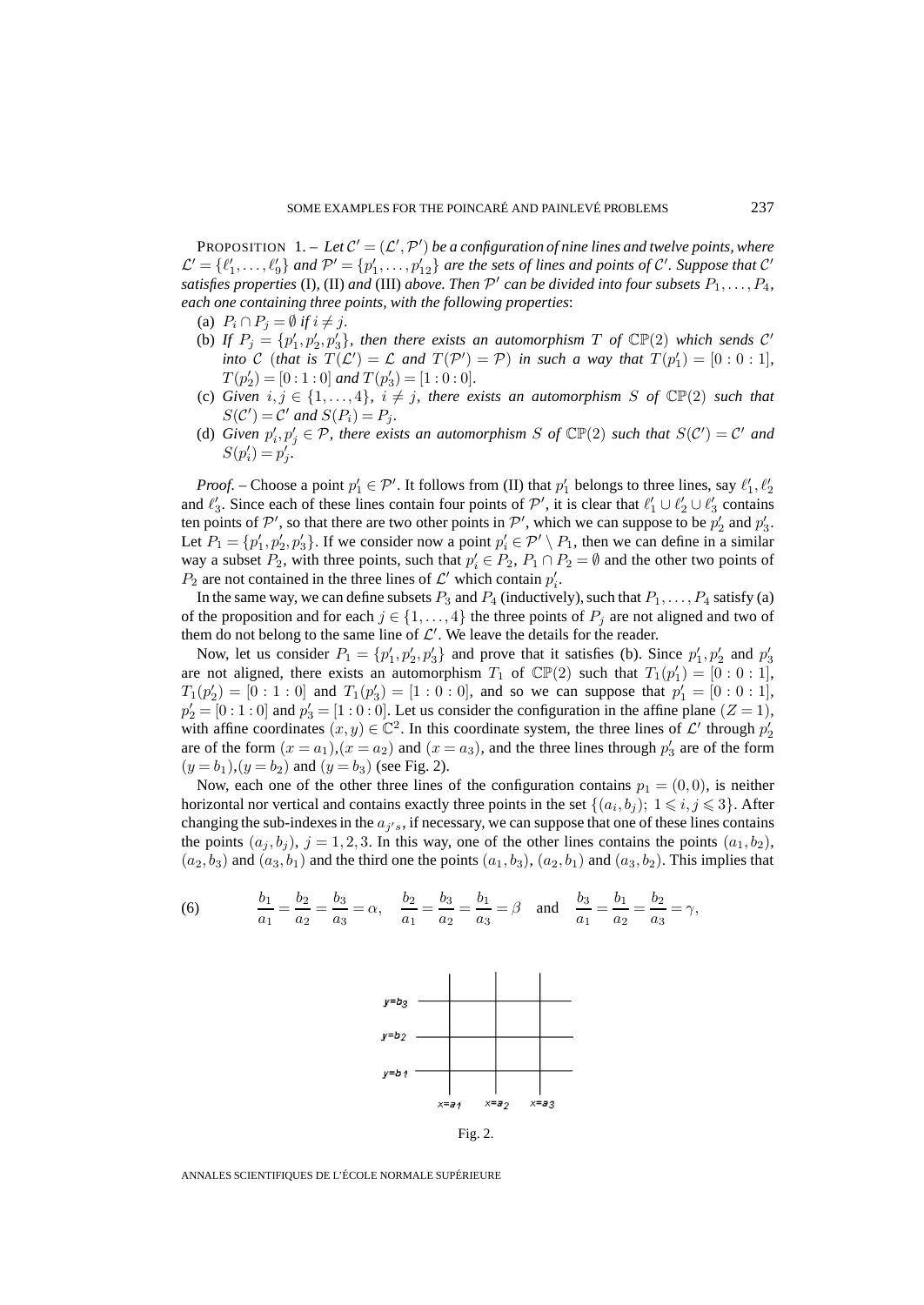where  $\alpha$ ,  $\beta$ ,  $\gamma \neq 0$ , are distinct complex numbers. It follows from (6) that  $\alpha^3 = \beta^3 = \gamma^3$ , and so  $\beta/\alpha$  and  $\gamma/\alpha$  are distinct primitive cubic roots of the unity. Let us suppose, for instance, that  $\beta/\alpha = j$  and  $\gamma/\alpha = j^2$ . This implies that

$$
(a_1, a_2, a_3) = a_1(1, j, j^2)
$$
 and  $(b_1, b_2, b_3) = \alpha a_1(1, j, j^2)$ 

as the reader can check. Now, it is not difficult to see that the automorphism T of  $\mathbb{CP}(2)$  defined by

$$
T[X:Y:Z] = [a_1^{-1}X:(\alpha a_1)^{-1}Y:Z]
$$

satisfies (b). Assertions (c) and (d) follow easily from (b). We leave the details for the reader.  $\Box$ 

#### **2.2. The family of degree four**

Let F be a foliation of degree four in  $\mathbb{CP}(2)$  for which all the lines of the configuration C are invariant. In the affine chart  $(x, y) \in \mathbb{C}^2$  such that the lines of  $\mathcal L$  are the components of  $(y^3 - 1) \cdot (x^3 - 1) \cdot (y^3 - x^3) = 0$ , such a foliation  $\mathcal F$  must be given by a differential equation of the form:

(7) 
$$
\begin{cases} \frac{dx}{dt} = (x^3 - 1) \cdot [a_0 + a_{10}x + a_{01}y + by^2], \\ \frac{dy}{dt} = (y^3 - 1) \cdot [b_0 + b_{10}x + b_{01}y + bx^2] \end{cases}
$$

because the components of  $(x^3 - 1) \cdot (y^3 - 1) = 0$  are invariants by *F*. We recall that a foliation of degree four in the affine chart  $z = (x, y)$ , is defined by a differential equation of the form  $\frac{dz}{dt} = F(x, y) + g(x, y)R(x, y)$ , where  $F = (p, q)$ , p and q are polynomials of degree  $\leq 4$ , g is a homogeneous polynomial of degree 4 and  $R(x, y) = (x, y)$  (see (2) in §1). Therefore, the homogeneous part of fifth degree in the right side of (7) must be of the form  $x^3 \cdot by^2$  in the first component and  $y^3$ .bx<sup>2</sup> in the second. Since the components of  $(y^3 - x^3) = 0$  are also invariants,  $(0, 0)$  must be a singularity of F, so that  $a_0 = b_0 = 0$ . On the other hand, the fact that the lines  $(y = x)$ ,  $(y = jx)$  and  $(y = j<sup>2</sup>x)$  are invariant, implies that

$$
\begin{Bmatrix} b_{10} + b_{01} = a_{10} + a_{01} \\ b_{10} + b_{01}j = a_{10}j + a_{01}j^2 \\ b_{10} + b_{01}j^2 = a_{10}j^2 + a_{01}j \end{Bmatrix} \Rightarrow a_{01} = b_{10} = 0 \text{ and } a_{10} = b_{01}
$$

so that, if we multiply both components of  $(7)$  by a convenient constant, we can write  $(7)$  in one of the following forms:

(8) 
$$
\begin{cases} \frac{dx}{dt} = P_{\alpha} = (x^3 - 1) \cdot (x - \alpha y^2), \\ \frac{dy}{dt} = Q_{\alpha} = (y^3 - 1) \cdot (y - \alpha x^2), \end{cases}
$$
 or

(9) 
$$
\begin{cases} \frac{dx}{dt} = P_{\infty} = (x^3 - 1)y^2, \\ \frac{dy}{dt} = Q_{\infty} = (y^3 - 1)x^2. \end{cases}
$$

We call  $\mathcal{F}^4_\alpha$  the foliation given by (8) and  $\mathcal{F}^4_\infty$  the foliation given by (9). This defines the family  $(\mathcal{F}_a^4)_{\alpha \in \overline{\mathbb{C}}}$ , of degree four.

 $4^e$  SÉRIE – TOME 35 – 2002 – N° 2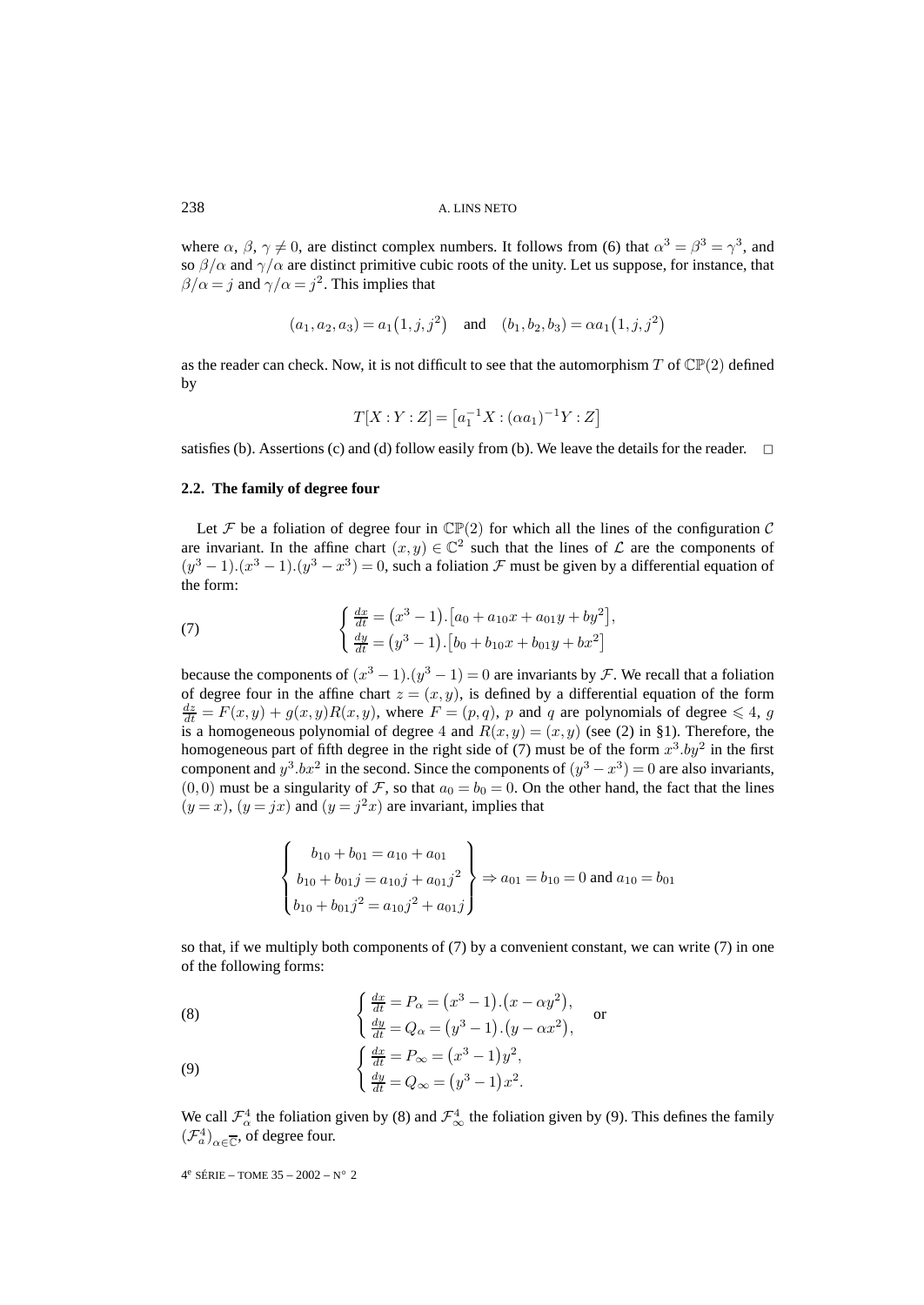*Remark* 6. – The foliation  $\mathcal{F}_{\alpha}^4$  is Liouvillian integrable as asserted in Remark 4 of §1. Let us verify this fact. Observe first that  $\mathcal{F}_{\alpha}^4$  can be defined by the meromorphic 1-form

$$
\omega_{\alpha} = \frac{x - \alpha y^2}{y^3 - 1} dy - \frac{y - \alpha x^2}{x^3 - 1} dx.
$$

On the other hand,  $d\omega_{\alpha} = \eta \wedge \omega_{\alpha}$  where

$$
\eta = \frac{H+1}{3H(H-1)} dH
$$
, and  $H = \frac{y^3 - 1}{x^3 - 1}$ 

.

Since  $d\eta = 0$ ,  $\mathcal{F}_{\alpha}^{4}$  is Liouvillian integrable.

*Remark* 7. – Let S be an automorphism of  $\mathbb{CP}(2)$  such that  $S(\mathcal{C}) = \mathcal{C}$  (see (c) and (d) of Proposition 1). It follows from the above arguments, that S sends the family  $(\mathcal{F}_a^4)_{\alpha \in \overline{\mathbb{C}}}$  in itself, that is, for every  $\alpha \in \overline{\mathbb{C}}$ , we have that  $S^*(\mathcal{F}_a^4) = \mathcal{F}_\beta^4$  for some  $\beta \in \overline{\mathbb{C}}$ .

**PROPOSITION** 2. – Let  $(\mathcal{F}_a^4)_{\alpha \in \overline{\mathbb{C}}}$  be as above. Then:

- (a) All points of the configuration C are singularities of  $\mathcal{F}^4_\alpha$ , for all  $\alpha \in \overline{\mathbb{C}}$ .
- (b) If  $\alpha \notin \{1, j, j^2, \infty\}$ , then all singularities of  $\mathcal{F}_\alpha^4$  are non-degenerate. Moreover, these *singularities are the following*:
- (b.1) *Twelve singularities of radial type at the points of*  $P = \{p_1, \ldots, p_{12}\}$ *. The foliation*  $\mathcal{F}^4_{\alpha}$ *has a local meromorphic first integral of the type* v/u = cte*, in a neighborhood of each singularity of this set.*
- (b.2) *Nine singularities of saddle type, say*  $\{q_1(\alpha),...,q_9(\alpha)\}\$ *, where, for each*  $j \in \{1,...,9\}$ *,*  $q_j(\alpha) \in \ell_j$ , a line of L. The foliation  $\mathcal{F}_\alpha^4$  has a local holomorphic first integral of the *type*  $v^3.u = cte$ , *in a neighborhood of each*  $q_j(\alpha)$ *.* 
	- (c) If  $\alpha \in \{1, j, j^2, \infty\}$ , then  $sing(\mathcal{F}_\alpha^4) = \mathcal{P}$ . Among the points in  $\mathcal{P}$ , nine are of radial type (*like in* (b.1)) and the three others are contained in one of the subsets  $P_j$ ,  $j = 1, 2, 3, 4$ , as in Proposition 1. Moreover,  ${\cal F}_\alpha^4$  has a rational first integral of the type  $H_\alpha = P_\alpha/Q_\alpha$ , *where*  $P_{\alpha}$  *and*  $Q_{\alpha}$  *are the product of three lines in*  $\mathcal{L}$ *. These six lines can be chosen in the* following way: Suppose that the three non radial singularities of  ${\cal F}^4_\alpha$  are  $p_1,p_2,p_3$   $\in$   $P_j$ . *Let*  $\ell_1$ ,  $\ell_2$ ,  $\ell_3$  *and*  $\ell_4$ ,  $\ell_5$ ,  $\ell_6$  *be the lines of*  $\mathcal{L}$  *which pass through two of the points of*  $P_j$ *. Then*  $H_\alpha = \frac{\ell_1.\ell_2.\ell_3}{\ell_4.\ell_5.\ell_6}$  is a rational first integral of  $\mathcal{F}_\alpha^4$ . In particular, for  $\alpha = \infty$ , the first *integral can be chosen to be*:

(10) 
$$
H(x,y) := H_{\infty}(x,y) = \frac{y^3 - 1}{x^3 - 1}.
$$

*Proof.* – Assertion (a) follows from the fact that the points of  $P$  are the singularities of the algebraic set  $(Y^3 - Z^3) \cdot (X^3 - Z^3) \cdot (Y^3 - X^3) = 0$ , which is invariant for all  $\mathcal{F}^4_{\alpha's}$ . Let us prove assertion (b).

The fact that the singularities of  $\mathcal{F}_{\alpha}^4$  are non-degenerate for  $\alpha \notin \{1, j, j^2, \infty\}$  can be proved by calculating directly its singularities and the Jacobian matrix of the vector field given by (8) in these points. However, another way to prove it, is just observing that  $sing(\mathcal{F}_{\alpha}^4)$  contains exactly  $21 = 4^2 + 4 + 1$  points, if  $\alpha \notin \{1, j, j^2, \infty\}$  (see §1). Let us prove this fact. Consider, for instance the singularities of  $\mathcal{F}_\alpha^4$  in the line  $(x=1)$ . Since  $\mathcal{F}_\alpha^4$  has degree four, this line must contain five singularities (counted with multiplicities). Four of these singularities are the points  $(1, 1), (1, j)$ ,  $(1, j^2)$  (in the finite plane) and  $[0: 1: 0] \in (Z = 0)$ . The other one is, of course, the solution of  $x-1 = y - \alpha x^2 = 0$ , which is  $(1, \alpha)$ . If  $\alpha \notin \{1, j, j^2, \infty\}$ , then this singularity does not coincide with any of the others, so that, in this case  $(x = 1)$  contains exactly five singularities of  $\mathcal{F}^4_\alpha$ . With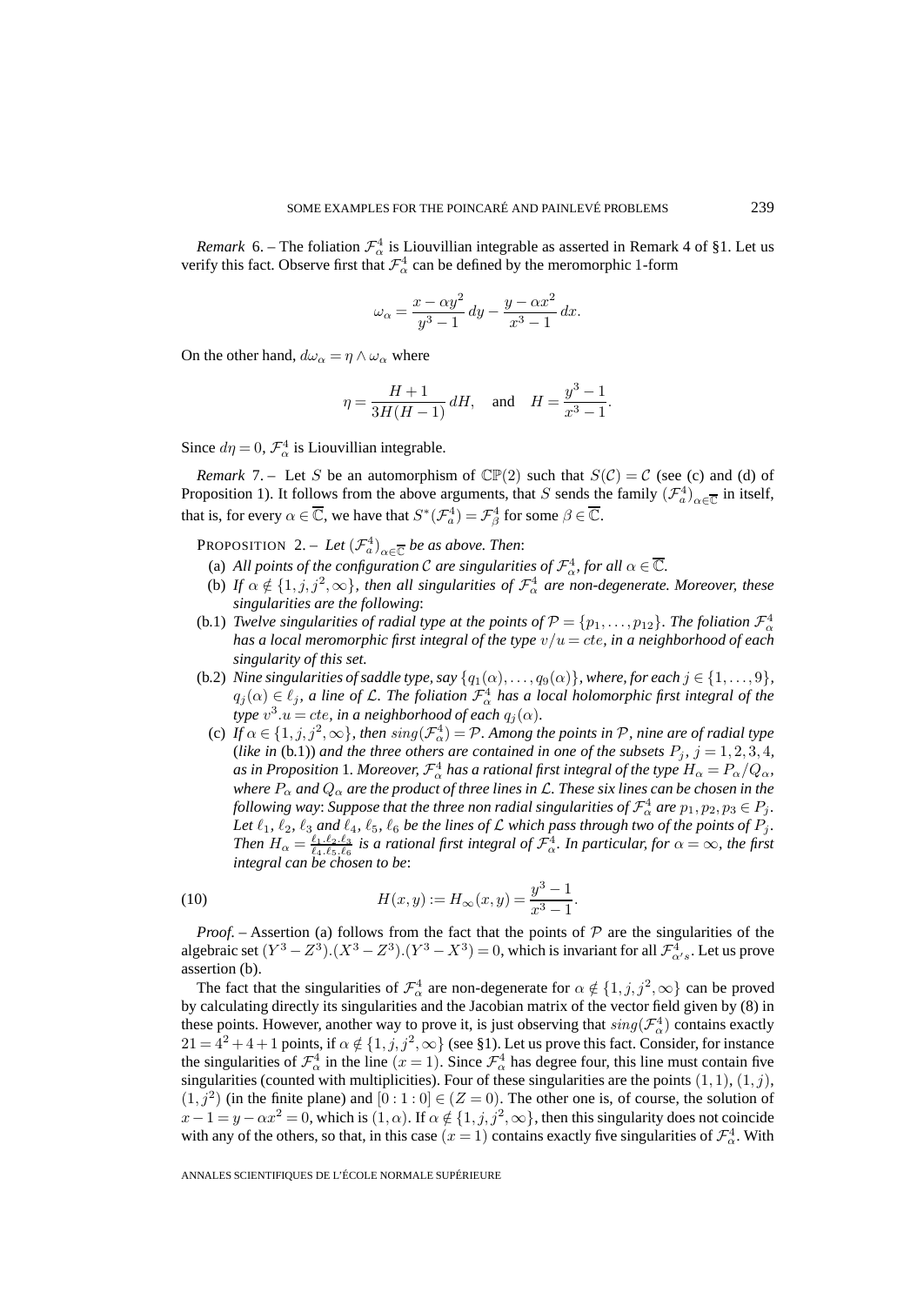a similar computation, it can be proved that if  $\alpha \notin \{1, j, j^2, \infty\}$ , then each line of  $\mathcal L$  contains exactly five singularities of  $\mathcal{F}^4_\alpha$ . This implies that  $\mathcal{F}^4_\alpha$  has nine singularities outside the set  $\mathcal{P}$ , so that it has exactly 21 singularities. Let us prove (b.1).

Let Y be the polynomial vector field which represents  $\mathcal{F}_{\alpha}^{4}$  in an affine chart which contains  $p \in \mathcal{P}$ . Since p is a non-degenerate singularity of  $\mathcal{F}^4_{\alpha}$ , the Jacobian matrix  $DY(p)$  has two non zero eigenvalues, say  $\lambda_1, \lambda_2 \neq 0$ . On the other hand, since  $\mathcal{F}^4_\alpha$  has three invariant straight lines through p, it is clear that  $\lambda_1 = \lambda_2 = \lambda$  and  $DY(p) = \lambda.I$ , where I is the  $2 \times 2$  identity matrix. Now, it follows from the Poincaré's linearization theorem, that  $Y$  is linearizable in a neighborhood of  $p$  (cf. [2]). Therefore, there exists a (local) holomorphic coordinate system  $(U,(u,v))$  such that  $p \in U$ ,  $u(p) = v(p) = 0$  and  $Y(u,v) = \lambda(u\frac{\partial}{\partial u} + v\frac{\partial}{\partial v})$ , so that, in these coordinates  $v/u$  is a meromorphic first integral of  $\mathcal{F}_{\alpha}^{4}$  in U.

In order to prove (b.2), let us fix a singularity  $q_j(\alpha) \in \ell_j \in \mathcal{L}$ , say  $(1, \alpha) \in \ell_1 = (x = 1)$ . Consider the vector field X which represents  $\mathcal{F}_{\alpha}^4$  in the affine chart  $(x, y)$  (see (8)):

$$
X(x,y) = [(x^3 - 1) \cdot (x - \alpha y^2)] \frac{\partial}{\partial x} + [(y^3 - 1) \cdot (y - \alpha x^2)] \frac{\partial}{\partial y}.
$$

A direct computation shows that

$$
DX(1,\alpha) = \begin{pmatrix} 3(1-\alpha^3) & 0\\ 0 & \alpha^3 - 1 \end{pmatrix}
$$

and so the eigenvalues of  $DX(1, \alpha)$  are  $\lambda_1 = 3(1 - \alpha^3)$  and  $\lambda_2 = \alpha^3 - 1$  and satisfy  $\lambda_1 = -3.\lambda_2$ , where  $\lambda_1$  is the eigenvalue in the normal direction to  $\ell_1$  and  $\lambda_2$  in the tangent direction to  $\ell_1$ . With a similar calculation (or using Proposition 1), it can be proved that this property is true for all singularities  $q_j(\alpha)$ ,  $j = 2, \ldots, 9$ . It remains to prove that  $\mathcal{F}_\alpha^4$  has a local holomorphic first integral in a neighborhood of  $q_j(\alpha)$  of the form  $v^3.u = cte$ . In order to prove this fact, we recall that the other four singularities of  $\mathcal{F}_\alpha^4$  on  $\ell_j$  are radial and we will consider the resolution of these singularities by blowing-up. From now on, we shall use the following notations:

- (i) M will be the manifold obtained from  $\mathbb{CP}(2)$  by blowing-up in the twelve points of P. The blowing-up map will be denoted by  $\Pi : M \to \mathbb{CP}(2)$ .
- (ii)  $\tilde{\mathcal{F}}_{\alpha}$  will be the strict transform of  $\mathcal{F}_{\alpha}^4$  by  $\Pi$ .
- (iii)  $\tilde{\ell}_j$ ,  $j = 1, \ldots, 9$ , will be the strict transform of the line  $\ell_j \in \mathcal{L}$  by  $\Pi$  and  $\mathcal{L} = \bigcup_{j=1}^9 \tilde{\ell}_j$ .
- (iv)  $D_i$  will be the divisor  $\Pi^{-1}(p_i)$ .

Observe that  $\tilde{\mathcal{F}}_{\alpha}$  has just one singularity on  $\tilde{\ell}_j$ , say  $\tilde{q}_j(\alpha)$ , where  $\Pi(\tilde{q}_j(\alpha)) = q_j(\alpha)$ . This implies that  $\ell_i \setminus \{\tilde{q}_i(\alpha)\}\$  is a leaf of  $\tilde{\mathcal{F}}_\alpha$  biholomorphic to  $\mathbb C$ . Therefore, the holonomy of this leaf is trivial, and this implies that the holonomy of the local separatrix of  $\tilde{q}_i(\alpha)$  contained in  $\ell_j$  is the identity. In particular, this holonomy is linearizable. It follows from a Theorem of Mattei and Moussu (cf. [18]), that  $\tilde{\mathcal{F}}_{\alpha}$  is linearizable in a neighborhood of  $\tilde{q}_i(\alpha)$ . Since  $\Pi$  is a biholomorphism in a neighborhood of  $\tilde q_j(\alpha)$ , the same is true for  ${\cal F}_\alpha^4$  in a neighborhood of  $q_j(\alpha).$ Therefore, we can suppose that in a suitable holomorphic coordinate system  $(V,(u, v))$  around  $q_j(\alpha)$ , we have

(11) 
$$
f(u,v).X(u,v) = 3u \frac{\partial}{\partial u} - v \frac{\partial}{\partial v},
$$

where  $f \in \mathcal{O}^*(V)$  and  $V \cap \ell_i = (u = 0)$ . This implies that  $v^3 \cdot u$  is a holomorphic first integral of  $\mathcal{F}_{\alpha}^{4}$  in V, which proves (b.2).

 $4^e$  SÉRIE – TOME  $35 - 2002 - N° 2$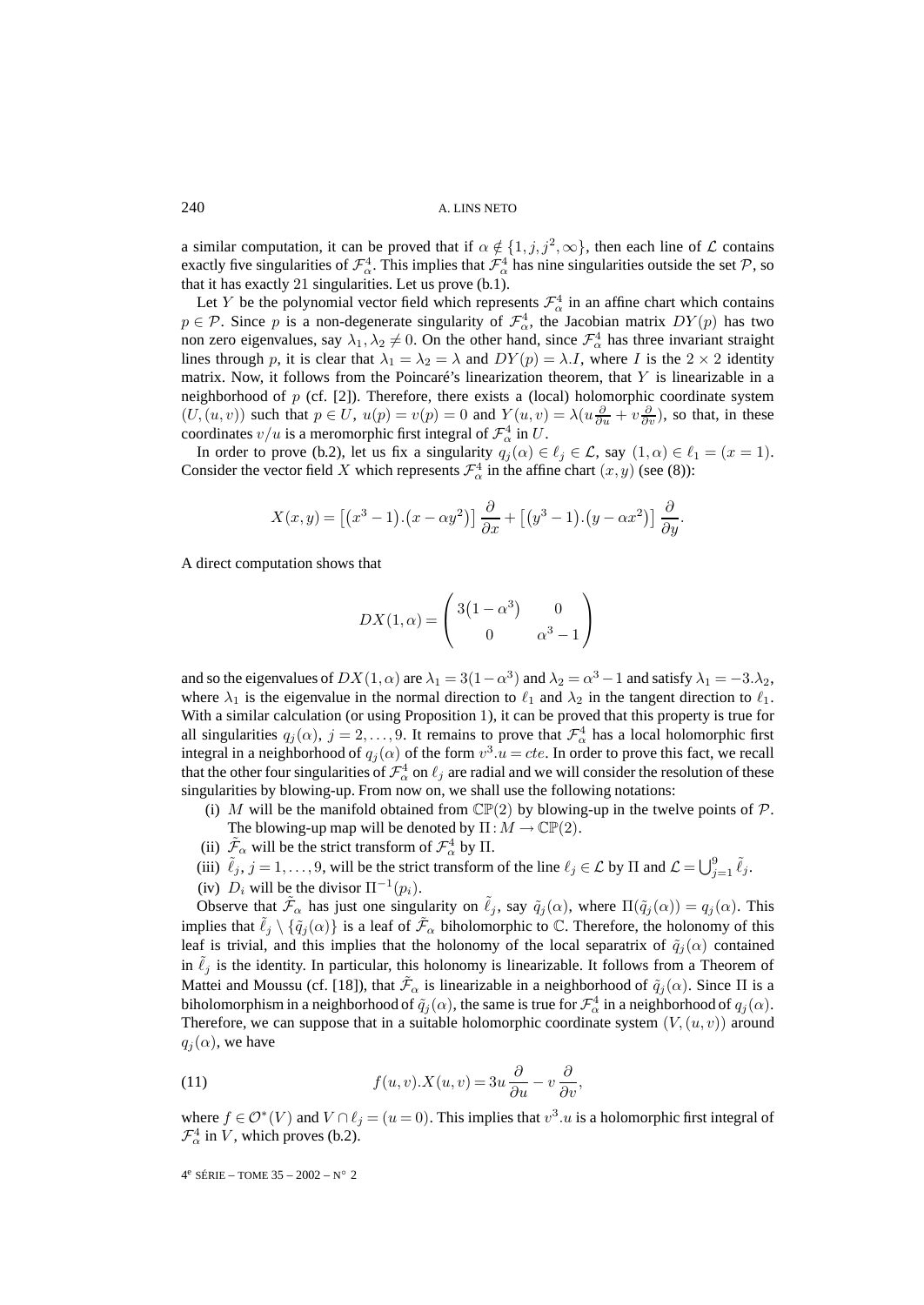Let us consider now the rational map  $H(x, y) = \frac{y^3 - 1}{x^3 - 1} = \frac{P}{Q}$ . Then

$$
\frac{dH}{H} = \frac{dP}{P} - \frac{dQ}{Q} = \frac{3y^2dy}{y^3 - 1} - \frac{3x^2dx}{x^3 - 1} = \frac{3}{(x^3 - 1)(y^3 - 1)} \cdot \left[ (x^3 - 1)y^2 dy - (y^3 - 1)x^2 dx \right].
$$

This implies that  $H = H_{\infty}$  is a rational first integral for  $\mathcal{F}_{\infty}^{4}$  (see (9)). Observe that  $H - 1 =$  $\frac{y^3 - x^3}{x^3 - 1}$  and  $\frac{1}{H} - 1 = \frac{x^3 - y^3}{y^3 - 1}$  are also rational first integrals for  $\mathcal{F}^4_{\infty}$ . Therefore, if we choose six lines of L, say  $\ell_1,\ldots,\ell_6$ , such that  $\ell_1,\ldots,\ell_3$  pass through one of the points of  $P_1 = \{[1:0:0],$  $[0:1:0], [0:0:1]$  and  $\ell_4, \ldots, \ell_6$  pass through another one, then  $\frac{\ell_1, \ell_2, \ell_3}{\ell_4, \ell_5 \ell_6}$  is a rational first integral for  $\mathcal{F}_{\infty}^4$ . Now let  $P_j$ ,  $j \in \{2,3,4\}$ , be another subset of  $\mathcal P$  as in Proposition 1. It follows from (c) of Proposition 1 that there exists an automorphism S of  $\mathbb{CP}(2)$  such that  $S(\mathcal{C}) = \mathcal{C}$ and  $S(P_j) = P_1$ . Since  $S(\mathcal{C}) = \mathcal{C}$  we must have  $S^*(\mathcal{F}_{\infty}^4) = \mathcal{F}_T^4$  for some  $T \in \overline{\mathbb{C}} \setminus {\infty}$ . In fact,  $T \in \{1, j, j^2\}$ , because for  $\alpha \notin \{1, j, j^2, \infty\}$ ,  $\mathcal{F}^4_\alpha$  has 21 singularities, whereas  $\mathcal{F}^4_\infty$  has 12 singularities. It follows that  $H \circ S$  is a rational first integral of  $\mathcal{F}_T$  of the type required in (c). This finishes the proof of Proposition 2.  $\Box$ 

One of the main facts about the family  $(\mathcal{F}_{\alpha}^4)_{\alpha \in \overline{\mathbb{C}}}$ , is the following:

PROPOSITION 3. – *If*  $\alpha \neq \beta$  *then*  $\tilde{\mathcal{F}}_{\alpha}$  *and*  $\tilde{\mathcal{F}}_{\beta}$  *are transversal outside*  $\mathcal{L} = \tilde{\ell}_1 \cup \cdots \cup \tilde{\ell}_9$ *.* 

*Proof.* – We will prove the proposition for  $\alpha, \beta \neq \infty$  and leave for the reader the case where either  $\alpha = \infty$  or  $\beta = \infty$ . Let us prove first that  $\mathcal{F}_{\alpha}$  and  $\mathcal{F}_{\beta}$  are transversal outside  $\mathcal{L} \cup D_1 \cup \cdots \cup D_{12}$ . Since  $\Pi$  is a biholomorphism outside  $D_1 \cup \cdots \cup D_{12}$ , it is sufficient to prove that  $\mathcal{F}^4_\alpha$  and  $\mathcal{F}^4_\beta$  are transversal outside  $\ell_1\cup\cdots\cup\ell_9$ . By considering the determinant of the components of vector fields which define  $\mathcal{F}^4_\alpha$  and  $\mathcal{F}^4_\beta$  (see (8)), we get:

$$
P_{\alpha}.Q_{\beta} - P_{\beta}.Q_{\alpha} = (\beta - \alpha).(x^{3} - 1).(y^{3} - 1).(y^{3} - x^{3}).
$$

This proves that  $\mathcal F_\alpha^4$  and  $\mathcal F_\beta^4$  are transversal outside  $\ell_1\cup\cdots\cup\ell_9\cup (Z=0).$  In order to verify that they are tranversal in  $(Z = 0) \setminus (\ell_1 \cup \cdots \cup \ell_p) = (Z = 0) \setminus \{[1 : 0 : 0], [0 : 1 : 0]\}$  we can use (c) of Proposition 1. It follows from (c) of Proposition 1, that it is possible to find an automorphism S of  $\mathbb{CP}(2)$  such that  $S(\mathcal{C}) = \mathcal{C}$  and  $S((Z = 0) \setminus \{[1 : 0 : 0], [0 : 1 : 0]\}) \subset \mathbb{C}^2$ . It follows from Remark 7 and the above computation that  $\mathcal{F}^4_\alpha$  and  $\mathcal{F}^4_\beta$  are transversal in  $(Z = 0) \setminus \{[1:0:0],$ [0 : 1 : 0]}. This proves that  $\tilde{\mathcal{F}}_{\alpha}$  and  $\tilde{\mathcal{F}}_{\beta}$  are transversal outside  $\mathcal{L} \cup D_1 \cup \cdots \cup D_{12}$ .

It remains to prove that  $\tilde{\mathcal{F}}_{\alpha}$  and  $\tilde{\mathcal{F}}_{\beta}$  are transversal in  $(D_1 \cup \cdots \cup D_{12}) \setminus \mathcal{L}$ . Observe that, (d) of Proposition 1 and Remark 7, imply that it is sufficient to prove that they are tranversal in  $D_i \setminus \mathcal{L}$ , for some  $j \in \{1,\ldots,12\}$ . Since  $p_1 = (0,0) \in \mathcal{P}$ , we will prove that they are tranversal in  $D_1 \setminus \mathcal{L}$ , by doing a blowing-up  $\pi$  at  $0 \in \mathbb{C}^2$ . Consider, for instance this blowing-up in the chart  $(u, x) \in \mathbb{C}^2$ , where  $\pi(u, x) = (x, u.x)$ . A straightforward computation shows that the strict transform of  $\tilde{\mathcal{F}}_{\alpha}$  can be defined in this chart by:

(12) 
$$
\begin{cases} \frac{du}{dt} = \alpha (u^3 - 1) + x.h_1(u, x), \\ \frac{dx}{dt} = 1 + x.h_2(u, x), \end{cases}
$$

where  $h_1$  and  $h_2$  are polynomials. In this chart, the equation of the divisor  $D_1$  is  $(x = 0)$ , so that the slopes of  $\tilde{\mathcal{F}}_{\alpha}$  and  $\tilde{\mathcal{F}}_{\beta}$  along  $D_1$  are given by  $\frac{du}{dx} = \alpha(u^3 - 1)$  and  $\frac{du}{dx} = \beta(u^3 - 1)$ , respectively. This implies that they are tranversal along  $\overline{D}_1$ , outside  $(u^3 - 1 = 0)$ , which is the equation of  $\mathcal L$  in this chart. With a similar computation, it is possible to prove that they are also tranversal outside L in the other chart  $(v, y)$ , where  $\pi(v, y)=(v, y, y)$ . We leave this computation for the reader. This finishes the proof of Proposition 3.  $\Box$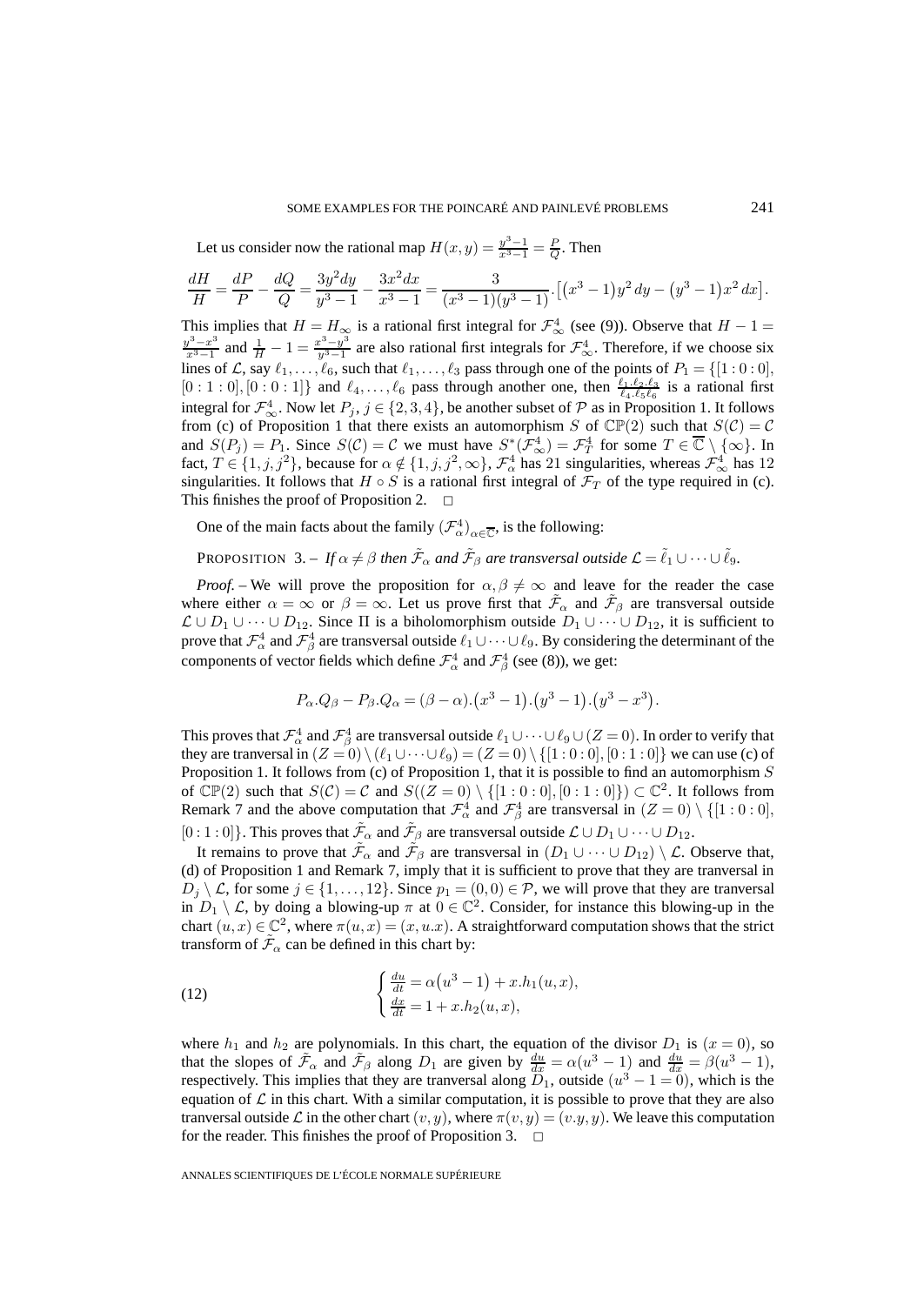



Now, consider the first integral  $H = \frac{y^3-1}{x^3-1}$  of  $\mathcal{F}_{\infty}^4$  and set  $h = H \circ \Pi$ . Since the base points of H are contained in P and these base points are radial points for  $\mathcal{F}_{\infty}$ , it is not difficult to see that  $h : M \to \overline{\mathbb{C}}$  is holomorphic and the singular fibers of h are  $h^{-1}(0)$ ,  $h^{-1}(1)$  and  $h^{-1}(\infty)$ . Moreover, if  $V = M \setminus h^{-1}\{0, 1, \infty\}$  and  $W = \overline{\mathbb{C}} \setminus \{0, 1, \infty\}$ , then  $h|_V : V \to W$  is an elliptic regular fibration. The idea of the proof of the main Theorem is to use Proposition 3, this fibration and the theory of foliations transversal to the fibers of a fibration (see for instance [12] or [6]). According to this theory, if we fix one of the foliations  $\mathcal{F}_{\alpha}$ ,  $\alpha \neq \infty$  and a fiber of  $h|_V$ , say  $T_a = h^{-1}(a)$ , then there exists a group representation

$$
\mathcal{H}_{\alpha}:\Pi_1(W,a)\to \text{diff}(T_a),
$$

called *global holonomy representation*, with the following properties:

(I) If  $L_o$  is a leaf of  $\tilde{\mathcal{F}}_{\alpha}|_V$ , then  $h|_{L_o}: L_o \to W$  is a covering map.

(II) Given a closed path  $\gamma$ : [0, 1]  $\rightarrow$  W such that  $\gamma$ (0) =  $\gamma$ (1) = a, with class  $[\gamma] \in \Pi_1(W, a)$ , and a point  $q \in L_0 \cap T_a$ , then  $\mathcal{H}_{\alpha}([\gamma])(q)$  is the end point of the unique path  $\tilde{\gamma}:[0,1] \to L_0$  such that  $\tilde{\gamma}(0) = q$  and  $h \circ \tilde{\gamma} = \gamma$ . In particular, the orbit of q by  $\mathcal{H}_{\alpha}([\gamma])$  is contained in  $L_o \cap T_a$ .

(III) If we denote by  $G_{\alpha}$  the subgroup  $\mathcal{H}_{\alpha}(\Pi_1(W, a))$  of  $\text{diff}(T_a)$ , then

$$
(13) \tL_o \cap T_a = \{ f(q): f \in G_\alpha \},
$$

that is  $L_o \cap T_a$  is the orbit of some point  $q \in L_o \cap T_a$  by the group of diffeomorphims  $G_\alpha$ .

*Remark* 8. – Since the foliation  $\tilde{\mathcal{F}}_{\alpha}$  and the fibration  $h|_V$  are holomorphic, it follows that all elements  $f \in G_\alpha$  are automorphims of the elliptic curve  $T_a$ . Moreover, if we fix  $\gamma \in \Pi_1(W, a)$ then we can define a map  $F_{\gamma}$ : $\mathbb{C} \times T_a \rightarrow T_a$  by

$$
F_{\gamma}(\alpha, q) = \mathcal{H}_{\alpha}(\gamma)(q),
$$

where  $\mathcal{H}_\alpha$  is the global holonomy of  $\tilde{\mathcal{F}}_\alpha$ . It follows from the theorem of holomorphic dependence of the solutions of a holomorphic differential equation with respect to parameters and initial conditions, that the map  $F_{\gamma}$  is holomorphic in both variables.

On the other hand,  $W = \overline{\mathbb{C}} \setminus \{0, 1, \infty\} = \mathbb{C} \setminus \{0, 1\}$ , so that  $\Pi_1(W, a)$  is generated by the two closed paths  $\gamma_1$  and  $\gamma_2$  illustrated in Fig. 3. We will denote by  $f_\alpha$  and  $g_\alpha$  the automorphisms of  $T_a$  defined by

$$
f_{\alpha}(q) = F_{\gamma_1}(\alpha, q)
$$
 and  $g_{\alpha}(q) = F_{\gamma_2}(\alpha, q)$ ,

respectively. In particular,  $G_{\alpha}$  is generated by  $f_{\alpha}$  and  $g_{\alpha}$ . In the next result, we will see how  $f_{\alpha}$ and  $g_{\alpha}$  look like.

PROPOSITION 4. – Let h,  $T_a = h^{-1}(a)$ ,  $\mathcal{F}_{\alpha}$ ,  $f_{\alpha}$  and  $g_{\alpha}$  be as before. Then:

(a) *For all*  $b \in W$ *, the fiber*  $T_b = h^{-1}(b)$  *is biholomorphic to the torus*  $\mathbb{C}/\Gamma$ *, where*  $\Gamma = \langle 1, j \rangle$ *is lattice generated by* 1 *and*  $j = e^{2\pi i/3}$ .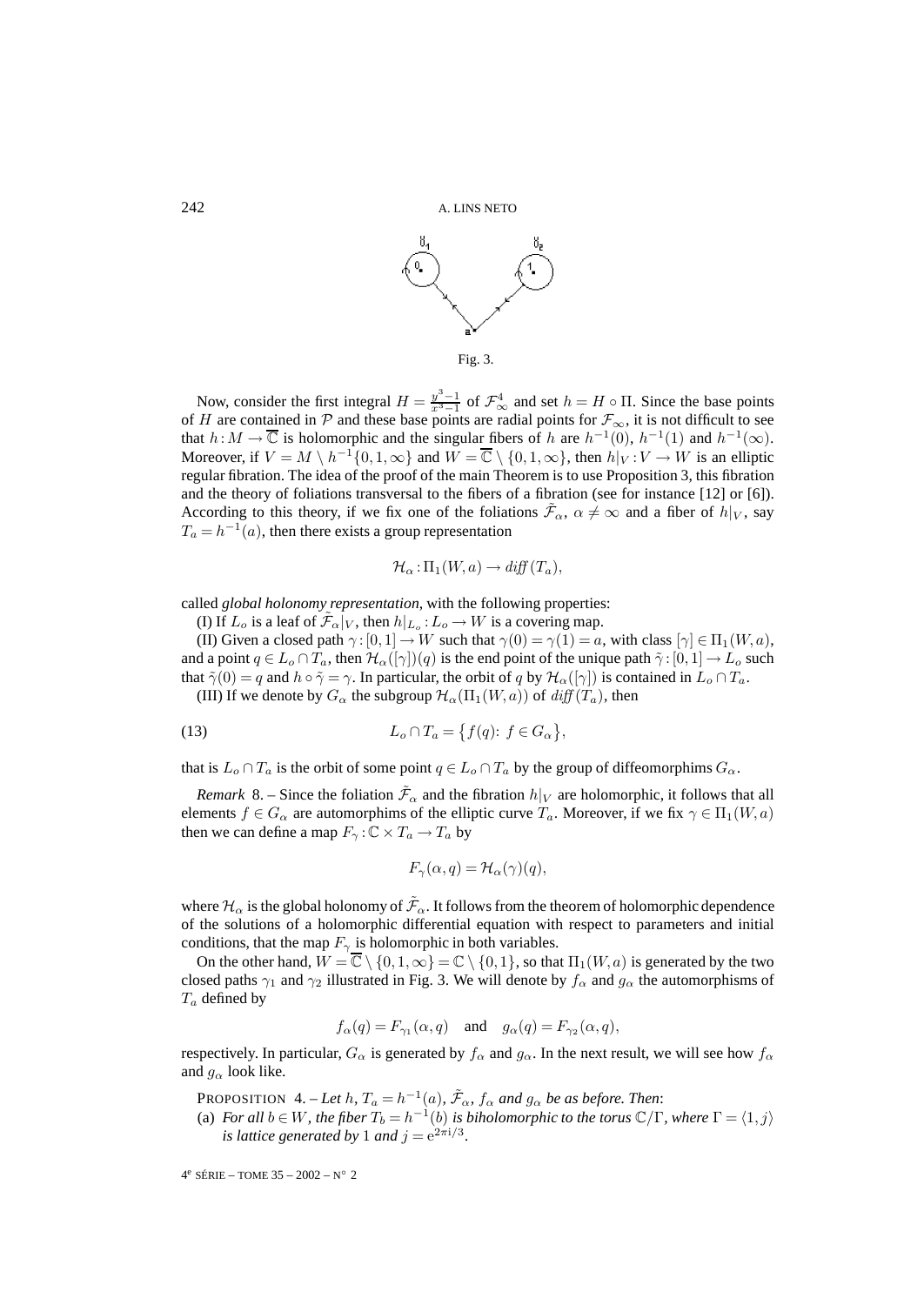(b) *There exists a holomorphic map*  $A: \mathbb{C} \to \mathbb{C}/\Gamma$ *, such that for every*  $\alpha \in \mathbb{C}$ *, the global holonomy group*  $G_{\alpha}$  *of*  $\mathcal{F}_{\alpha}$  *in the fiber*  $T_a$ *, written in a suitable holomorphic universal covering*  $P_{\alpha}$ : $\mathbb{C} \rightarrow T_a$ *, is generated by*  $f_{\alpha}(z) = j.z$  *and*  $g_{\alpha}(z) = j.z + A(\alpha)$ *.* (c) *The map*  $A: \mathbb{C} \to \mathbb{C}/\Gamma$  *is not constant.* 

*Proof.* – Since the fibers of  $h|_V$  are tranverse to  $\tilde{\mathcal{F}}_\alpha$ ,  $\alpha \neq \infty$ , it follows that all these fibers are biholomorphic. The fact that they are biholomorphic to  $\mathbb{C}/\Gamma$  is a consequence of the following:

ASSERTION. –  $f^3_\alpha = id$  (*resp.*  $g^3_\alpha = id$ ),  $f_a$  (*resp.*  $g_\alpha$ ) has a fixed point, but  $f_\alpha \neq id$  (*resp.*  $g_{\alpha} \neq id$ ).

It is well-known that an elliptic curve which admits an automorphism satisfying the properties of  $f_\alpha$  in the assertion is biholomorphic to  $\mathbb{C}/\Gamma$  (cf. [1]).

*Proof of the assertion.* – We will use (b.2) of Proposition 2. Consider the singular level  $h^{-1}(0) = D_1 \cup \tilde{\ell}_1 \cup \tilde{\ell}_2 \cup \tilde{\ell}_3$ , where  $D_1$  is the divisor  $\Pi^{-1}(0)$  and  $\tilde{\ell}_1$ ,  $\tilde{\ell}_2$  and  $\tilde{\ell}_3$  are the strict tranforms of  $(y = x)$ ,  $(y = jx)$  and  $(y = j^2x)$ , respectively. Let  $\tilde{q}_k(\alpha) \in \tilde{\ell}_k$  be the singularity of saddle type of  $\mathcal{F}_{\alpha}$ , such that  $\Pi(\tilde{q}_k(\alpha)) = q_k(\alpha) = (j^{k-1}/\alpha, j^{2(k-1)}/\alpha) \in (y = j^{k-1}x)$ ,  $k = 1, 2, 3$ . Since  $\Pi$  is a biholomorphism outside  $\bigcup_{i=1}^{12} D_i$ , there are neighborhoods  $\widetilde{U}_k$  of  $\widetilde{q}_k(\alpha)$ and  $U_k$  of  $q_k(\alpha)$  such that  $\Pi|_{\widetilde{U}_k} : \widetilde{U}_k \to U_k$  is a biholomorphism. In particular, the foliations  $\widetilde{\mathcal{F}}_{\alpha}$ and  $\mathcal{F}_{\alpha}^4$  are analytically equivalent in  $\widetilde{U}_k$  and  $U_k$ , respectively. For simplicity, let us consider the case  $k = 1$ . In this case, there exists an analytic coordinate system  $(u, v) : U_1 \to \mathbb{C}^2$  such that:

- (i)  $u(\tilde{q}_1(\alpha)) = v(\tilde{q}_1(\alpha)) = 0$  and  $\tilde{\ell}_1 \cap \tilde{U}_1 = (u = 0)$ .
- (ii)  $\tilde{\mathcal{F}}_{\alpha}|_{\tilde{U}_1}$  is defined in  $\tilde{U}_1$  by the differential equation  $3u dv + v du = 0$ , so that  $v^3.u$  is a  $\mathcal{L}_{\alpha|_{U_1}}$  is defined in  $\mathcal{L}_1$  by the dirtum-
- (iii) The maps  $h|_{\widetilde{U}_1} = H \circ \Pi|_{\widetilde{U}_1}$  and  $H|_{U_1}$  are equivalent.

It follows from (ii) that the holonomy of the local separatrix  $(v = 0)$  of  $\tilde{q}_1(\alpha)$  in a transversal  $(u = u_o)$   $(u_o \neq 0)$ , is  $f_o(v) = e^{-2\pi i/3}$ .  $v = j^2$ . In particular, we have  $f_o \neq id$  and  $f_o^3 = id$ . This implies that, if  $\Sigma \subset \tilde{U}_1$  is any transversal to  $(v = 0)$  through a point  $q_o \in (v = 0)$  and  $f: (\Sigma, q_0) \to (\Sigma, q_0)$  is the holonomy of  $(v = 0)$  in this transversal, then

(iv)  $f(q_o) = q_o$ ,  $f \neq id$  and  $f^3 = id$ .

Now, observe that  $H|_{U_1} = 1 + \frac{y^3 - x^3}{x^3 - 1}$ , and so h has multiplicity one along the curve  $\tilde{\ell}_1$ , that is, there exists an analytic coordinate system  $(W_1,(u_1,v_1))$  around  $(0,0)$  such that

(v)  $W_1 \subset U_1$ ,  $W_1 = \{(u_1, v_1); |u_1|, |v_1| < \delta\}$ ,  $(u = 0) \cap W_1 = (u_1 = 0)$ ,  $v_1 = v$  and  $h(u_1, v_1)=1+ u_1.$ 

Let us suppose for a moment that  $|a| < \delta$  and that the curve  $\gamma_1$  is contained in  $D_\delta =$  $\{z; |z-1| < \delta\}$ . In this case, the fiber  $T_a = h^{-1}(a)$  cuts  $W_1$  in the transversal to  $(v_1 = 0)$ ,  $\Sigma = \{(u_1, v_1); u_1 = 1 + a\}$ . Moreover, the global holonomy  $f_\alpha$  of  $\gamma_1$ , is such that  $f_\alpha|_{\Sigma} = f^{-1}$ , where f is the holonomy of the local separatrix  $(v_1 = 0)$  as in (iv) (observe that  $\gamma_1$  in Fig. 3 is oriented in the negative sense of  $\mathbb{C}$ ). Since  $f_{\alpha}$  is holomorphic, (iv) implies that  $f_{\alpha} \neq id$  and  $f_{\alpha}^3 = id$ . The proof of the assertion in the general case, that is  $\gamma_1 \not\subset D_\delta$ , follows from this case. In fact, it is enough to observe that  $f_{\alpha} = k^{-1} \circ f_1 \circ k$ , where  $f_1$  is the global holonomy of simple curve  $\gamma(s) = 1 + \frac{\delta}{2} \exp(2\pi i s), s \in [0, 1]$ , contained in  $D_{\delta}$  and  $k : h^{-1}(a) \to h^{-1}(\frac{1+\delta}{2})$  is the global holonomy of a simple curve joining a to  $1 + \frac{\delta}{2}$  (see Fig. 3). This proves the assertion.  $\Box$ 

*Remark* 9. – It follows from Remark 8 that the assertion is also true for  $\alpha \in \{1, j, j^2\}$ .

Let us fix a holomorphic universal covering  $P : \mathbb{C} \to T_a$ , with associated lattice Γ. It follows from the assertion, that the liftings of  $f_\alpha$  and  $g_\alpha$ , which we will denote by the same symbols, can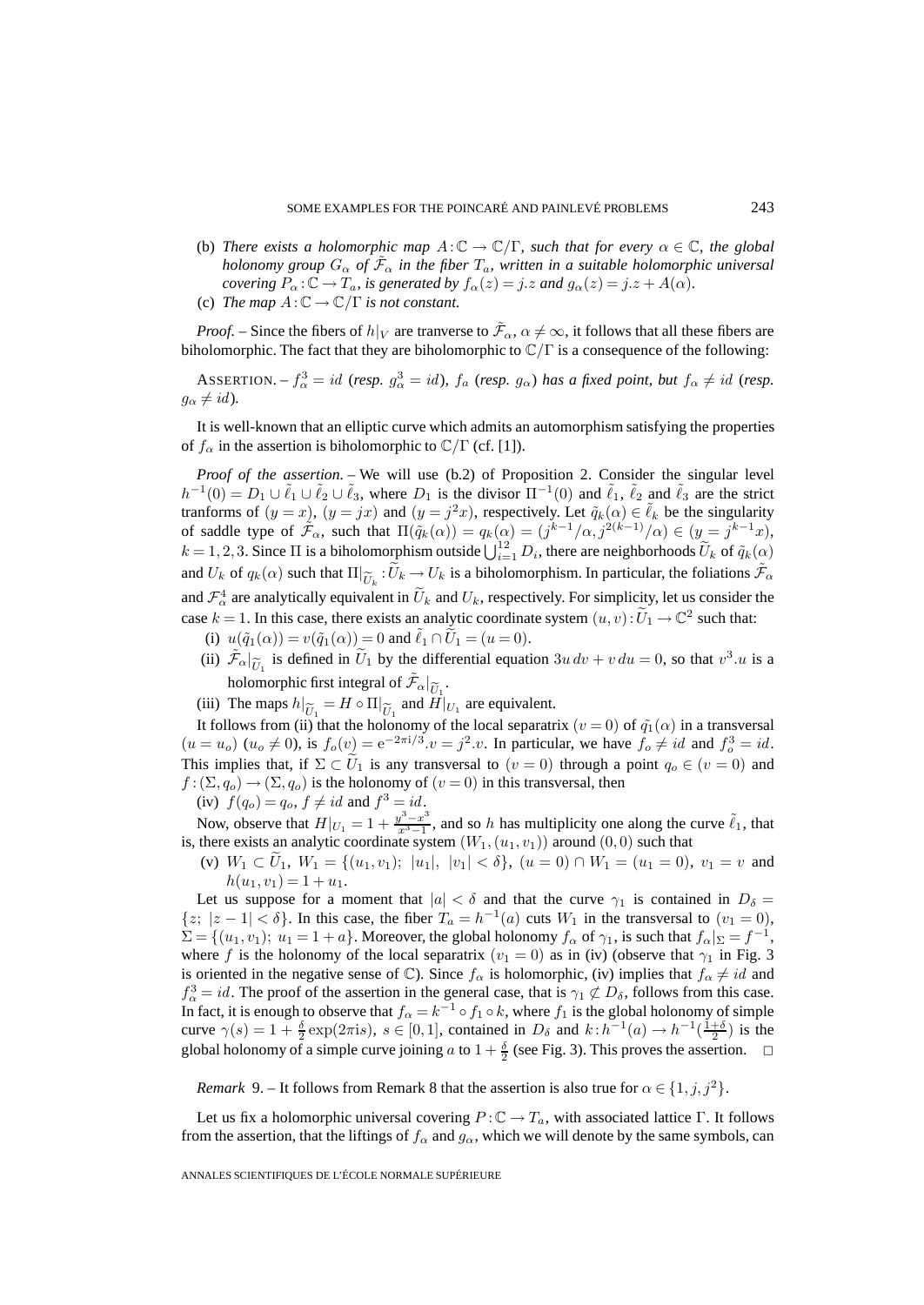be written as

$$
f_{\alpha}(z) = j.z + a(\alpha)
$$
 and  $g_{\alpha}(z) = j.z + b(\alpha)$ ,

where  $a : \mathbb{C} \to \mathbb{C}/\Gamma$  and  $b : \mathbb{C} \to \mathbb{C}/\Gamma$  are holomorphic (observe that the senses of  $\gamma_1$  and  $\gamma_2$  were chosen in Fig. 3 in such a way that  $f'_{\alpha} = g'_{\alpha} = j$ . On the other hand, the point  $z_o(\alpha) = \frac{a(\alpha)}{1-j}$ is a fixed point of  $f_{\alpha}$ , so that  $k_{\alpha}^{-1} \circ f_{\alpha} \circ k_{\alpha}(z) = j.z$ , where  $k_{\alpha}(z) = z + z_{o}(\alpha)$ . Since  $k_{\alpha}^{-1} \circ g_{\alpha} \circ k_{\alpha}(z) = j.z + A(\alpha)$ , where  $A(\alpha) = b(\alpha) - a(\alpha)$ , we obtain that in the covering  $P_{\alpha} = P \circ k_{\alpha} : \mathbb{C} \to T_a$  the generators  $f_{\alpha}$  and  $g_{\alpha}$  of the global holonomy, are written as in (b). This proves (b).

In order to prove (c), it is enough to exhibit two foliations  $\tilde{\mathcal{F}}_{\alpha_1}$  and  $\tilde{\mathcal{F}}_{\alpha_2}$ , such that the global holonomy groups,  $G_{\alpha_1}$  and  $G_{\alpha_2}$  are finite and have a different number of elements. In fact, we will prove that, in the representation of (b),  $G_1$  has three elements (in this case  $G_1 = \langle j.z \rangle$  and  $f_1(z) = g_1(z) = j.z$  and  $G_0$  has at least nine elements, so that  $A(1) = 0 \pmod{\Gamma}$  and  $A(0) \neq 0$  $(mod \Gamma).$ 

 $(c.1)$  We assert that  $G_1$  has three elements.

In fact, as we have seen in (c) of Proposition 2,  $\mathcal{F}_1^4$  has a rational first integral, say  $H_1 = \frac{p_1}{q_1}$ , where  $p_1$  and  $q_1$  are the product of three lines which pass through two of the points of  $P_2 = \{(1, 1), (j, j^2), (j^2, j)\}\)$ , so that we can take

$$
H_1(x,y) = \frac{(x-j^2)(y-j)(y-j^2x)}{(x-j)(y-j^2)(y-jx)}.
$$

It follows from Bézout's Theorem, that the general fiber  $H_1^{-1}(c)$  of  $H_1$ , cuts  $H_{\infty}^{-1}(a) = \Pi(T_a)$ in  $3 \times 3 = 9$  points, counted with multiplicities. Now, observe that, between the twelve points of  $\mathcal{P}, H_1^{-1}(c)$  does not pass through the points of  $P_2$  and  $H_{\infty}^{-1}(a)$  does not pass through the points of  $P_1 = \{(0,0), [1:0:0], [0:1:0]\}$ . It follows that  $P \cap H_1^{-1}(c) \cap H_\infty^{-1}(a)$  contains six points of P. As the reader can check, the intersection number of  $H_1^{-1}(c)$  and  $H_{\infty}^{-1}(a)$  in each of these points is one. This implies that, the general leaf of  $\mathcal{F}_1$  cuts the fiber  $h^{-1}(a) = T_a$  in 3 = 9 − 6 points, so that  $\#G_1 = 3$ . Therefore  $f_1(z) = g_1(z) = j.z$  and  $G_1 = \langle j.z \rangle$ .

(c.2) We assert that  $G_0$  has at least nine elements, so that  $G_0 \neq G_1$  and  $A(0) \neq 0 \pmod{\Gamma}$ . First of all observe that

$$
H_0(x, y) = \frac{p_0}{q_0} = \frac{x^3(y^3 - 1)}{y^3(x^3 - 1)}
$$

is a rational first integral of  $\mathcal{F}_0^4$ . In fact, we have

$$
q_0^2. dH_0 = q_0 dp_0 - p_0 dq_0 = 3x^2 y^2 [x(x^3 - 1) dy - y(y^3 - 1) dx],
$$

which implies that  $H_0$  is a first integral of  $\mathcal{F}_0^4$  (see (8)).

Now, the line  $\ell = (x = 0)$ , which is contained in  $H_0^{-1}(0)$ , cuts the general level  $H^{-1}(a)$  in three points,  $(0, y_k)$ , where  $y_1, y_2, y_3$  are cubic roots of  $1 - a$ . Since  $H_0$  has multiplicity three along  $(x = 0)$ , it follows that, if |b| is small, then  $H_0^{-1}(b)$  cuts  $H^{-1}(a)$  in at least nine points, which are near the points  $(0, y_k)$ ,  $k = 1, 2, 3$ . But  $(0, y_k) \notin \mathcal{P}$ ,  $k = 1, 2, 3$ , so that if  $|b|$  is small, none of these nine points is in  $\mathcal P$ . This implies that  $h^{-1}(a)$  contains at least nine points of the generic leaf of  $\tilde{\mathcal{F}}_0$ . Therefore,  $\#(G_0) \geq 9$ , which proves (c.2) and the proposition.  $\Box$ 

In the next result, we will see how a group G of the form  $\langle j.z, j.z + A \rangle$  looks like. We will also characterize the finite groups of this form.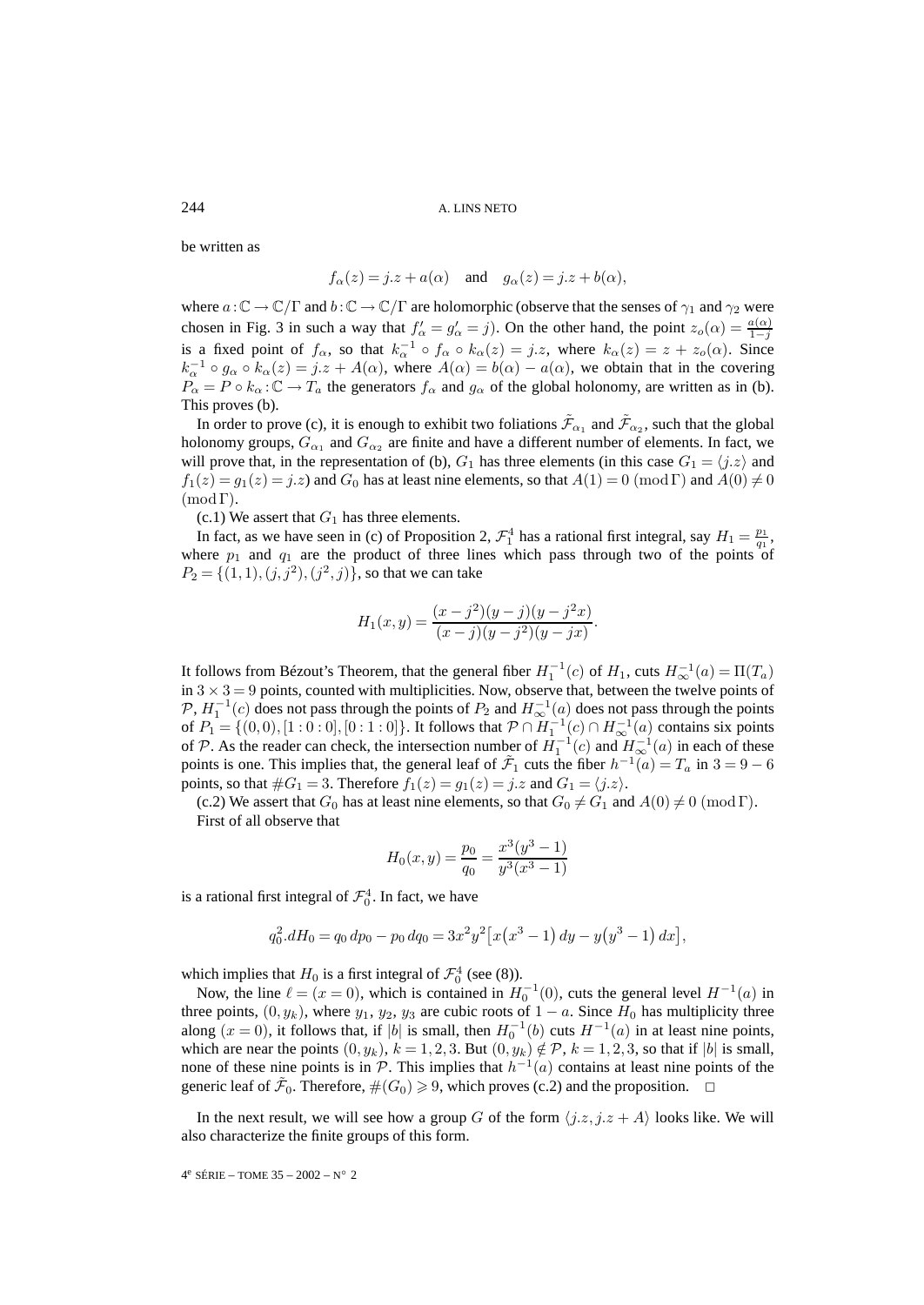PROPOSITION 5. – *Let* G *be a subgroup of the group of automorphisms of* C/Γ*, generated by two elements*  $f(z) = j.z$  *and*  $g(z) = j.z + A$ *. Then* 

(14) 
$$
G = \{k; \ k(z) = c.z + d.A \ where \ c \in \{1, j, j^2\} \ and \ d \in \mathbb{Z} \oplus j.\mathbb{Z}\}.
$$

*In particular, the following assertions are equivalent*:

- (a) G *is finite.*
- (b) *There exists*  $n \in \mathbb{Z}$  *such that*  $nA \in \Gamma$ *.*
- (c) G *has a finite orbit in* C/Γ*.*

*Proof.* – We will prove (14) and leave the proof of the equivalence between (a), (b) and (c) for the reader. Set

$$
G_1 = \left\{ k; \ k(z) = c.z + d.A \text{ where } c \in \{1, j, j^2\} \text{ and } d \in \mathbb{Z} \oplus j.\mathbb{Z} \right\}.
$$

It is not difficult to see that  $G_1$  is a subgroup of  $Aut(\mathbb{C}/\Gamma)$ . Since  $f, g \in G_1$ , it is clear that  $G\subset G_1$ .

On the other hand, since f and g have order three and  $G = \langle f, g \rangle$ , any  $k \in G$  can be written as a word

$$
k = f^{\alpha_1} \circ g^{\beta_1} \circ \cdots \circ f^{\alpha_r} \circ g^{\beta_r},
$$

where  $r \geq 1$ ,  $0 \leq \alpha_1, \beta_r \leq 2$ ,  $1 \leq \alpha_m, \beta_n \leq 2$ , if  $2 \leq m \leq r$  and  $1 \leq n \leq r - 1$ . Let us define the *length* of the word k as  $|k| := \alpha_1 + \cdots + \alpha_r + \beta_1 + \cdots + \beta_r$  and prove that any  $k \in G_1$ is in G, by induction on |k|. If  $|k| = 0$  then k is the identity map, so that  $k \in G_1$ . Suppose that for any element  $k \in G$  with  $1 \leq k \leq n$  we have  $k \in G_1$ . Let  $h \in G$  be of length n. Then  $h = f \circ k$  or  $h = g \circ k$ , where  $|k| < n$ . By the induction hypothesis, we have  $k(z) = c \cdot z + d \cdot A$ , where  $c \in \{1, j, j^2\}$  and  $d \in \mathbb{Z} \oplus j \mathbb{Z}$ . On the other hand,  $f \circ k(z) = j.c.z + j.d.A$  and  $g \circ k(z) = j.c.z + j.d.A$  $j.c.z + (j.d + 1)A$ , so that  $h \in G_1$ , as the reader can check. This finishes the proof of the proposition.  $\square$ 

As a consequence, we obtain the following:

COROLLARY. – *The following assertions are equivalent*:

- (a)  $\mathcal{F}_{\alpha}^{4}$  has a rational first integral.
- (b) *There exists*  $n \in \mathbb{Z}$  *such that*  $nA(\alpha) \in \Gamma$ *, where*  $A(\alpha)$  *is like in Proposition* 4*.*
- (c)  $\mathcal{F}_{\alpha}^{4}$  has an algebraic leaf which is not contained in the lines of  $\mathcal{L}$ .

*Proof.* – Clearly (a)  $\Rightarrow$  (c). Let us prove that (c)  $\Rightarrow$  (b)  $\Rightarrow$  (a).

(c)  $\Rightarrow$  (b). Let L be an algebraic leaf of  $\mathcal{F}^4_\alpha$  which is not contained in the lines of L and L be its strict transform by Π. Since L is algebraic, it follows that  $L \cap T_a$  is finite. But,  $L \cap T_a$  is an orbit of  $G_{\alpha}$ , so that  $G_{\alpha}$  has a finite orbit. Therefore (c)  $\Rightarrow$  (b).

(b)  $\Rightarrow$  (a). Observe that (b) implies that  $G_{\alpha}$  is finite, say  $\#G_{\alpha} = m$ . Therefore, if  $L \not\subset \mathcal{L}$ is a leaf of  $\tilde{\mathcal{F}}_{\alpha}$ , then  $\#L \cap T_b \leqslant m$ , for any fiber  $T_b = h^{-1}(b)$ ,  $b \in W$ . On the other hand, if L does not contain the local separatrices of the singularities  $q_i(\alpha)$ , then L cuts the singular levels  $h^{-1}(c)$ ,  $c = 0, 1, \infty$ , transversely in the divisors contained in these levels (Proposition 3), say  $D_1$ ,  $D_2$  and  $D_3$ . It is not difficult to see that this implies that  $#L \cap D_j \leq m$  and that L can be covered by a finite number of relatively compact disks, so that  $L$  is compact. In particular,  $\mathcal{F}_{\alpha}^{4}$  has infinitely many algebraic solutions and so a meromorphic first integral, by Darboux's Theorem.  $\square$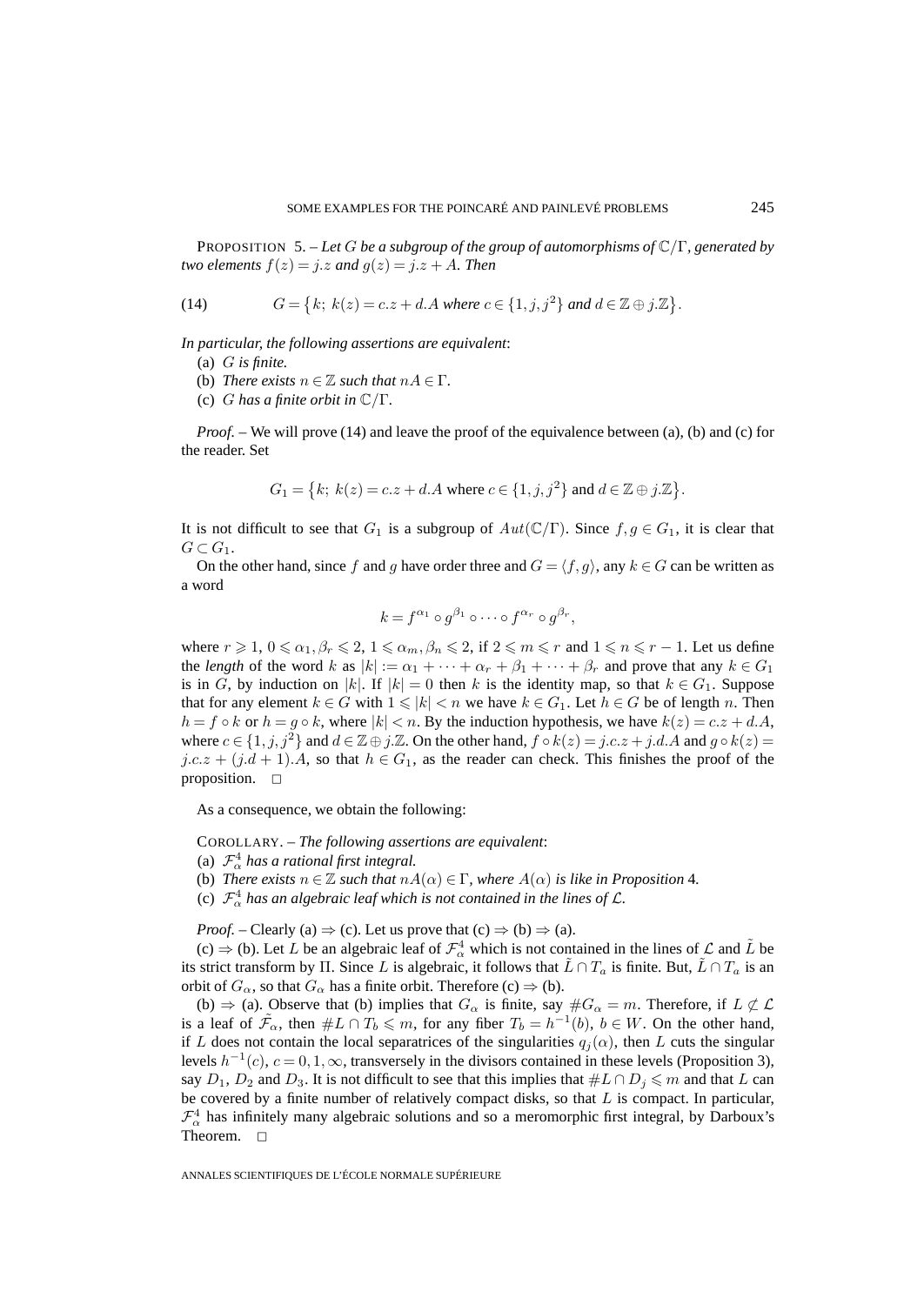We have already proved assertion (a) of the main Theorem for the family  $(\mathcal{F}^4_\alpha)_{\alpha\in\overline{\mathbb{C}}}$ . In order to prove (b) we have to define the set  $E$  of the statement of the main Theorem. Let

$$
E = \{ \alpha \in \mathbb{C}; \text{ there exists } n \in \mathbb{Z} \text{ such that } n.A(\alpha) \in \Gamma \} \cup \{ \infty \}.
$$

Since  $A:\mathbb{C}\to\mathbb{C}(\text{mod }\Gamma)$  is holomorphic and not constant, it follows that E is countable and dense. The Corollary of Proposition 5 implies that  $\mathcal{F}^4_\alpha$  has a rational first integral  $F_\alpha = \frac{P_\alpha}{Q_\alpha}$  if, and only if,  $\alpha \in E$ . Let  $d(\alpha)$  be the degree of a generic level curve of  $F_{\alpha}$ , say  $L_c := (P_{\alpha} - c \cdot Q_{\alpha} = 0)$ , and  $L_c$  be the strict transform of  $L_c$  by  $\Pi$ . By Bézout's Theorem, we have

$$
3. d(\alpha) = \# \big( L_c \cap H_{\infty}^{-1}(a) \big) \ge \# \big( \tilde{L}_c \cap h^{-1}(a) \big) = \# G_{\alpha},
$$

and so  $d(\alpha) \geq \frac{1}{3} \# G_{\alpha}$ . On the other hand, given  $A \in \mathbb{C}^*$  such that there exists  $n \in \mathbb{Z}$  with  $n.A \in \Gamma$ , let

(15) 
$$
k = k(A) = \min\{n \in \mathbb{Z}; n > 0 \text{ and } n.A \in \Gamma\}.
$$

Then, it is not difficult to see from (14) that  $\#(\langle j.z, j.z + A \rangle) \geq 3.k^2$ . Therefore, if  $\alpha \in E$  then  $d(\alpha) \geq k(A(\alpha))^2$ . Given  $k_o \in \mathbb{N}$ , let

$$
E_{k_o} = \{ \alpha \in E; \ k\big(A(\alpha)\big) \leq k_o \} \cup \{\infty\}.
$$

It is not difficult to see that  $E_{k_o}$  is finite and that, if  $\alpha \notin E_{k_o}$ , then  $d(\alpha) \geq k_o^2$ . This implies (b) of the main Theorem. It remains to prove (c) for the family  $(\mathcal{F}^4_\alpha)_{\alpha \in \overline{\mathbb{C}}}$ . We need a definition.

DEFINITION 2. – Let  $G = \langle j.z, j.z + A \rangle$ . We say that  $b \in \mathbb{C}/\Gamma$  is *generic* for G, if for any  $f \in G \setminus \{id\}$  the point b is not a fixed point of f. We observe that the set of points  $b \in \mathbb{C}/\Gamma$ which are not generic for  $G$  is countable. In particular, the set of generic points is dense and non countable in a fundamental domain of Γ.

Let  $\alpha \in \mathbb{C}$  and L be a leaf of  $\mathcal{F}^4_{\alpha}$ . We say that L is *generic*, if

- (i)  $L \not\subset \mathcal{L}$ .
- (ii) Let  $\tilde{L}$  be a leaf of  $\tilde{\mathcal{F}}_{\alpha}$  such that  $\Pi(\tilde{L}) = L$ . Then  $T_a \cap \tilde{L}$  contains a point b which is generic for  $G_{\alpha}$ .

We will say also that  $\tilde{L}$  is generic. We observe that condition (ii) does not depend on the point  $b \in T_a \cap L$ . Moreover, for all  $\alpha \in \mathbb{C}$ , the set of generic leaves of  $\mathcal{F}_{\alpha}$  contains a non countable and dense set of leaves. We would like to observe also that, the leaves of  $\mathcal{F}_{\alpha}$  which contain the local separatrices of the saddle points of this foliation are not generic (see the proof of (b) of Proposition 4). Assertion (c) of the main Theorem will follow from the next result.

PROPOSITION 6. – Let  $\tilde{L}$  be a generic leaf of  $\tilde{\mathcal{F}}_{\alpha}$ . Then there exists a holomorphic covering  $map \; \pi\!:\!\tilde{L}\!\to\!\mathbb{C}/\Gamma.$  In particular, if  $\alpha\!\in\!E$  then the generic leaf of  $\mathcal{F}^4_\alpha$  has genus one.

*Proof.* – We will use (a) of Proposition 4 and the first integral  $H_1$  of  $\mathcal{F}_1^4$  in the proof of this proposition. Let  $\tilde{L}_1$  be a generic leaf of  $\tilde{\mathcal{F}}_1$ . According to (a) of Proposition 4,  $\tilde{L}_1$  is biholomorphic to  $\mathbb{C}/\Gamma$ . Let  $V = M \setminus h^{-1}\{0, 1, \infty\}$  be as before. Denote by  $L_1$  and L the intersections of  $\tilde{L}_1$  and  $\tilde{L}$  with V. We know that  $h_1 := h|_{L_1} : L_1 \to W$  and  $h_0 := h|_L : L \to W$ are covering maps, where  $W = \overline{\mathbb{C}} \setminus \{0, 1, \infty\}$ . Moreover, the fiber  $h_1^{-1}(z)$  of a point  $z \in W$  has three points in  $L_1$  (see (c.1) in the proof of Proposition 4). Let us construct  $\pi|_L : L \to L_1$  in such a way that  $h_o = h_1 \circ \pi$ .

Fix a point  $b_1 \in h_1^{-1}(a) \subset T_a \cap L_1$  and a point  $b_0 \in h_0^{-1}(a) \subset T_a \cap L$  and set  $\pi(b_0) = b_1$ . Given  $m \in L$ , fix a path  $\tilde{\gamma}_m:[0,1] \to L$  such that  $\tilde{\gamma}_m(0) = b_o$  and  $\tilde{\gamma}_m(1) = m$ . Let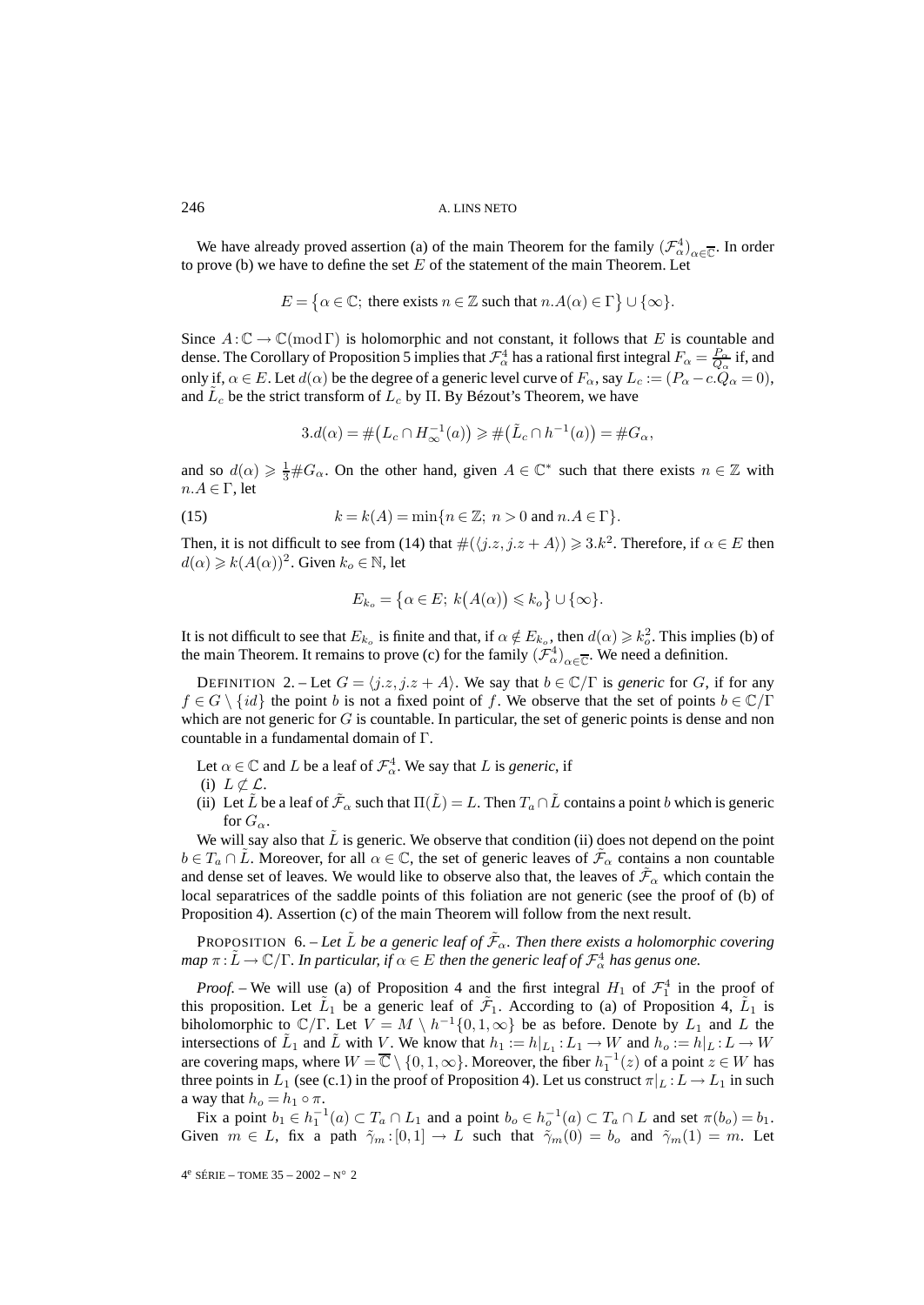$\gamma_m = h_o \circ \tilde{\gamma}_m : [0,1] \to W$  and  $\hat{\gamma}_m : [0,1] \to L_1$  be the lifting of  $\gamma_m$  by  $h_1$  in  $L_1$ , such that  $\hat{\gamma}_m(0) = b_1$ . In order to define  $\pi(m)$  it is enough to prove the following:

ASSERTION 1. – *The final point of*  $\hat{\gamma}_m$ ,  $\hat{\gamma}_m(1)$ *, does not depend on the path*  $\tilde{\gamma}_m$ *. Therefore, we can define*  $\pi(m) = \hat{\gamma}_m(1)$ *.* 

*Proof.* – It is enough to prove the assertion in the case where the path  $\tilde{\gamma}_m$  is closed, that is  $\tilde{\gamma}_m(0) = \tilde{\gamma}_m(1) = b_o$ . In this case, since  $\tilde{L}$  is generic for  $\tilde{\mathcal{F}}_{\alpha}$ , the global holonomy of the path  $\gamma_m = h_o \circ \tilde{\gamma}_m$  in  $G_\alpha$  is the identity. In fact, if we denote this holonomy by  $k \in G_\alpha$ , then  $k(b<sub>o</sub>) = \tilde{\gamma}_m(1) = b<sub>o</sub>$ . Therefore, the definition implies that  $k = id$ . Now, write  $\gamma_m$  as a word in  $\gamma_1$ and  $\gamma_2$ ,  $\gamma_m = \gamma_1^{m_1} \circ \gamma_2^{n_1} \circ \cdots \circ \gamma_1^{m_r} \circ \gamma_2^{n_r}$ . We have

$$
k(z) = f_{\alpha}^{m_1} \circ g_{\alpha}^{n_1} \circ \cdots \circ f_{\alpha}^{m_r} \circ g_{\alpha}^{n_r}(z) = c.z + e,
$$

where  $c = j^{m_1 + n_1 + \dots + m_r + n_r}$ . Since  $c = 1$ , it follows that 3 divides  $m_1 + n_1 + \dots + m_r + n_r$ . Now, let K be the global holonomy of  $\gamma_m$  with respect to the foliation  $\tilde{\mathcal{F}}_1$ . As we have seen in (c.1) of the proof of Proposition 4,  $G_1 = \langle j.z, j.z \rangle$ , so that  $K(z) = j^{m_1+n_1+\cdots+m_r+n_r}$ .  $z = z$ . This implies that  $\hat{\gamma}_m$  is closed and the assertion.  $\Box$ 

Now, we have to extend  $\pi$  to  $\tilde{L} \cap h^{-1}\{0, 1, \infty\}$ . To do this, we first observe that  $\tilde{L}_1 \cap h^{-1}(c)$ contains exactly one point, for all  $c \in \{0, 1, \infty\}$ , say  $p(c)$ . Moreover,  $\tilde{L}_1$  and  $\tilde{L}$  intersect transversely  $h^{-1}(c)$  (Proposition 3).

In fact, let us consider, for instance, the case  $c = 1$ . Since  $h^{-1}(1) = D_1 \cup \tilde{\ell}_1 \cup \tilde{\ell}_2 \cup \tilde{\ell}_3$  and  $\tilde{\ell}_1 \cup \tilde{\ell}_2 \cup \tilde{\ell}_3$  is invariant for  $\tilde{\mathcal{F}}_1$  and  $\tilde{\mathcal{F}}_{\alpha}$ , we must have,  $\tilde{L}_1 \cap h^{-1}(1) \subset D_$ On the other hand,  $\tilde{L}_1 = \tilde{h}_1^{-1}(e)$ , where  $\tilde{h}_1 = H_1 \circ \Pi$  and  $e \in \mathbb{C}$ . In the chart  $(u, x) \in M$ , such that  $\Pi(u, x) = (x, u.x)$ , we have

$$
\tilde{h}_1(u,x) = H_1 \circ \Pi(u,x) = \frac{(x-j^2)(ux-j)(u-j^2)}{(x-j)(ux-j^2)(u-j)} \Rightarrow \tilde{h}_1(u,0) = \frac{u-j^2}{u-j},
$$

and so  $\tilde{L}_1 \cap D_1 = (\frac{j e - j^2}{1 - e}, 0) = p(0)$ . Hence, we can define  $\pi$  in  $\tilde{L} \cap h^{-1}(1)$ , by  $\pi(q) = p(0)$  for all  $q \in \tilde{L} \cap h^{-1}(1)$ . In the same way, we can extend  $\pi$  to  $\tilde{L} \cap h^{-1}(0)$  and  $\tilde{L} \cap h^{-1}(\infty)$ , obtaining a map

 $\pi: \tilde{L} \to \tilde{L}_1$ .

which is holomorphic in  $L = \tilde{L} \setminus h^{-1}\{0, 1, \infty\}.$ 

ASSERTION 2. – π *is holomorphic in* L. Moreover, it is a local homeomorphism in a *neighborhood of each point*  $q \in L \setminus L$ .

*Proof.* – Let  $q \in \tilde{L} \cap h^{-1}\{0, 1, \infty\}$ . We can suppose without lost of generality that  $q \in$  $\tilde{L} \cap h^{-1}(1)$ , so that  $q \in \tilde{L} \cap D_1$ . Let us consider the case where q is in the domain of the chart  $(u, x)$  in which the blowing up at  $0 \in \mathbb{C}^2$  is written as  $\Pi(u, x) = (x, ux)$ . In this chart, we have  $q = (u_o, 0), p(0) = (a_o, 0) = (\frac{je - j^2}{1 - e}, 0)$  and

(16) 
$$
h(u,x)-1=\frac{x^3(1-u^3)}{1-x^3}.
$$

Since  $\tilde{L}$  and  $\tilde{L}_1$  intersect transversely  $D_1$  we can parametrize these leaves in a neighborhood of q and  $p(0)$  as  $x \mapsto (u(x), x)$  and  $x \mapsto (u_1(x), x)$  respectively, where  $u, u_1 : D(0,r) \to \mathbb{C}$  are holomorphic and  $u_o = u(0)$ ,  $a_o = u_1(0)$ . It follows from (16) that there are local charts z and w

ANNALES SCIENTIFIQUES DE L'ÉCOLE NORMALE SUPÉRIEURE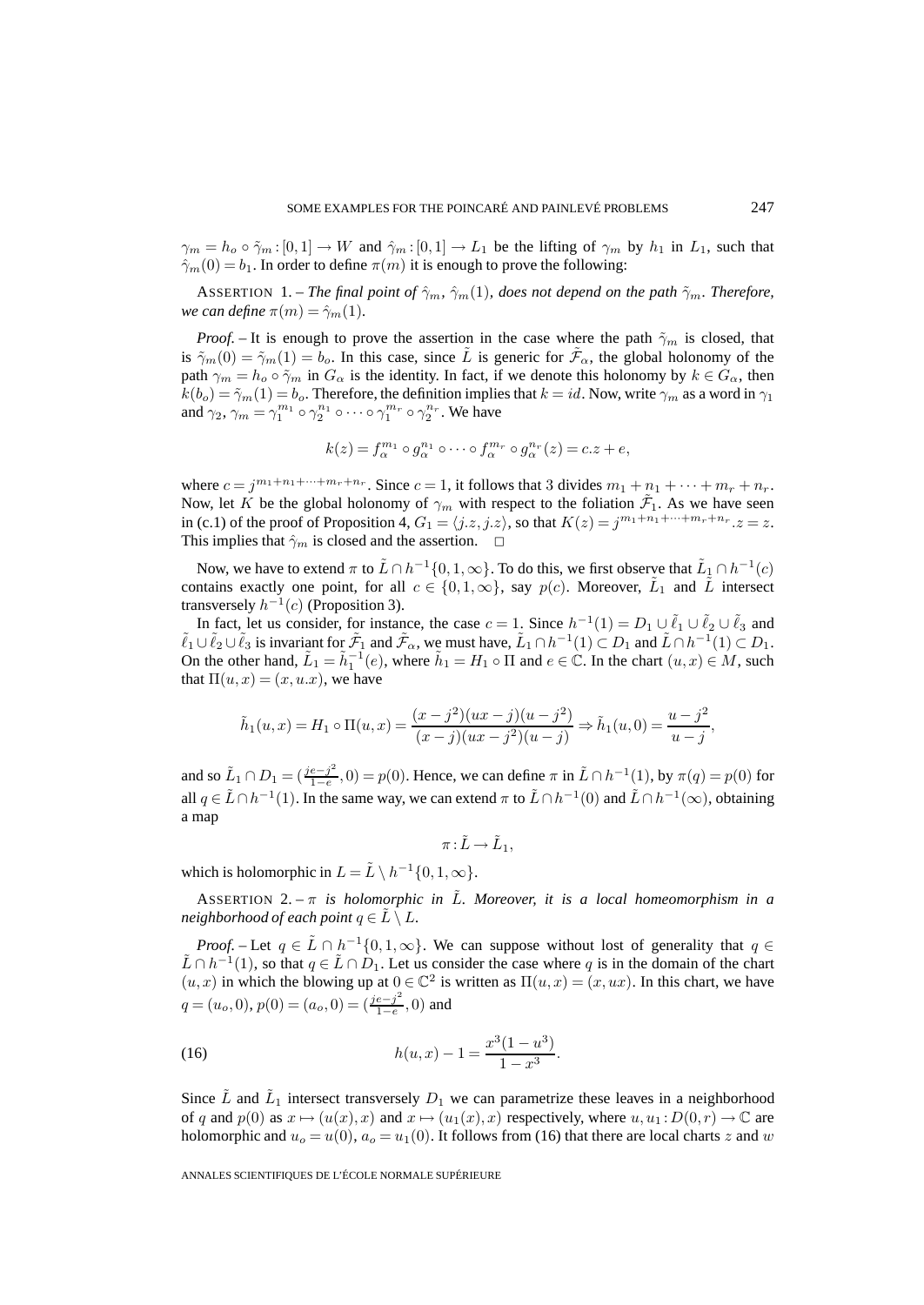in  $\tilde{L}$  and  $\tilde{L}_1$ , around q and  $p(0)$ , respectively, such that  $z(q) = w(p(0)) = 0$  and  $h_o(z) = 1 + z^3$ and  $h_1(w)=1+w^3$ . Since  $h_o = h_1 \circ \pi$  outside  $D_1 \cap \tilde{L}$ , we get

(17) 
$$
z^3 = (w(\pi(z)))^3 \,\forall z \neq 0 \Rightarrow w(\pi(z)) = \delta.z \text{ where } \delta^3 = 1.
$$

Clearly (17) implies the assertion.  $\Box$ 

Now, in order to prove that  $\pi : L \to L_1$  is a covering map, we use the so-called "*property of the unique lifting of paths*" (cf. [16]):

"Let  $f: X \to Y$  be a local homeomorphism, where X and Y are connected manifolds. Then, f *is a covering map if, and only if, it has the property of the unique lifting of paths, that is, given a path*  $\gamma$  :  $[0,1] \to Y$  *such that*  $\gamma(0) = y_o \in Y$  *and*  $x_o \in X$  *such that*  $f(x_o) = y_o$ *, then there exists a unique path*  $\tilde{\gamma}$  :  $[0, 1] \rightarrow X$  *such that*  $\tilde{\gamma}(0) = x_o$  *and*  $f \circ \tilde{\gamma} = \gamma$ ."

It is not very difficult to verify that  $\pi : L \to L_1$  satisfies the property of the unique lifting of paths. We leave the proof of this fact for the reader. This proves Proposition 6.

Let us prove assertion (c) of the main Theorem for the family  $(\mathcal{F}^4_\alpha)_{\alpha \in \overline{\mathbb{C}}}$ . Let  $\alpha \notin E$  and  $\tilde{L}$  be a generic leaf of  $\mathcal{F}_{\alpha}$ . Let  $\pi : L \to L_1 \simeq \mathbb{C}/\Gamma$  be the covering of Proposition 6. Since  $\tilde{L}$  is not compact (see (c) of the Corollary of Proposition 5), we must have  $\tilde{L} \simeq \mathbb{C}$  or  $\tilde{L} \simeq \mathbb{C}^*$ . Since the holomorphic universal covering of  $\mathbb{C}^*$  is  $\mathbb{C}$ , in both cases there exists a holomorphic non-constant map  $\tilde{f}: \mathbb{C} \to \tilde{L}$ . Hence  $f = \Pi \circ \tilde{f}: \mathbb{C} \to L = \Pi(\tilde{L})$  is a non-constant holomorphic map such that  $f(\mathbb{C}) \subset L \cup \text{sing}(\mathcal{F}_{\alpha}^4)$ , which proves (c) of the main Theorem.

It remains to prove that a generic leaf of  $\tilde{\mathcal{F}}_{\alpha}$  is biholomorphic to  $\mathbb{C}$ , as asserted in Remark 3. Let us consider the automorphisms of the covering  $\pi$ ;  $Aut(\pi) = \{k \in Aut(\tilde{L})\colon \pi \circ k = \pi\}$ . We have two possibilities: either (i)  $\tilde{L} \simeq \mathbb{C}^*$  and  $Aut(\pi) \simeq \mathbb{Z}$ , or (ii)  $\tilde{L} \simeq \mathbb{C}$  and  $Aut(\pi) \simeq \mathbb{Z}^2$ . We will prove that  $Aut(\pi) \simeq \mathbb{Z}^2$ .

First of all, fix a point  $b_1 \in \tilde{L}_1$  and a point  $b \in \tilde{L}$ , such that  $h(b_1) = h(b) = a \in W$  $\overline{\mathbb{C}} \setminus \{0, 1, \infty\}$ . Recall that for any class of closed curve  $[\delta] \in \Pi_1(\tilde{L}_1, b_1)$  there exists  $k_{\delta} \in Aut(\pi)$ such that, if  $\delta$  is the lifting of d by  $\pi$  such that  $\delta(0) = b$ , then  $\delta(1) = k_{\delta}(b)$ . Now, consider the curves  $\gamma_2 \circ \gamma_1^2$  and  $\gamma_1 \circ \gamma_2 \circ \gamma_1$  in W. The lifting of each one of these curves by  $h_1$  in  $\tilde{L}_1$  is a closed curve, because  $g_1 \circ f_1^2 = f_1 \circ g_1 \circ f_1 = id_{T_a}$ . Let us denote by  $\delta_1$  and  $\delta_2$ , respectively, these liftings (where  $\delta_1(0) = \delta_2(0) = b_1$ ), by  $\tilde{\delta}_1$  and  $\tilde{\delta}_2$  the liftings of  $\delta_1$  and  $\delta_2$  by  $\pi$  (where  $\tilde{\delta}_1(0) = \tilde{\delta}_2(0) = b$ ) and by  $k_1$  and  $k_2$  the associate elements of  $Aut(\pi)$ . Since  $h_o = h_1 \circ$ and  $\tilde{\delta}_2$  coincide with the liftings of  $\gamma_2 \circ \gamma_1^2$  and  $\gamma_1 \circ \gamma_2 \circ \gamma_1$ , respectively, by  $h_1$ . It follows that

$$
k_1(b) = \tilde{\delta}_1(1) = g_\alpha \circ f_\alpha^2(b) = b + A(\text{mod}(\Gamma)) \text{ and}
$$
  
\n
$$
k_2(b) = \tilde{\delta}_2(1) = f_\alpha \circ g_\alpha \circ f_\alpha(b) = b + j \cdot A(\text{mod}(\Gamma)),
$$

where  $A = A(\alpha)$ . Now, suppose by contradiction that  $Aut(\pi) \simeq \mathbb{Z}$ . If k is a generator of  $Aut(\pi)$ , then  $k_1 = k^m$  and  $k_2 = k^n$  for  $m, n \in \mathbb{Z}$ , so that  $k_1^m = k_2^m$ . But, this implies that

$$
b + n.A \big( \text{mod}(\Gamma) \big) = \big( g_{\alpha} \circ f_{\alpha}^{2} \big)^{n}(b) = (f_{\alpha} \circ g_{\alpha} \circ f_{\alpha})^{m}(b) = b + mj.A \big( \text{mod}(\Gamma) \big)
$$

so that

$$
(n-mj) \cdot A \in \Gamma \Rightarrow (n^2 + m^2 + mn) \cdot A \in \Gamma
$$

as the reader can check. This contradiction finishes the proof of Remark 3.

#### **2.3. The family of degree three**

In order to construct the family of degree three, we observe that the equations in (8) and (9), which define the family  $(\mathcal{F}^4_\alpha)_{\alpha \in \overline{\mathbb{C}}}$ , are symmetric with respect to the change of variables

4e SÉRIE – TOME 35 – 2002 – N◦ 2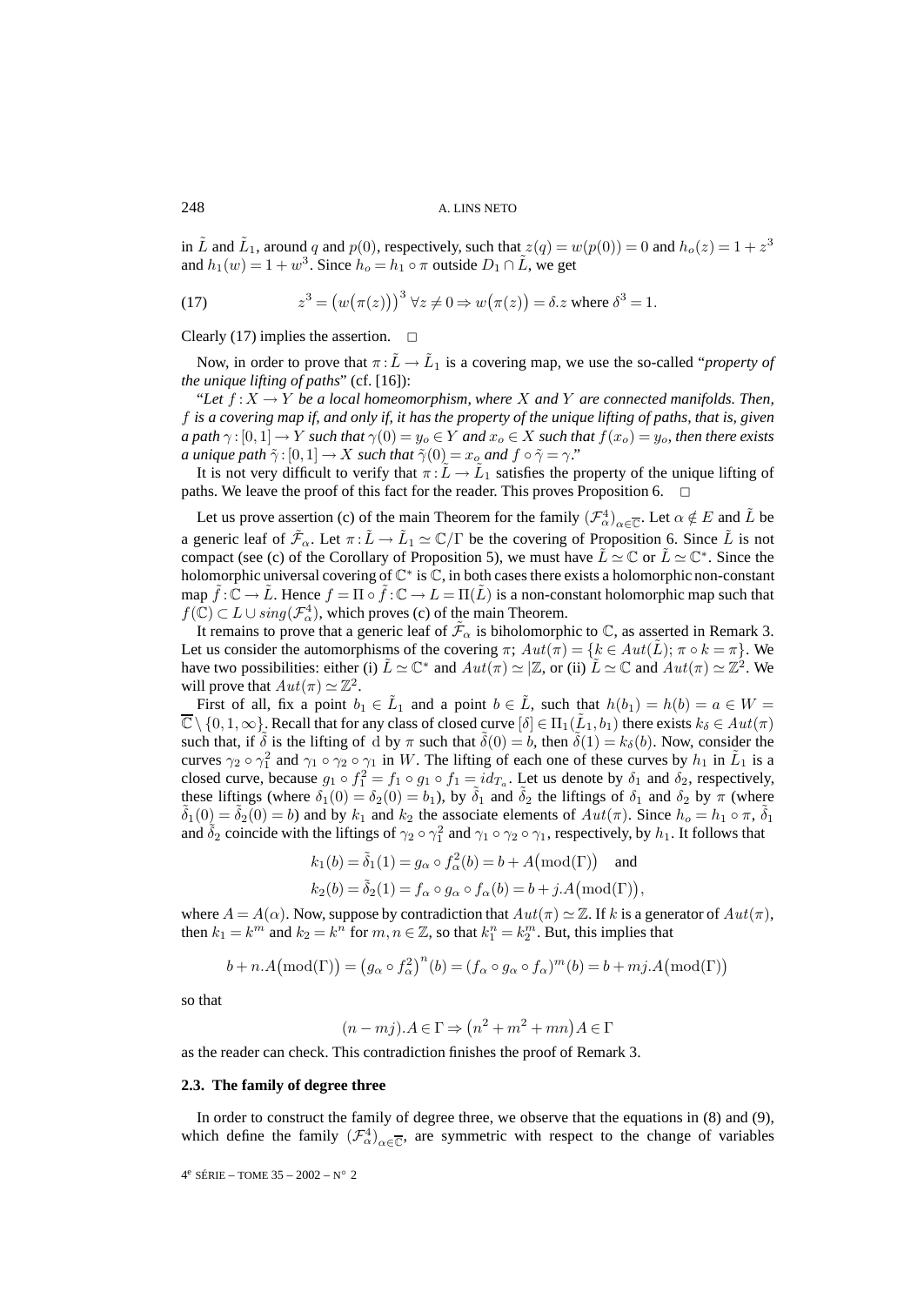$S(x, y) = (y, x)$ . It is possible to prove that any foliaton with this property is the pull-back of another foliation by the map  $T(x, y) = (x + y, x, y)$ . In our case, the vector field which defines the foliation  $\mathcal{F}_{\alpha}^4$  is  $\hat{Z}_{\alpha} = \hat{X} - \alpha \hat{Y}$ , where

$$
\widehat{X} = x(x^3 - 1)\frac{\partial}{\partial x} + y(y^3 - 1)\frac{\partial}{\partial y} \quad \text{and} \quad \widehat{Y} = y^2(x^3 - 1)\frac{\partial}{\partial x} + x^2(y^3 - 1)\frac{\partial}{\partial y}.
$$

As the reader can check, we have  $\hat{X} = T^*(X)$  and  $\hat{Y} = T^*(Y)$ , where

$$
X(u,v) = \left(-u + 2v^2 - 4u^2v + u^4\right)\frac{\partial}{\partial u} + v\left(-2 - 3uv + u^3\right)\frac{\partial}{\partial v},
$$

and

$$
Y(u,v) = (2v - u^2 + uv^2)\frac{\partial}{\partial u} + (3uv - u^3 + 2v^3)\frac{\partial}{\partial v},
$$

so that  $\widehat{Z}_{\alpha} = T^*(Z_{\alpha})$ , where  $Z_{\alpha} = X - \alpha Y$ .

Observe that, although the vector field  $Z_{\alpha}$  has degree four, its homogeneous part of degree four is  $u^4 \frac{\partial}{\partial u} + v u^3 \frac{\partial}{\partial v} = u^3 (u \frac{\partial}{\partial u} + v \frac{\partial}{\partial v})$ , so that the foliation defined by  $Z_\alpha$  has degree three. We will denote this foliation by  $\mathcal{F}_{\alpha}^3$ . The foliation  $\mathcal{F}_{\infty}^3$  will be the foliation defined by the vector field  $Y$ , which is also of degree three.

In order to study the foliation  $\mathcal{F}^3_\alpha$ , let us see first how the rational map T transforms the lines of the configuration  $C$ . Observe that:

- (I) The lines  $(x = j^k)$  and  $(y = j^k)$  are sent by T into the line  $(v = j^k u j^{2k})$ ,  $k = 0, 1, 2$ . This implies that the foliation  $\mathcal{F}_{\alpha}^3$  has three invariant lines;  $\ell_k := (v = j^k u - j^{2k})$ ,  $k = 0, 1, 2.$
- (II) The line  $(y = x)$  is sent by T into the conic  $C_1 := (v = \frac{1}{4}u^2)$ .
- (III) The lines  $(y = jx)$  and  $(y = j^2x)$  are sent by T into the conic  $C_2 := (v = u^2)$ .

It follows from (I), (II) and (III) that, for all  $\alpha \in \overline{\mathbb{C}}$ ,  $\mathcal{F}^3_\alpha$  leaves invariant an algebraic curve of degree 7, which is the union of five rational curves: three lines,  $\ell_k$ ,  $k = 0, 1, 2$ , and two conics  $C_1$  and  $C_2$ . The conics are tangent in the points  $q_1 = [0:0:1]$  and  $q_2 = [0:1:0]$ . The lines  $\ell_k$ ,  $k = 0, 1, 2$ , intersect in the points  $p_{01} = [-j^2 : j : 1] \in \ell_0 \cap \ell_1$ ,  $p_{02} = [-j : j^2 : 1] \in \ell_0 \cap \ell_2$ and  $p_{12} = [-1:1:1] \in \ell_1 \cap \ell_2$ . Observe that  $p_{01}, p_{02}, p_{12} \in C_2$ . Finally, the lines are tangent to the conic  $C_1$  in the points  $p_0 = [2 : 1 : 1] \in \ell_0 \cap C_1$ ,  $p_1 = [2j : j^2 : 1] \in \ell_1 \cap C_1$  and  $p_2 = [2j^2 : j : 1] \in \ell_2 \cap C_1$ . In Fig. 4, we sketch the five curves and the points.

Since the five curves are invariant for  $\mathcal{F}^3_\alpha$ , for all  $\alpha \in \overline{\mathbb{C}}$ , it follows that all points in the intersections of the curves are singularities for  $\mathcal{F}_{\alpha}^3$ . As we will see, if  $\alpha \notin \{0, 1, j, j^2, \infty\}$ , then the foliation  $\mathcal{F}^3_\alpha$  has five more singularities, one in each curve of the configuration sketched in Fig. 4. In the next result we precise how the family of foliations  $(\mathcal{F}_{\alpha}^3)_{\alpha \in \overline{\mathbb{C}}}$  looks like.

PROPOSITION 7. – *Assertions* (a)*,* (b) *and* (c) *of the main Theorem are true for the family*  $(\mathcal{F}_{\alpha}^{3})_{\alpha \in \overline{\mathbb{C}}}$ *. Moreover, the set*  $A^{3}$  *of* (a) *is*  $\{0,1,j,j^{2},\infty\}$  *and if*  $\alpha \notin A^{3}$  *then the singularities of*  $\mathcal{F}^3_\alpha$  are of the following local analytic types:

- (a.1) *The eight points in the intersection of the five curves are dicritical*;  $p_{01}$ ,  $p_{02}$  *and*  $p_{12}$  *are of radial type and in a neighborhood of each of the points*  $q_1, q_2, p_0, p_1$  *and*  $p_2, \mathcal{F}_\alpha^3$  *has a* meromorphic first integral of the type  $z^2/w = cte$ .
- (a.2) *Each of the five curves contains another singularity, say*  $P_1(\alpha) \in C_1$ ,  $P_2(\alpha) \in C_2$ and  $Q_k(\alpha) \in \ell_k$ ,  $k = 0, 1, 2$ . Moreover,  $\mathcal{F}^3_\alpha$  has a local holomorphic first integral in *a neighborhood of each of these singularities, of the following types:*  $z^6 w = cte$  *in a neighborhood of*  $P_1(\alpha) \in C_1$  *and*  $z^3 \omega = cte$  *in a neighborhood of the others.*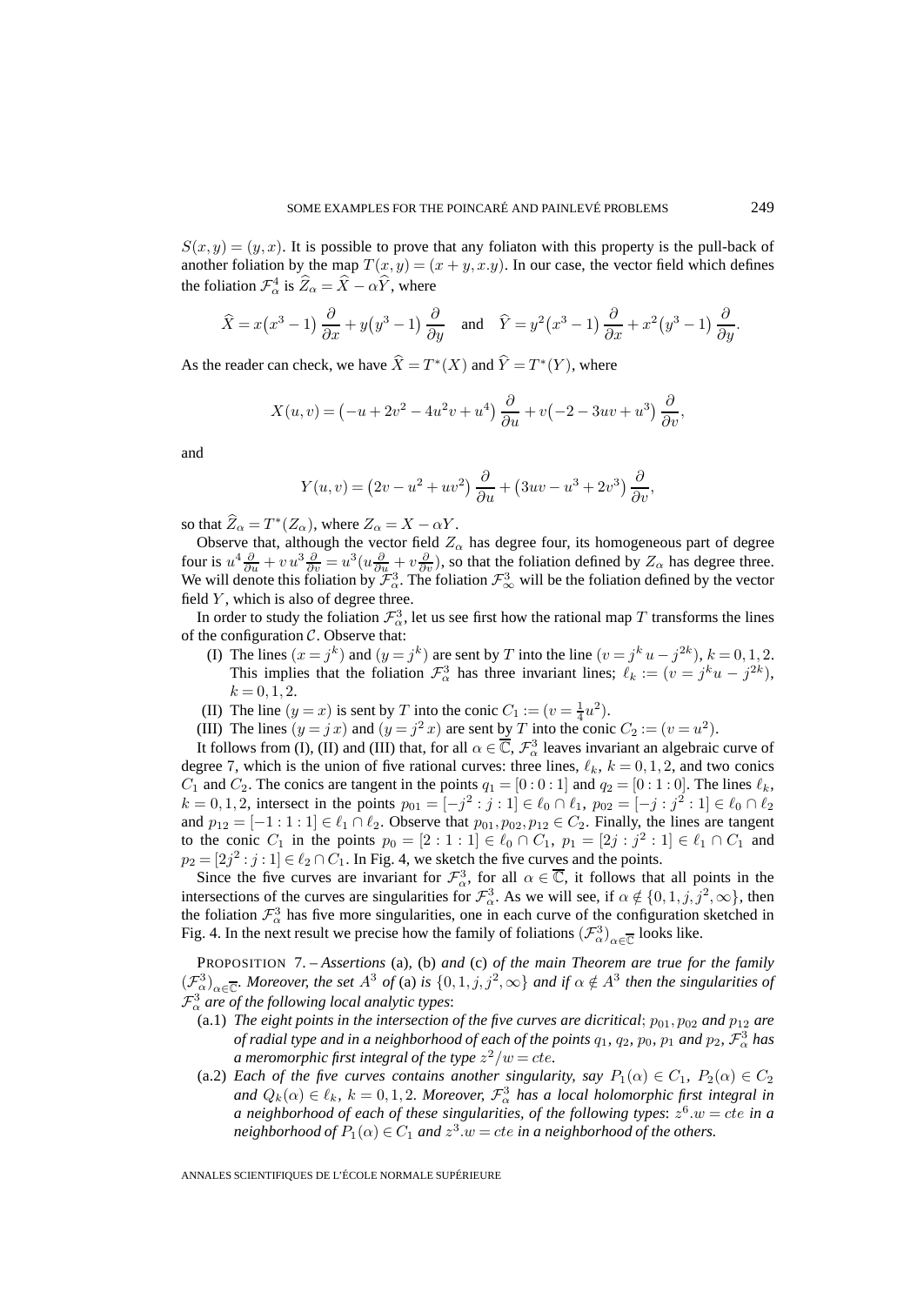

*Proof.* – We observe that most of the above assertions follow from the analysis that we have done for the family  $\mathcal{F}^4_\alpha$ . So, for instance, the fact that if  $\alpha \in E$  then  $\mathcal{F}^4_\alpha$  has a first integral, implies that all leaves of  $\mathcal{F}^3_\alpha$  are algebraic, and so it has a rational first integral, by Darboux's Theorem.

Let us prove that  $A^3 = \{0, 1, j, j^2, \infty\}$  and assertions (a.1) and (a.2). Observe first that the eight intersection points of the five curves are singularities of  $\mathcal{F}^3_\alpha$ . Moreover, in each of the five invariant curves,  $\mathcal{F}_{\alpha}^3$  has a unique singularity contained in  $T\{q_1(\alpha),...,q_9(\alpha)\}\$  (see Proposition 2). These singularities are:

$$
T\left(\frac{1}{\alpha}, \frac{1}{\alpha}\right) = \left(\frac{2}{\alpha}, \frac{1}{\alpha^2}\right) := P_1(\alpha) \in C_1,
$$
  
\n
$$
T\left(\frac{j}{\alpha}, \frac{j^2}{\alpha}\right) = T\left(\frac{j^2}{\alpha}, \frac{j}{\alpha}\right) = \left(\frac{-1}{\alpha}, \frac{1}{\alpha^2}\right) := P_2(\alpha) \in C_2,
$$
  
\n
$$
T(1, \alpha) = T(\alpha, 1) = (1 + \alpha, \alpha) := Q_0(\alpha) \in \ell_0,
$$
  
\n
$$
T(j, j^2 \alpha) = T(j^2 \alpha, j) = (j + j^2 \alpha, \alpha) := Q_1(\alpha) \in \ell_1
$$

and

$$
T(j^2, j\alpha) = T(j\alpha, j^2) = (j^2 + j\alpha, \alpha) := Q_2(\alpha) \in \ell_2.
$$

If  $\alpha \notin \{0, 1, j, j^2, \infty\}$ , then these singularities do not coincide with the points in the intersections of the curves. Therefore, in this case,  $\mathcal{F}_{\alpha}^3$  has  $8+5=13=3^2+3+1$  distinct singularities, which implies that all singularities are non-degenerate.

In order to prove (a.1) and (a.2), we will study the map T near the points of  $sing(\mathcal{F}_{\alpha}^4)$ . In homogeneous coordinates, we can write  $T(X, Y, Z)=(Z(X + Y), X, Y, Z^2)=(U, V, W)$ . It follows that T is not defined in the points  $[1:0:0]$  and  $[0:1:0]$ . Moreover, the singular set of T is  $S = (Y = X) \cup (Z = 0)$ , where  $(Y = X)$  is the ramification set of T and  $T(Z = 0)$  $[0:1:0] \in C_1 \cap C_2$ . Remark also that:

- (i)  $T(Y = X) = C_1$ .
- (ii) If  $m \in \mathbb{CP}(2) \setminus C_1$ , then  $T^{-1}(m)$  contains two points, say  $m_1$  and  $m_2$ . Moreover T is a local biholomorphism in a neighborhood of  $m_k$ ,  $k = 1, 2$ .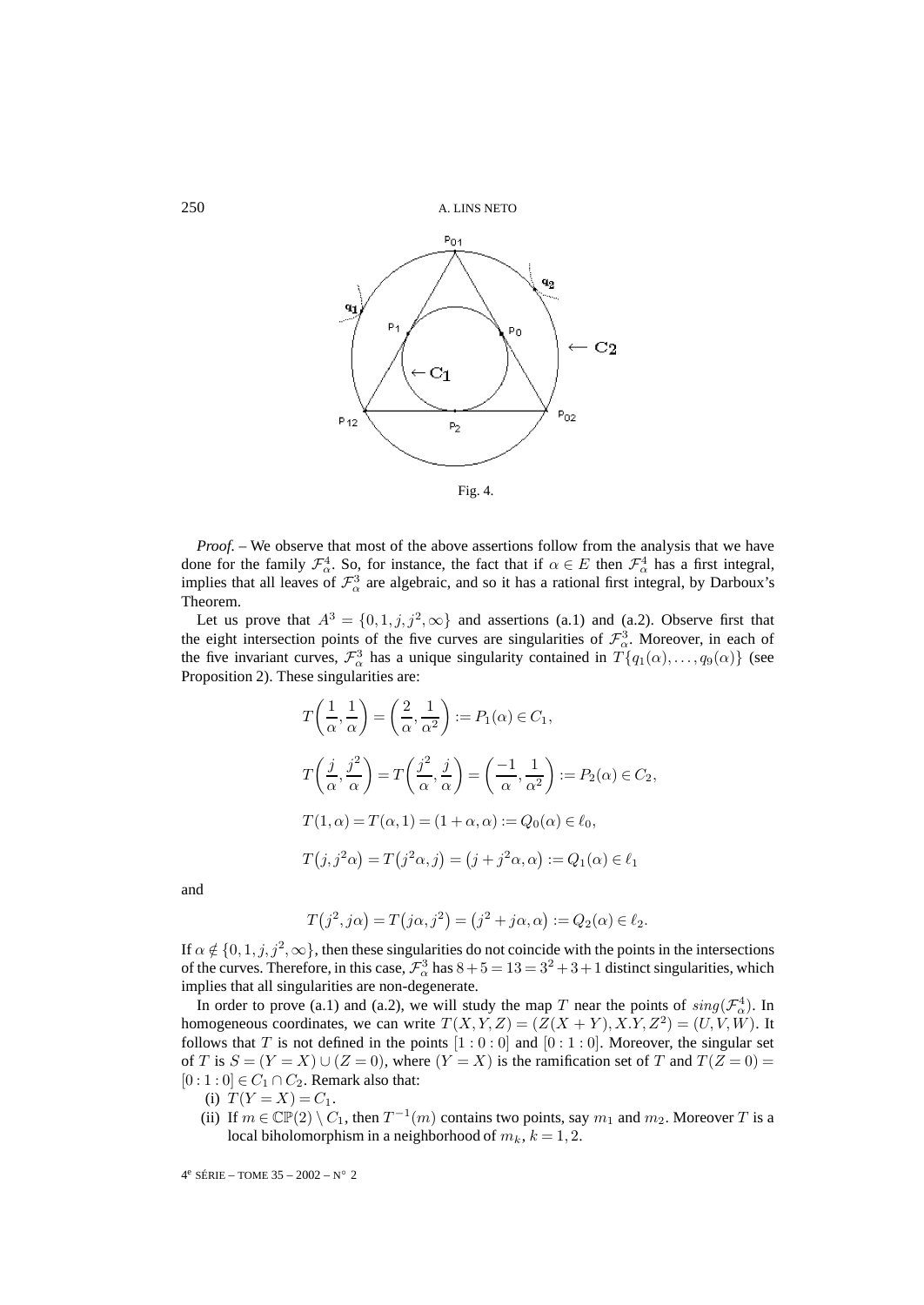(iii) If  $m \in C_1 \setminus \{ [0:1:0] \} = \{ (u,v) \in \mathbb{C}^2 \mid v = \frac{1}{4}u^2 \}$ , say  $m_o = (u_o, \frac{1}{4}u_o^2)$ , then  $T^{-1}(m_o) = \{(\frac{1}{2}u_o, \frac{1}{2}u_o)\} = \{m\}$ . Moreover, there exists a holomorphic coordinate system,  $(W_1,(z_1,w_1))$  in a neighborhood of m and  $(W_2,(z_2,w_2))$  in a neighborhood of  $m_o$ , such that  $z_1(m) = w_1(m) = 0$ ,  $z_2(m_o) = w_2(m_o) = 0$ ,  $W_1 \cap (Y = X) = (w_1 = 0)$ ,  $W_2 \cap C_1 = (w_2 = 0)$  and  $T(z_1, w_1) = (z_1, w_1^2)$ .

It follows from (ii) that for any singularity p of  $\mathcal{F}^3_\alpha$ , which is not in  $C_1$ , there is a singularity q of  $\mathcal{F}^4_\alpha$  such that  $T(q) = p$ . Moreover,  $\mathcal{F}^3_\alpha$  and  $\mathcal{F}^4_\alpha$  are locally equivalent at p and q. Using this fact, it is not difficult to see that:

- (iv)  $p_{01}$ ,  $p_{02}$  and  $p_{12}$  are radial singularities for  $\mathcal{F}_{\alpha}^3$ .
- (v)  $\mathcal{F}_{\alpha}^{3}$  has a local holomorphic first integral of the type  $z^{3}.w = cte$ , in a neighborhood of each one of the singularities  $P_2(\alpha)$ ,  $Q_0(\alpha)$ ,  $Q_1(\alpha)$  and  $Q_2(\alpha)$ .

The next result will allow us to study the dicritical singularities of  $\mathcal{F}^3_\alpha$  which are contained in  $C_1$ .

LEMMA  $1.$ *-Let*  $Z(x,y) = p(x,y)\frac{\partial}{\partial x} + q(x,y)\frac{\partial}{\partial y}$  *be a holomorphic vector field defined in a neighborhood of*  $0 \in \mathbb{C}^2$ . Suppose that:

- (a) 0 *is a non-degenerate singularity of* Z *and the characteristic numbers of* Z *at* 0 *are rational and positive, say*  $p/q$  *and*  $q/p$ *, where*  $p, q \in \mathbb{N}$  *are relatively primes.*
- (b) *Either*  $p, q \geqslant 2$  *or Z has at least two distinct local analytic separatrices through* 0*.*

*Then there exists a holomorphic coordinate system*  $(W, (u, v))$  *with*  $0 \in W$ *,*  $u(0) = v(0) = 0$ *, in which* Z *can be written as*

$$
Z(u, v) = k \left( q. u \frac{\partial}{\partial u} + p. v \frac{\partial}{\partial v} \right),
$$

where  $k \in \mathbb{C}^*$ . In particular,  $\frac{u^p}{v^q}$  is a meromorphic first integral of Z in a neighborhood of 0.

*Proof.* – If  $p, q \ge 2$  then Z has no resonance at 0 and the Poincaré's linearization Theorem implies that Z is linearizable (cf. [2]). Therefore, we can suppose that  $p = 1$  and  $q \ge 1$ . In this case, Dulac's normal form (cf. [2]) implies that in a suitable coordinate system  $(W,(u, v))$  such that  $0 \in W$  and  $u(0) = v(0) = 0$ , the vector field Z can be written as

$$
Z(u, v) = k \left( u \frac{\partial}{\partial u} + (qv + b.u^{q}) \frac{\partial}{\partial v} \right),
$$

where  $k \in \mathbb{C}^*$ . Let us prove that hypothesis (b) implies that  $b = 0$ . Observe that, if this is the case, then  $v/u^q$  is a local meromorphic first integral of Z.

Suppose by contradiction that  $b \neq 0$ . In this case, the function  $F : \mathbb{C}^2 \setminus (u = 0) \to \mathbb{C}$  given by

$$
F(u, v) = u \cdot \exp\left(-\frac{v}{b \cdot u^q}\right),\,
$$

is a first integral of  $Z$ , as the reader can check. Observe that  $Z$  has a holomorphic local analytic separatrix through 0:  $(u = 0)$ . If it had another local separatrix through 0, then it would be contained in a level curve of F, say  $(F = c)$ , where  $c \neq 0$ . But  $(u = 0)$  is an essential singularity of F, and so these level curves are not analytic at  $0 \in \mathbb{C}^2$ .  $\Box$ 

COROLLARY. – Let  $Z(x,y) = p(x,y)\frac{\partial}{\partial x} + q(x,y)\frac{\partial}{\partial y}$  be a holomorphic vector field defined *in a neighborhood of*  $0 \in \mathbb{C}^2$ . Suppose that 0 *is a non-degenerate singularity of* Z and that Z *has two smooth invariant separatrices through* 0*, with a tangency of order two at* 0*. Then the*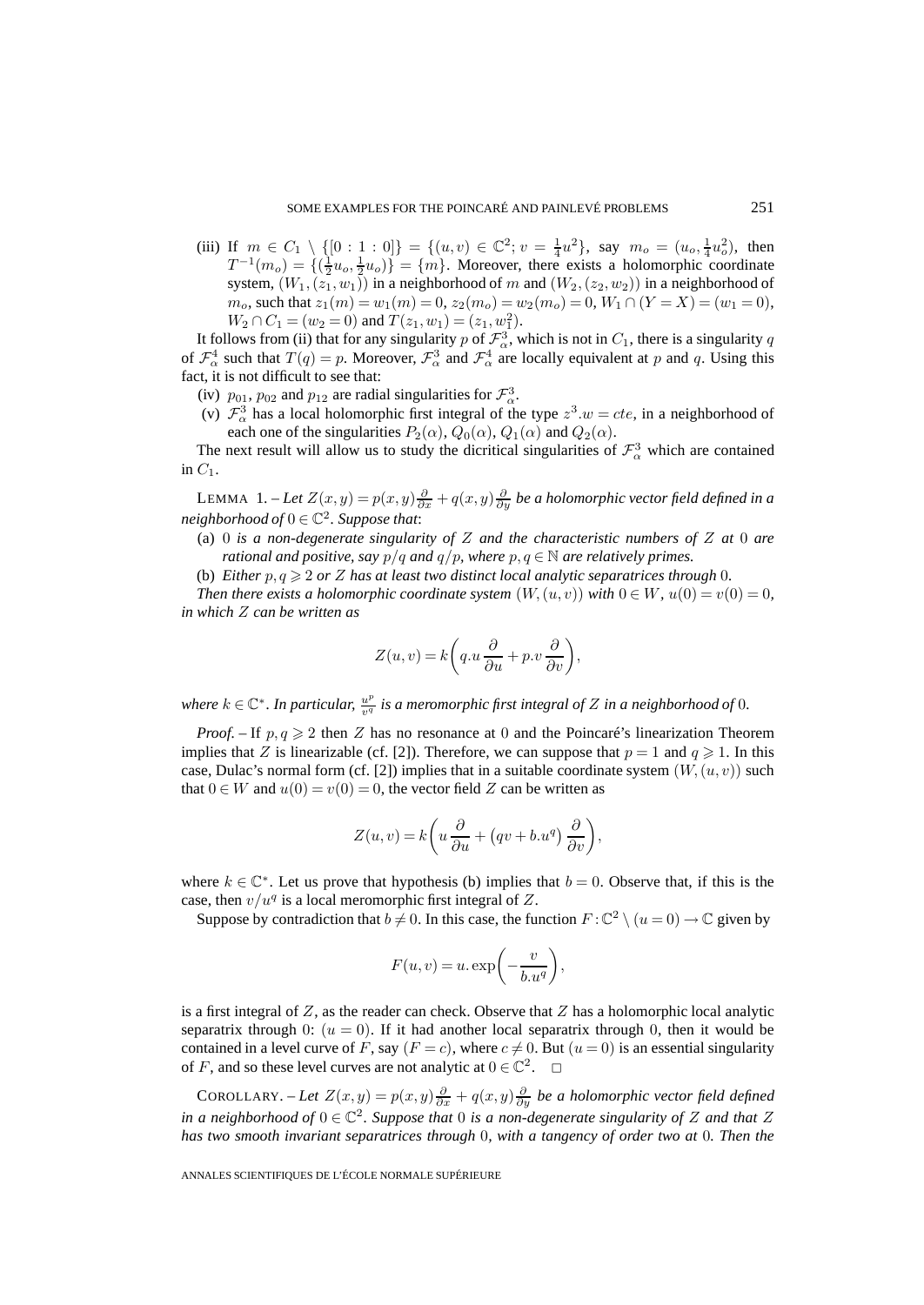*characteristic numbers of* Z *at* 0 *are* 2 *and* 1/2 *and* Z *has a local meromorphic first integral of the form*  $z^2 \tcdot w = cte$ .

*Proof.* – It is sufficient to prove that the characteristic numbers of Z at 0 are 2 and 1/2. Let  $\gamma_1$ ,  $\gamma_2$  be the smooth invariant separatrices through 0. Since they have a tangency of order two at 0, there is a holomorphic coordinate system  $(W, (u, v))$  such that  $0 \in W$ ,  $u(0) = v(0) = 0$ ,  $\gamma_1 \cap W = (v = 0)$  and  $\gamma_2 \cap W = (v - u^2 = 0)$ . Since  $(v = 0)$  is invariant for Z, in this coordinate system Z can be written as

$$
Z(u, v) = (au + bv + r1(u, v)) \frac{\partial}{\partial u} + v(c + r2(u, v)) \frac{\partial}{\partial v},
$$

where the linear part of Z at 0 is  $(au + bv)\frac{\partial}{\partial u} + c.v \frac{\partial}{\partial v}$  and the characteristic numbers are  $c/a$ ,  $a/c$ . Now, since  $\gamma_2$  is invariant for Z, we must have

$$
Z(v - u2) = -2u(au + bv + r1(u, v)) + v(c + r2(u, v)) = f(u, v) \cdot (v - u2),
$$

where f is holomorphic. By comparing the two jets of  $-2u(au + bv + r_1(u, v))$  and  $f(u, v)$ .  $(v - u^2)$  at 0, it is not difficult to see that  $c = f(0, 0)$  and that  $f(0, 0) = 2a$ . Therefore  $c/a = 2. \quad \Box$ 

The above result implies that  $\mathcal{F}_{\alpha}^3$  has a meromorphic first integral of the form  $\frac{z^2}{w}$  in a neighborhood of each one of the singularities  $p_0$ ,  $p_1$ ,  $p_2$ ,  $q_1$  and  $q_2$ , because each of those singularities belongs to  $C_1$  and to another one of the four other invariant curves, and  $C_1$  has a tangency of order two with the curve at the point (see Fig. 4).

We have already proved  $(a.1)$  of Proposition 7. In order to finish the proof of  $(a.2)$ , it remains to prove that  $\mathcal{F}_{\alpha}^3$  has a holomorphic first integral of the form  $z^6 w = cte$  in a neighborhood of  $P_1(\alpha) \in C_1$ . We will use (iii). Since  $T^{-1}(P_1(\alpha)) = q_1(\alpha) \in (Y = X)$ , there exists a holomorphic coordinate system,  $(W_1,(z_1,w_1))$  in a neighborhood of  $m = q_1(\alpha)$  and  $(W_2,(z_2,w_2))$ in a neighborhood of  $m_o = P_1(\alpha)$ , such that  $z_1(m) = w_1(m) = 0$ ,  $z_2(m_o) = w_2(m_o) = 0$ ,  $W_1 \cap (Y = X) = (w_1 = 0), W_2 \cap C_1 = (w_2 = 0)$  and  $T(z_1, w_1) = (z_1, w_1^2)$ . We assert that the characteristic numbers of  $\mathcal{F}_{\alpha}^3$  at  $P_1(\alpha)$  are  $-6$  and  $-1/6$ .

Observe first that  $\mathcal{F}^3_\alpha$  can be represented in the coordinate system  $(z_2, w_2)$  by a differential equation of the form

(18) 
$$
(az_2 + bw_2 + r(z_2, w_2)) dw_2 + 6w_2 dz_2 = 0,
$$

where the characteristic numbers are  $-6/a$  and  $-a/6$ , because  $(w_2 = 0)$  is invariant for  $\mathcal{F}_{\alpha}^3$ . Since  $T(z_1, w_1) = (z_1, w_1^2)$ , we get from (18) that  $\mathcal{F}_\alpha^4$  is represented in a neighborhood of  $q_1(\alpha)$ by

$$
(az_1 + bw_1^2 + r(z_1, w_1^2))2w_1 dw_1 + 6w_1^2 dz_1 = 0
$$
  
\n
$$
\implies (az_1 + bw_1^2 + r(z_1, w_1^2)) dw_1 + 3w_1 dz_1 = 0.
$$

By using the local form of  $\mathcal{F}_{\alpha}^4$  in a neighborhood of  $(\frac{1}{\alpha}, \frac{1}{\alpha}) = q_1(\alpha)$  (see (b.2) of Proposition 2), it follows that  $a = 1$ , which proves that the characteristic numbers of  $\mathcal{F}_{\alpha}^{3}$  at  $P_1(\alpha)$  are  $-6$ and  $-1/6$ . Moreover, after a linear change of coordinates, we can suppose that the linear part in (18) is  $z_2 dw_2 + 6w_2 dz_2 = 0$ . We want to prove that the foliation  $\mathcal{F}^3_\alpha$  is linearizable in a neighborhood of  $P_1(\alpha)$ , which means that  $\mathcal{F}^3_\alpha$  can be represented by  $z dw + 6w dz = 0$ , after a holomorphic local change of coordinates. In order to prove this fact we use the following:

4e SÉRIE – TOME 35 – 2002 – N◦ 2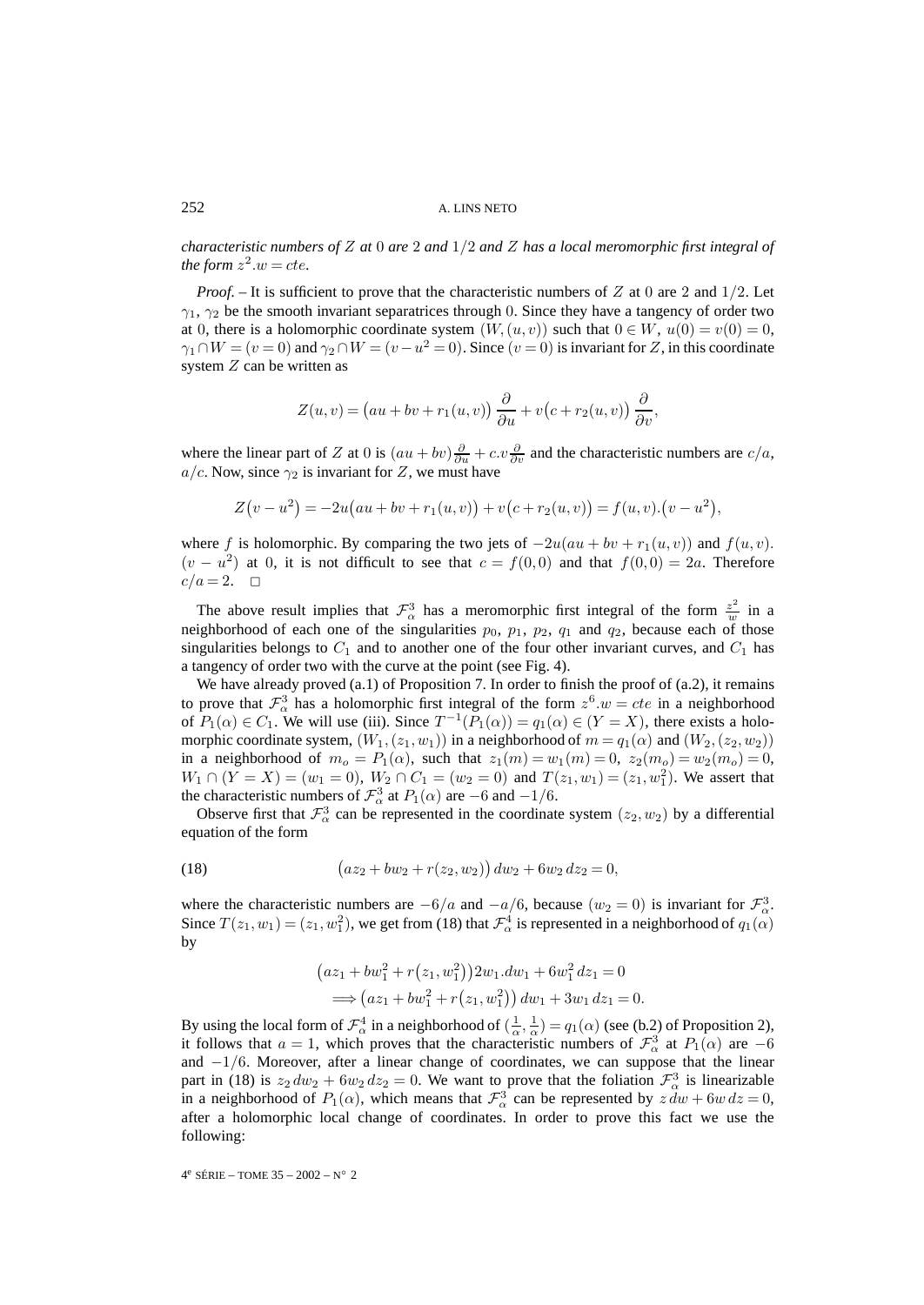- (vi)  $\mathcal{F}_{\alpha}^4$  has a holomorphic first integral in a neighborhood of  $q_1(\alpha)$  (Proposition 2).
- (vii) If there is a neighborhood V of  $P_1(\alpha)$  such that the leaves of the restricted foliation  $\mathcal{F}_{\alpha}^{3}|_V$  are closed in V, then  $\mathcal{F}_{\alpha}^{3}$  has a holomorphic first integral in (a possibly smaller) neighborhood U of  $P_1(\alpha)$  (cf. [18]). In particular,  $\mathcal{F}^3_\alpha$  is linearizable in U.
- Since  $\mathcal{F}_{\alpha}^4 = T^*(\mathcal{F}_{\alpha}^3)$ , it is clear that (vi)  $\Rightarrow$  (vii). This finishes the proof of (a.2).

Let us prove that the family  $(\mathcal{F}^3_\alpha)_{\alpha \in \overline{\mathbb{C}}}$  satisfies (b) of the main Theorem. First of all, observe that the rational map

$$
R(u, v) = \frac{(u^3 - 3uv)^2 - 4v^3}{v^3 - u^3 + 3uv + 1}
$$

is a first integral of  $\mathcal{F}^3_\infty$ , because

$$
\widehat{R}(x,y) = R \circ T(x,y) = \frac{(y^3 - x^3)^2}{(y^3 - 1)(x^3 - 1)} = \frac{H^2}{H + 1},
$$

where  $H = H(x, y) = \frac{y^3 - x^3}{x^3 - 1}$  is a first integral of  $\mathcal{F}_{\infty}^4$ . Let  $\alpha \in E$ . As we have seen in the beginning of the proof,  $\mathcal{F}^3_\alpha$  has a rational first integral, say  $R_\alpha$ , which we suppose primitive (that is, with irreducible generic level curve) and of degree  $d'_{\alpha}$ . It follows from Bézout's Theorem, that the generic level  $(R_{\alpha} = c_1)$  cuts the generic level  $(R = c)$  in  $6d_{\alpha}'$  points, counted with multiplicities. On the other hand, the foliations  $\mathcal{F}^3_\infty$  and  $\mathcal{F}^3_\alpha$  are transversal outside the curve  $C = \bigcup_{k=0}^{3} \ell_k \cup C_1 \cup C_2$ . This implies that the intersection number of  $(R = c)$  and  $(R_\alpha = c_1)$  in each point of  $(R = c) \cap (R_\alpha = c_1) \setminus C$  is one. Let  $k_\alpha = \#((R = c) \cap (R_\alpha = c_1) \setminus C)$ , so that  $6d'_{\alpha} > k_{\alpha}$ . Now, observe that,  $T^{-1}((R = c) \cap (R_{\alpha} = c_1) \setminus C)$  is contained in the intersection of two leaves of  $\mathcal{F}^4_\infty$  with at most two algebraic leaves of  $\mathcal{F}^4_\alpha$ , but outside the set of lines  $\mathcal{L}$ . It follows from (ii) above, that  $2k_{\alpha} = \#(T^{-1}((R = c) \cap (R_{\alpha} = c_1) \setminus C)) \geq 2\#(G_{\alpha}) \geq 2k(A(\alpha))^2$ . Therefore,  $6d'_{\alpha} \geq k_{\alpha} \geq k(A(\alpha))^2$ , where  $k(A)$  is like in (15). This proves that the family  $(\mathcal{F}_{\alpha}^{3})_{\alpha \in \overline{\mathbb{C}}}$  satisfies (b) of the main Theorem.

Now, let us see how the resolution of the elements of the family looks like. We have seen that  $\mathcal{F}_{\alpha}^{3}$  has eight dicritical singularities, three radial and five with local meromorphic first integrals of the type  $\frac{z^2}{w} = cte$ . The resolution of each of these five singularities is done with two blowing-ups, as sketched in Fig. 5.

In Fig. 5,  $\pi_1$  and  $\pi_2$  are the two blowing-ups,  $D_1$  and  $D_2$  the two divisors, and m is a singularity of  $\pi^*(\mathcal{F}_{\alpha}^3)$ , in which this foliation has a local holomorphic first integral of the type  $z^2.w = cte$ , where  $\pi = \pi_1 \circ \pi_2$ .

We observe that  $D_1$  is invariant for  $\pi^*(\mathcal{F}^3_\alpha)$ , whereas  $D_2$  is not. It follows that the resolution of  $\mathcal{F}_{\alpha}^{3}$  involves a total of 13 blowing-ups, one at each radial singularity and two at each singularity as in Fig. 5. We call  $M_1$  the manifold obtained from  $\mathbb{CP}(2)$  after these blowing-ups, and  $\Pi_1: M_1 \to \mathbb{CP}(2)$  the blowing-up map. We denote by  $\hat{\mathcal{F}}_{\alpha}$  the strict transform of  $\mathcal{F}_{\alpha}^3$  by  $\Pi_1$ .



Fig. 5.

ANNALES SCIENTIFIQUES DE L'ÉCOLE NORMALE SUPÉRIEURE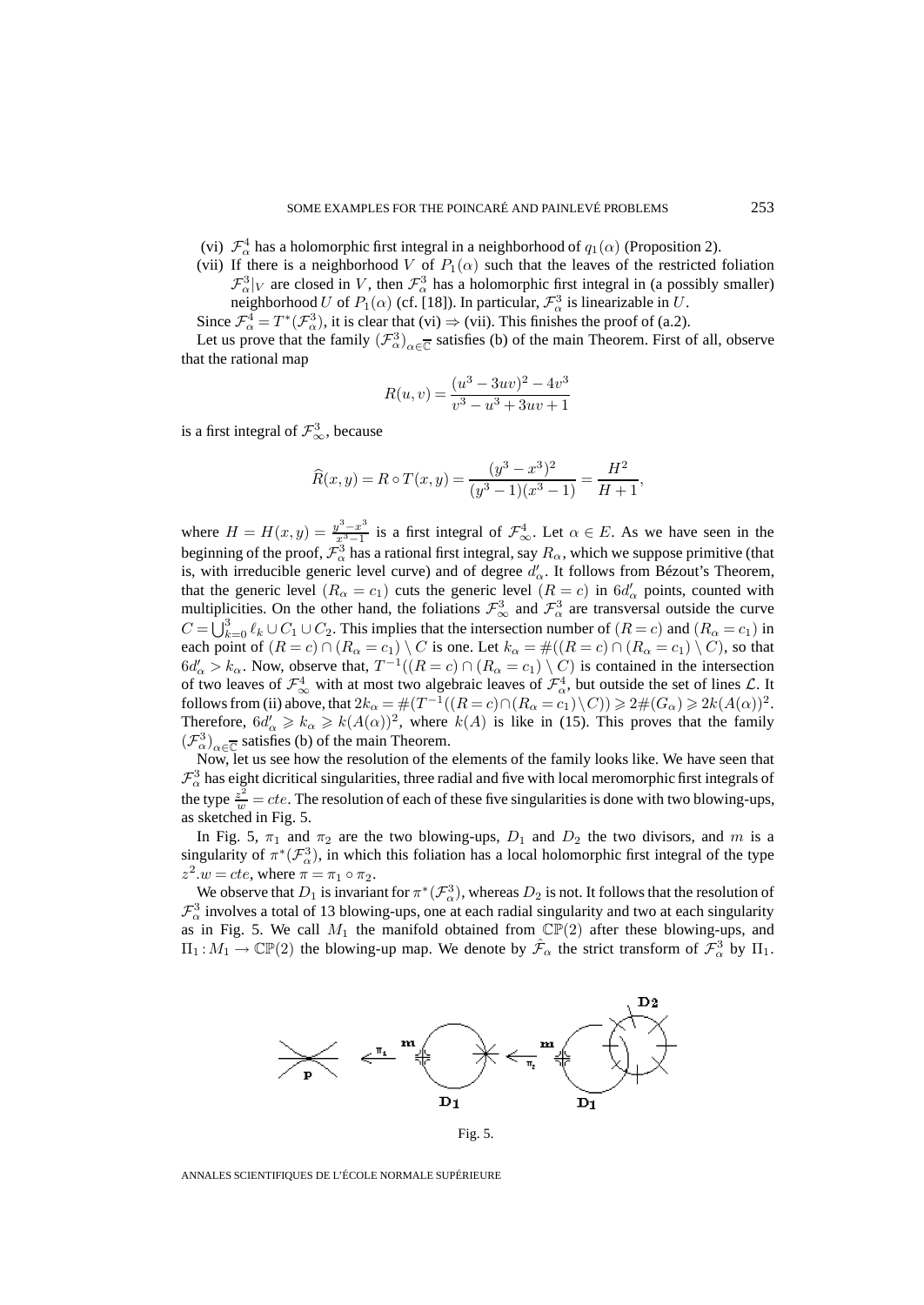Let  $T_1$ :  $M - \rightarrow M_1$  be the map which makes the diagram below commute:



where  $\Pi : M \to \mathbb{CP}(2)$  is the resolution of the foliation  $\mathcal{F}_{\alpha}^4$ .

Now, let us prove that the family satisfies (c) of the main Theorem and Remark 3 of §1. Let  $\alpha \notin E$ . If L is a leaf of  $\mathcal{F}_{\alpha}$  such that  $L \not\subset \mathcal{L}$  and  $L_1 = T_1(L)$ , then  $L_1$  is a leaf of  $\mathcal{F}_{\alpha}$  and the restriction  $T_1|_L : L \to L_1$  extends to a holomorphic map  $T_L : L \to L_1$ , which is a ramified covering of degree at most two (see (ii) in the proof of Proposition 7). Moreover, since  $L$  is a transcendent leaf of  $\tilde{\mathcal{F}}_{\alpha}$ , then  $L_1$  is also transcendent. When L is a generic leaf of  $\tilde{\mathcal{F}}_{\alpha}$ , then  $L \simeq \mathbb{C}$  and we have a ramified covering  $T_L : \mathbb{C} \simeq L \to L_1$  of degree at most two. This implies that  $L_1$  is biholomorphic to  $\mathbb C$  and finishes the proof of Proposition 7.  $\Box$ 

# **2.4. The family of degree two**

The family of degree two is obtained from  $\mathcal{F}^3_\alpha$  by a Cremona transformation, as illustrated in Fig. 6.

In this figure, we denote by  $\pi_1 : N \to \mathbb{CP}(2)$  the blowing-up at the three points  $p_{01}$ ,  $p_{02}$ and  $p_{12}$ . After this blowing-up process, we obtain three divisors,  $D_{ij} = \pi_1^{-1}(p_{ij})$ , not invariant for the strict transform  $\pi_1^*(\mathcal{F}_{\alpha}^3)$ , because  $p_{01}$ ,  $p_{02}$  and  $p_{12}$  are radial singularities ( $\alpha \notin$  $\{0, 1, j, j^2, \infty\}$ ). Moreover, the strict transforms of  $\ell_0$ ,  $\ell_1$  and  $\ell_2$ , say  $\hat{\ell}_0$   $\hat{\ell}_1$  and  $\hat{\ell}_2$ , have self-intersection  $-1$  in N, so that we can blow down these three curves, obtaining another surface, say  $N_1$ , with three points,  $J, K, L \in N_1$  and blowing-up map  $\pi_2 : N \to N_1$ , such that  $\pi_2^{-1}{J,K,L} = \hat{\ell}_0 \cup \hat{\ell}_1 \cup \hat{\ell}_2$ . The map  $\pi = \pi_2 \circ (\pi_1)^{-1}$  is well defined, holomorphic and injective outside  $\bigcup_j \ell_j.$  This type of blowing-up-blowing-down process is known in the literature as a "Cremona transformation". It is well-known that the surface  $N_1$ , obtained after a Cremona transformation in  $\mathbb{CP}(2)$ , is again  $\mathbb{CP}(2)$ .

The curve indicated by  $C_1$  in Fig. 6.2 is the strict transform of the curve  $C_1$ . This curve is sent by  $\pi_2$  to the curve Q of Fig. 6.3. This curve has degree four. In fact, the conics through the base points  $p_{ij}$  of  $\pi$  are sent by  $\pi$  to straight lines. Since a generic conic passing through these points cuts  $C_1$  in four points, its image by  $\pi$  has intersection number four with Q, so that Q has degree four. Observe that the curve  $C_2$  is conic passing through the base points of  $\pi$ , therefore it is transformed by  $\pi$  into a line, indicated by R in Fig. 7. The quadric Q has three cuspidal points,



Fig. 6.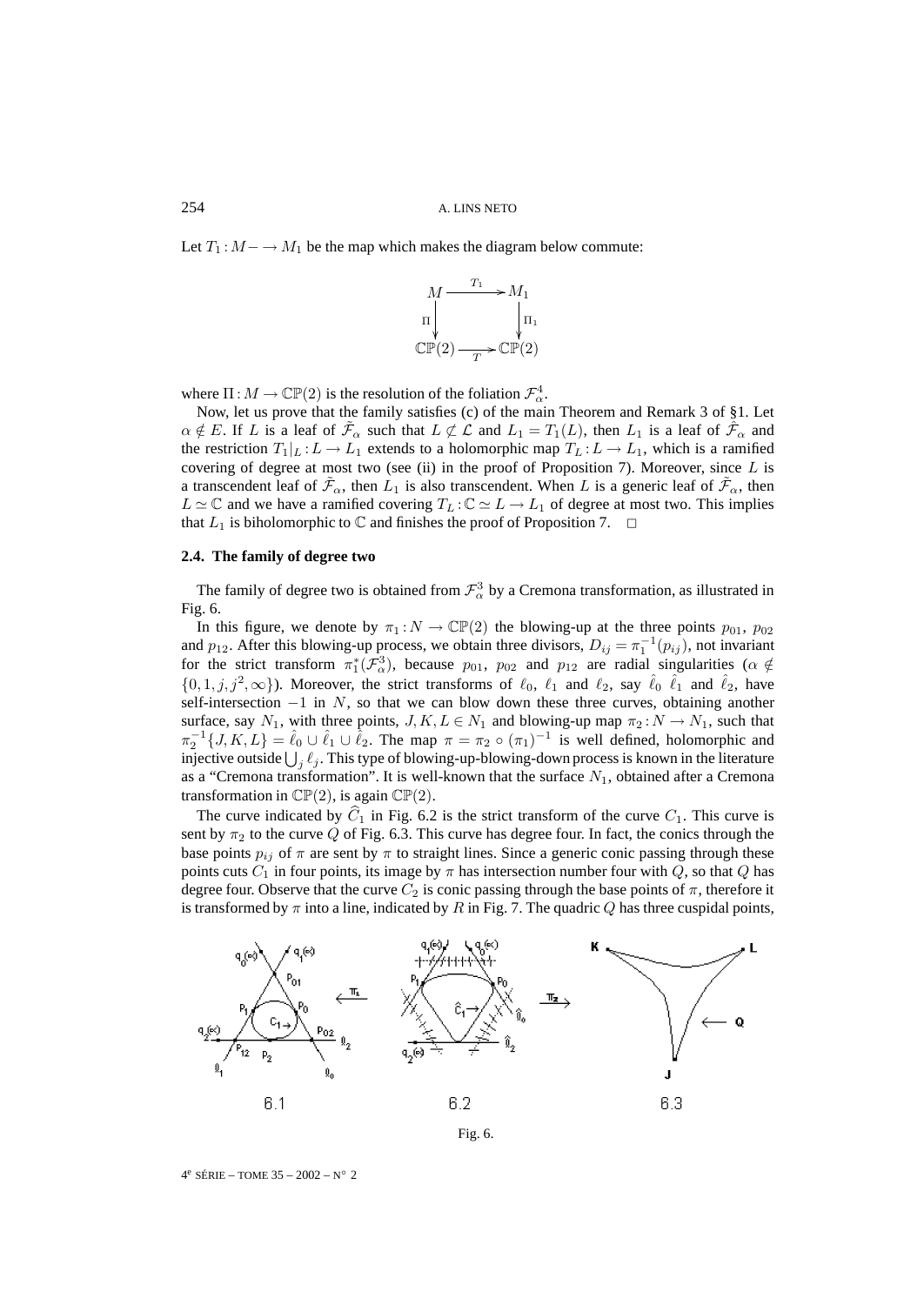

indicated by J, K and L in Fig. 6.3 and in Fig. 7. The line R and the curve Q are tangent in two points indicated by M and N. Observe that  $M = \pi(q_1)$  and  $N = \pi(q_2)$  (or vice-versa), where  $q_1$ and  $q_2$  are the tangent points between  $C_1$  and  $C_2$ .

Let  $\mathcal{F}_{\alpha}^2$  be the strict transform of  $\mathcal{F}_{\alpha}^3$  by  $\pi^{-1}$ . We will see that the foliation  $\mathcal{F}_{\alpha}^2$  has degree two for all  $\alpha \in \overline{\mathbb{C}}$ , but first let us study the singularities of  $\mathcal{F}_\alpha^2$  for  $\alpha \notin \{0, 1, j, j^2, \infty\}$ .

We begin by observing that the foliation  $\mathcal{F}^3_\alpha$  has four non-degenerate singularities outside  $\bigcup_{k=0}^{2} \ell_k$  namely  $q_1, q_2 \in C_1 \cap C_2$ ,  $P_1(\alpha) \in C_1$  and  $P_2(\alpha) \in C_2$  (see Fig. 4). These singularities are sent by  $\pi$  into singularities of the same analytic type, because  $\pi$  is a biholomorphism outside  $\bigcup_{k=0}^{2} \ell_k$ . After the three blowing-ups  $\pi_1$ , each of the invariant curves  $\hat{\ell}_k$  contains two non-degenerate singularities,  $p_k$  and  $q_k(\alpha)$ . This implies that after the blowing-down  $\pi_2$ , these curves are contracted in the three points J, K and L, which are singularities of  $\mathcal{F}_{\alpha}^2$ . Therefore, the singularities of  $\mathcal{F}_{\alpha}^2$  are J, K, L and the four non-degenerate singularities  $\pi\{q_1, q_2, P_1(\alpha), P_2(\alpha)\}\.$  We will use the same symbols to denote  $P_j(\alpha)$  and  $\pi(P_j(\alpha)), j = 1, 2$ . Since  $\pi(q_1) = M$ ,  $\pi(q_2) = N$  and  $\pi(P_2(\alpha)) = P_2(\alpha)$  are non-degenerate, belong to line R and this line contains no other singularity of  $\mathcal{F}_{\alpha}^2$ , it follows that this foliation has degree two (see [17]). This implies that  $J$ ,  $K$  and  $L$  are also non-degenerate because if a foliation of degree two has  $7=2^2+2+1$  singularities, then these singularities are non-degenerate. Since  $\pi$  is a biholomorphism outside  $\bigcup_{k=0}^{\infty} \ell_k$ , we have already proved that  $\mathcal{F}_{\alpha}^2$  has the following local first integrals ( $\alpha \notin \{0, 1, j, j^2, \infty\}$ ):

- (i) Meromorphic of the type  $\frac{z^2}{w} = cte$  in neighborhoods of M and N.
- (ii) Holomorphic of the type  $z^{\tilde{6}}.w = cte$  in a neighborhood of  $P_1(\alpha)$ .
- (iii) Holomorphic of the type  $z^3 \text{·} w = cte$  in a neighborhood of  $P_2(\alpha)$ .
- In order to prove that the family has singularities of fixed analytic type, we will prove that:
- (iv) If  $\alpha \notin \{0, 1, j, j^2, \infty\}$ , then  $\mathcal{F}_\alpha^2$  has a local meromorphic of the type  $\frac{z^3}{w^2} = cte$  in neighborhoods of  $J$ ,  $K$  and  $L$ .

This follows from the fact that the characteristic numbers of  $\mathcal{F}_{\alpha}^2$  at J, K and L are 2/3 and  $3/2$ . In fact, the curve  $Q$  has cuspidal singularities at these points, that is in a convenient local chart  $(u, v)$  near one of them, Q has an equation of the form  $v^2 - u^3 = 0$ . As the reader can check, since  $\mathcal{F}_{\alpha}^2$  is non-degenerate and  $Q$  is invariant, this implies that the characteristic numbers are  $2/3$  and  $3/2$ . Now, the Poincaré's linearization Theorem implies that  $\mathcal{F}^2_{\alpha}$  is linearizable near  $J, K$  and  $L$ , so that it has a local meromorphic first integral like in (iv).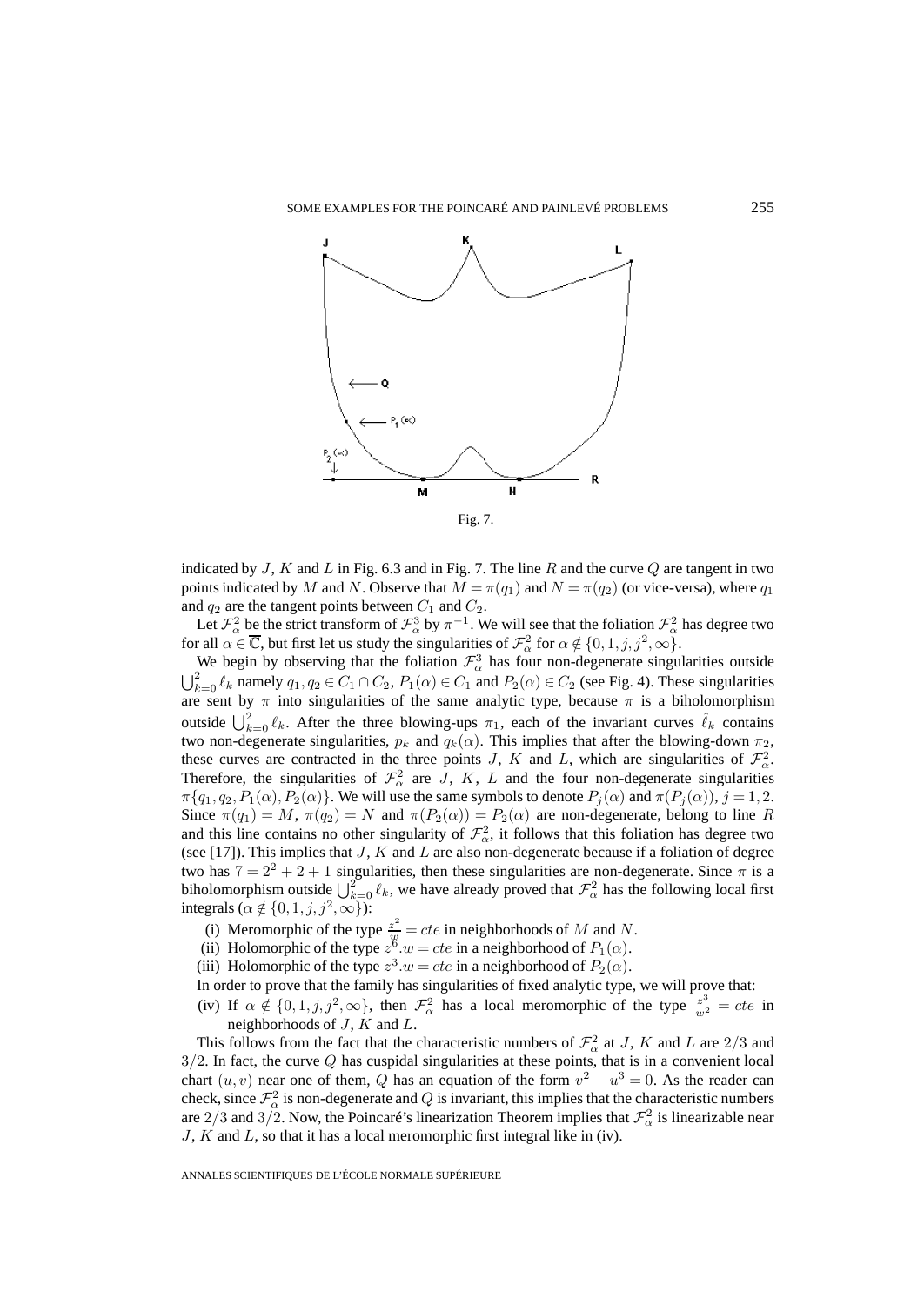We have proved that the family  $(\mathcal{F}^2_\alpha)_{\alpha \in \overline{\mathbb{C}} \setminus \{0,1,j,j^2,\infty\}}$  is a family of degree two with singularities of fixed analytic type. Since this family is obtained from  $(\mathcal{F}_{\alpha}^3)_{\alpha \in \overline{\mathbb{C}}}$  by a Cremona transformation, it is not difficult to see that it satisfies also (b) and (c) of the main Theorem. We leave the details for the reader.

*Remark* 10. – We would like to observe that in a suitable affine coordinate system, the foliation  $\mathcal{F}_{\alpha}^2$  is defined by the following differential equations:

$$
\mathcal{F}_{\alpha}^{2} \quad \begin{cases} \frac{dx}{dt} = 4x - 9x^{2} + y^{2} + \alpha(2y - 4xy), \\ \frac{dy}{dt} = 6y - 12xy + 3\alpha(x^{2} - y^{2}), \end{cases} \quad \text{or} \quad \mathcal{F}_{\infty}^{2} \quad \begin{cases} \frac{dx}{dt} = 2y - 4xy, \\ \frac{dy}{dt} = 3(x^{2} - y^{2}). \end{cases}
$$

In this coordinate system, the line  $R$  is the line at infinity and the quartic  $Q$  is given by

$$
4y^2(1-3x) - 4x^3 + (3x^2 + y^2)^2 = 0.
$$

The finite singularities are  $J = (1/2, -1/2)$ ,  $K = (0, 0)$ ,  $L = (1/2, 1/2)$  and  $P_1(\alpha) = (\frac{4(\alpha^2+1)}{(\alpha^2+3)^2})$ ,  $\frac{-8\alpha}{(\alpha^2+3)^2}$  ∈ Q and the singularities at the line R are  $M = [1:\sqrt{3}:0]$ ,  $N = [1:-\sqrt{3}:0]$  and  $\frac{8\alpha}{(\alpha^2+3)^2}$  $P_2(\alpha) = [1 : \alpha : 0].$ 

## **3. Proof of the Corollary**

The families of degree greater than four are obtained by pulling back one of the families of §2. The idea is that, if  $f : S \to T$  is a non-constant holomorphic map between two compact Riemann surfaces S and T, where T is an elliptic curve and f has k points of ramification, then

$$
\mathcal{X}(S) \leqslant -k,
$$

where  $\mathcal{X}(S)$  is the Euler characteristic of S. We observe that (22) follows from Riemann– Hurwitz formula. In fact, if the ramification points are  $z_1, \ldots, z_k$  and the ramification number of f at  $z_j$  is  $n_j \geq 2$ ,  $j = 1, \ldots, k$ , then the Riemann–Hurwitz formula says that,

$$
\mathcal{X}(S)=dg(f).\mathcal{X}(T)-\sum_{j=1}^k(n_j-1)=-\sum_{j=1}^k(n_j-1)\leqslant -k,
$$

where  $dg(f)$  is the topological degree of f.

# **3.1.** The families of degree  $3r - 1$ ,  $r \ge 2$

Let us sketch how to obtain a family of degree  $3r - 1$ ,  $r \ge 2$ , from the family of degree two. Consider homogeneous coordinates  $(X, Y, Z)$  on  $\mathbb{C}^3$  such that the invariant line R for all  $\mathcal{F}_{\alpha}^2$  is the line  $(Z = 0)$ . Let  $F: \mathbb{CP}(2) \to \mathbb{CP}(2)$  be a rational map which in this homogeneous coordinates in the target, is written as

(23) 
$$
F(U, V, W) = (P(U, V, W), Q(U, V, W), W^r),
$$

where  $P$  and  $Q$  are homogeneous polynomials of degree  $r$ . We make the following generic assumptions on  $P$  and  $Q$ :

4<sup>e</sup> SÉRIE – TOME 35 – 2002 – N° 2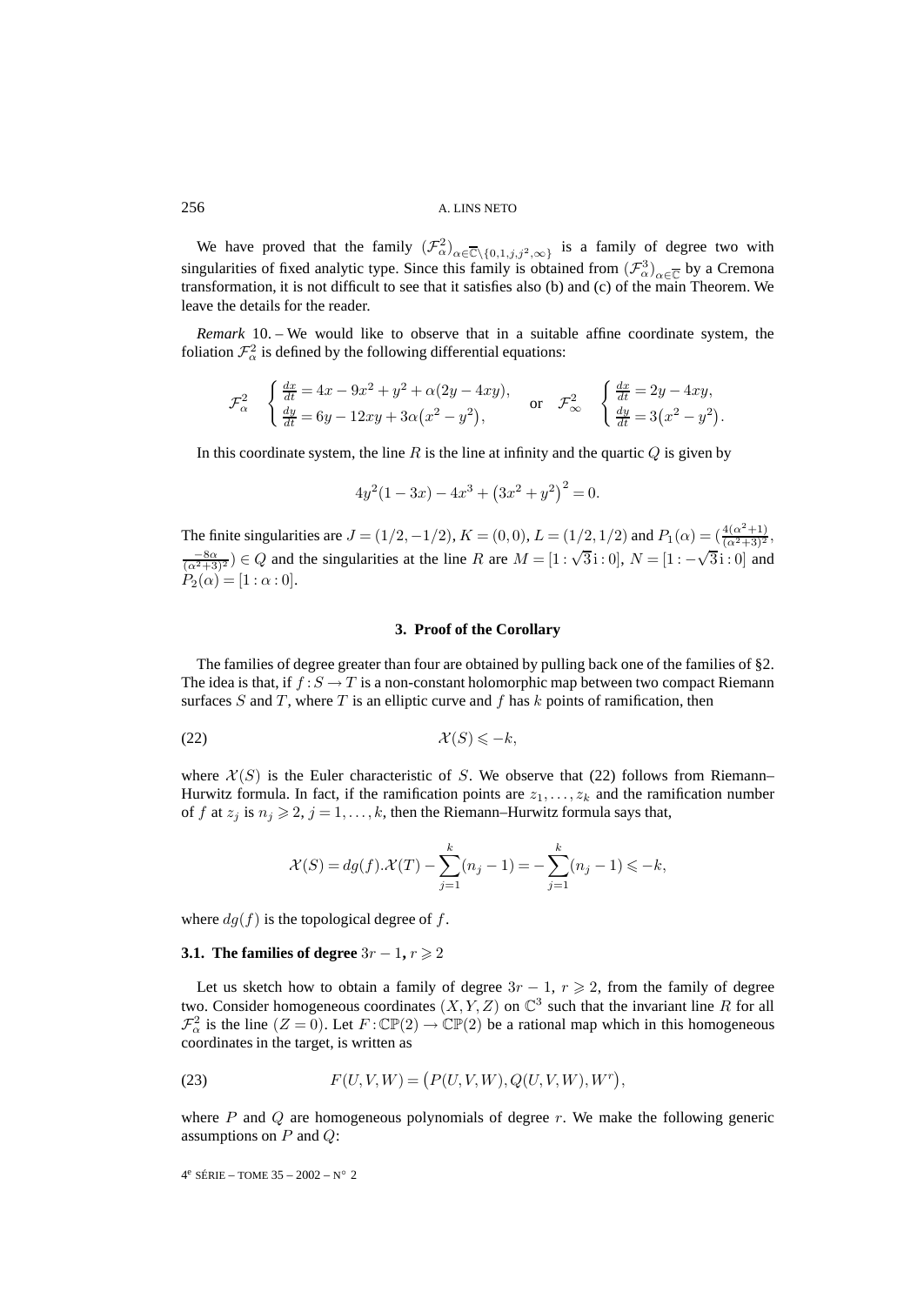- (i)  $\{(U, V); P(U, V, 0) = Q(U, V, 0) = 0\} = \{(0, 0)\}\$ . This condition implies that F is well defined.
- (ii) Let  $\tilde{\Delta} = \frac{\partial P}{\partial U} \frac{\partial Q}{\partial V} \frac{\partial P}{\partial U} \frac{\partial Q}{\partial U}$  and  $\Delta = \Pi(\tilde{\Delta} = 0)$ , where  $\Pi$ :  $\mathbb{C}^3 \setminus \{0\} \to \mathbb{CP}(2)$  is the canonical projection. Then  $\Delta$  is a smooth curve of degree  $2r - 2$ , transversal to the line  $L_{\infty} = \Pi(W = 0)$ .
- (iii) If  $p_o \in \Delta \setminus L_\infty$ , then  $\dim_{\mathbb{C}}(\ker(dF(p_o)) = 1$ .
- (iv) The set  $P = \{p_o \in \Delta \setminus L_\infty; T_{po}\Delta = \ker(dF(p_o))\}$  is finite.
- (v) If  $p_o \in \Delta \setminus (P \cup L_{\infty})$  and  $\gamma : (\mathbb{C}, 0) \to (\mathbb{CP}(2), p_o)$  is a curve such that  $0 \neq \gamma'(0) \in \ker(dF(p_o))$ , then  $(F \circ \gamma)''(0) \neq 0$ .

In this case, there are holomorphic coordinate systems  $(W_1,(u, v))$  and  $(W_2,(x, y))$  around  $p_o$  and  $F(p_o)$ , respectively, such that  $u(p_o) = v(p_o) = 0$ ,  $x(F(p_o)) = y(F(p_o)) = 0$  and  $F(u, v)=(u, v^2)$ . In these coordinates, we have  $\Delta \cap W_1=(v=0)$  and  $F(\Delta) \cap W_2=(y=0)$ .

- (vi) If  $p_0 \in P$  then there are holomorphic coordinate systems  $(W_1,(u, v))$  and  $(W_2,(x, y))$ around  $p_o$  and  $F(p_o)$ , respectively, such that  $u(p_o) = v(p_o) = 0$ ,  $x(F(p_o)) = y(F(p_o))$ = 0 and  $F(u, v) = (u, \frac{1}{3}v^3 - uv)$ . In these coordinates, we have  $\Delta \cap W_1 = (u = v^2)$ and  $F(\Delta) \cap W_2 = (9y^2 = 4x^3)$ .
- (vii) Let  $C = F(\Delta)$ . Then C has two types of singularities: the points in  $F(P)$ , which are singularities of cuspidal type; and singularities of nodal type. If  $q_o \in C$  is a singularity of nodal type, then  $F^{-1}(q_o) \cap \Delta$  contains two points, which are not on P.

Assumptions (ii)–(vii) are called *Whitney's conditions*. It is well-known that they are generic in the set of maps as in (23). We impose another condition in the points of  $\Delta \cap L_{\infty}$ . Observe that the critical points of the map  $F|_{L_{\infty}}:L_{\infty}\to L_{\infty}$ ,  $F[u:v:0]=[P(u,v,0):Q(u,v,0):0]$ , coincide with the critical points of the map  $[P:Q]$ .

(viii) The critical points of  $[P:Q]:\overline{\mathbb{C}} \to \overline{\mathbb{C}}$  are of order two.

Let us denote by Cr the set of critical points of  $F|_{L_{\infty}}$ . We observe that  $Cr = L_{\infty} \cap \Delta$ . This follows from the fact that,

$$
p_o = [1 : v_o : 0] \in Cr \Leftrightarrow 0 = r \left( P \cdot \frac{\partial Q}{\partial v} - Q \cdot \frac{\partial P}{\partial v} \right) (p_o)
$$
  
=  $\frac{\partial P}{\partial u} (p_o) \frac{\partial Q}{\partial v} (p_o) - \frac{\partial P}{\partial v} (p_o) \frac{\partial Q}{\partial u} (p_o),$ 

where in the second equality, we have used Euler's identity. It is not difficult to see that, if  $p_o \in Cr$  then there are holomorphic coordinate systems  $(W_1,(v,w))$  and  $(W_2,(x,y))$  around  $p_o$  and  $F(p_o)$ , respectively, such that,  $v(p_o) = w(p_o) = 0$ ,  $x(F(p_o)) = y(F(p_o)) = 0$  and  $F(v, w) = (v^2 + f(w), w^r)$ , where f is holomorphic.

- Now, we take the quartic Q, which is invariant for all  $\mathcal{F}_{\alpha}^2$ , in such a way that:
- (ix) The points M and N of tangency between  $L_{\infty} = R$  and Q are not in C (see Fig. 7).
- (x) C cuts Q transversely, so that the cuspidal points of Q (J, K and L) are not in  $C \cup L_{\infty}$ and the singular points of C are not in  $Q \cup L_{\infty}$ .

Let us consider the family of foliations  $(\mathcal{G}_\alpha)_{\alpha \in \overline{\mathbb{C}}}$ , where  $\mathcal{G}_\alpha = F^*(\mathcal{F}_\alpha^2)$ .

LEMMA 2. – *There exists a finite subset*  $F_0 \subset \overline{\mathbb{C}}$ , such that the family  $(\mathcal{G}_{\alpha})_{\alpha \in \overline{\mathbb{C}} \setminus F_0}$  is non*degenerate with singularities of fixed local analytic type. Moreover, the degree of any*  $\mathcal{G}_{\alpha}$  *is* 3r − 1*.*

*Proof.* – Let  $P_1(\alpha) \in Q$  and  $P_2(\alpha) \in R$  be as in (ii) and (iii) of §2.4. Observe that the maps  $\alpha \mapsto P_1(\alpha)$  and  $\alpha \mapsto P_2(\alpha)$  are 1–1 parametrizations of Q and R, respectively. We have seen that, if  $\alpha \notin F_1 := \{0, 1, j, j^2, \infty\}$ , then all singularities of  $\mathcal{F}_\alpha^2$  are non-degenerate. This means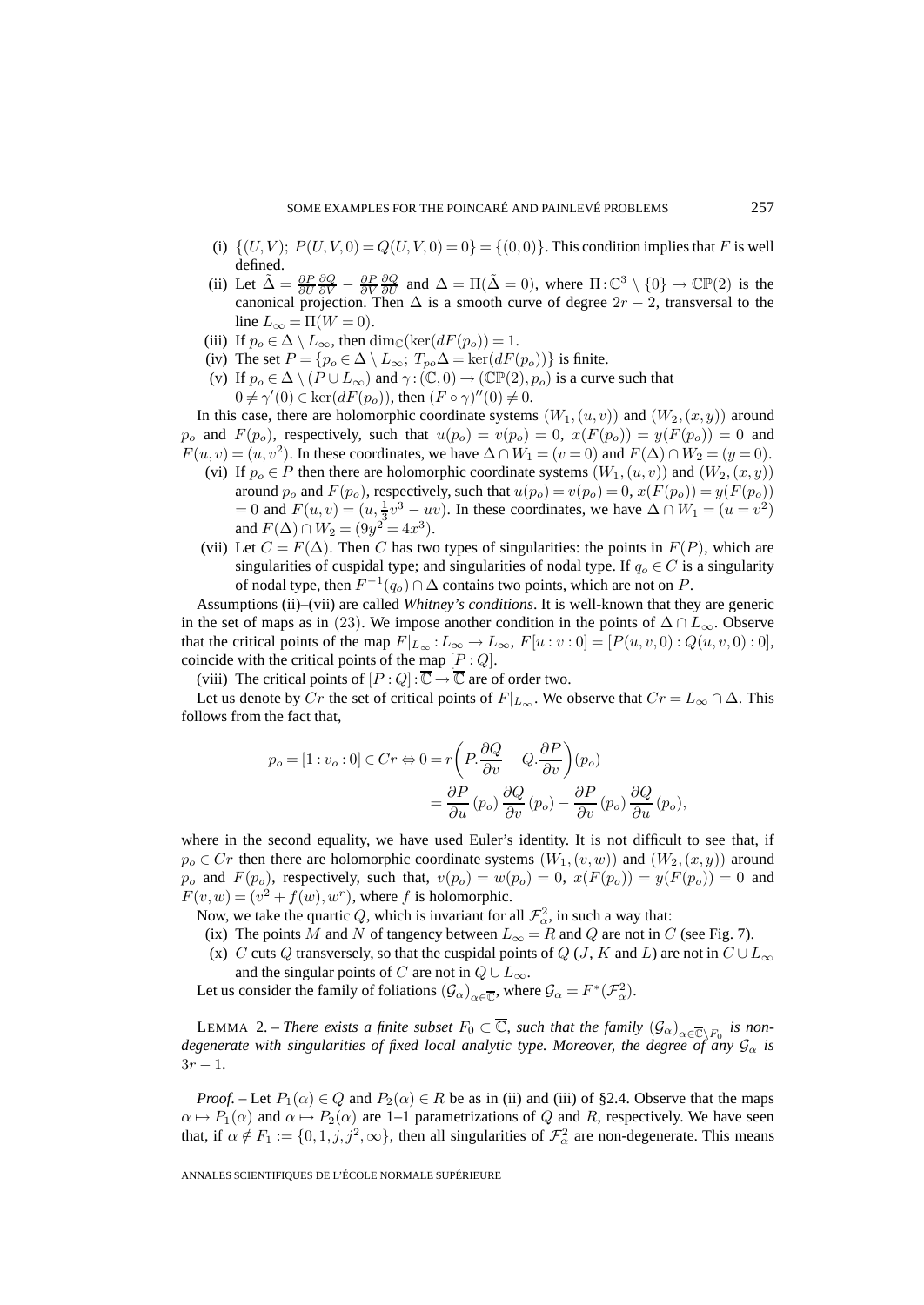that  $P_1(F_1) = \{J, K, L, M, N\}$  and  $P_2(F_1) \supset \{M, N\}$ . Define

$$
F_2 = F_1 \cup \big\{\alpha \in \overline{\mathbb{C}}; \ P_1(\alpha) \in C \text{ or } P_2(\alpha) \in C \big\}.
$$

It is not difficult to see that  $F_2$  is finite. Now, observe that the topological degree of F is  $r^2$  and the set of critical values of F is  $C \cup R$ . This implies that, if  $p \in \mathbb{CP}(2) \setminus (C \cup R)$ , then  $F^{-1}(p)$ contains  $r^2$  points. Moreover, for any  $q \in F^{-1}(p)$ , F is a biholomorphism in a neighborhood of q. It follows that, if  $\alpha \notin F_2$ , then  $\mathcal{G}_{\alpha}$  has:

- (a)  $3r^2$  non-degenerate singularities with a local meromorphic first integral of the type  $\frac{z^3}{w_1^2} = cte$ , namely, the points in  $F^{-1}(J) \cup F^{-1}(K) \cup F^{-1}(L)$ .
- (b)  $r^2$  non-degenerate singularities with a local holomorphic first integral of the type  $z^6.w = cte$ , namely, the points in  $F^{-1}(P_1(\alpha))$ .

Now, the topological degree of  $F|_{L_{\infty}}:L_{\infty}\to R$  is r. This implies that if  $p\in R\setminus C$ , then  $F^{-1}(p)$  contains r points, all of them in  $L_{\infty} \setminus \Delta$ . It follows that if  $\alpha \notin F_2$ , then  $F^{-1}(M) \cup F^{-1}(N)$  contains 2r points, and  $F^{-1}(P_2(\alpha))$  r points. Let us study the singularities of  $\mathcal{G}_{\alpha}$  in  $F^{-1}{M, N, P_2(\alpha)}$ .

Observe that, if  $q \in L_\infty \setminus \Delta$ , then there are holomorphic coordinate systems  $(W_1,(v,w))$  and  $(W_2,(x,y))$  around q and  $p = F(q)$ , respectively, such that  $v(q) = w(q) = 0$ ,  $x(p) = y(p) = 0$ ,  $W_1 \cap L_{\infty} = (w = 0), F(v, w) = (v, w^r)$  and  $R \cap W_2 = L_{\infty} \cap W_2 = (y = 0)$ . Let us see how the foliation  $\mathcal{G}_{\alpha}$  looks like in a neighborhood of a point  $q \in L_{\infty} \setminus \Delta$ . Since  $R = (y = 0)$  is invariant for  $\mathcal{F}_{\alpha}^2$ , this foliation can be defined in  $W_2$  by a differential equation of the form

(24) 
$$
\eta = y \, dx - (a + bx + cy + h.o.t) \, dy = 0,
$$

where  $a = 0$  if, and only if p is a singular point of  $\mathcal{F}_{\alpha}^2$ . If  $\alpha \notin F_2$  and p is a singular point of  $\mathcal{F}_{\alpha}^2$ , then  $a = 0$  and  $b \neq 0$  (because p is non-degenerate). It follows from (24) that  $\mathcal{G}_{\alpha}$  is defined in  $W_1$  by

$$
F^*(\eta) = w^r dv - (a + bv + h.o.t.)rw^{r-1} dw = 0
$$
  
\n
$$
\Rightarrow w dv - r(a + bv + h.o.t.) dw = 0.
$$

This implies that, if  $\alpha \notin F_2$  and p is not a singularity of  $\mathcal{F}_\alpha^2$ , then q is not a singularity of  $\mathcal{G}_\alpha$ . Moreover, if p is a singularity of  $\mathcal{F}_{\alpha}^2$ , then q is a non-degenerate singularity of  $\mathcal{G}_{\alpha}$  and their characteristic numbers are rb and  $\frac{1}{rb}$ . It follows that, if  $\alpha \notin F_2$ , then  $\mathcal{G}_{\alpha}$  has:

- (c) 2r non-degenerate singularities on  $L_{\infty}$  with a local meromorphic first integral of the type  $\frac{w^r}{r^2} = cte$ . These singularities are the points of  $F^{-1}(M) \cup F^{-1}(N)$ .
- (d)  $\tilde{r}$  non-degenerate singularities on  $L_{\infty}$  with a local holomorphic first integral of the type  $w^r \cdot z^3 = cte$ . These singularities are the points of  $F^{-1}(P_2(\alpha))$ .

The proofs of (c) and (d) are based on Lemma 1 and are left for the reader. Let us consider now the points in  $Cr = \Delta \cap L_{\infty}$ . If  $\alpha \notin F_2$  and  $q \in Cr$ , then  $p = F(q)$  is not a singularity of  $\mathcal{F}_\alpha^2$ , so that (24) and the local form of F in (viii) imply that  $\mathcal{G}_\alpha$  can be defined in a neighborhood of q by a differential equation of the type:

$$
w^{r} d(v^{2} + f(w)) - [a + b(v^{2} + f(w)) + cw^{r} + \cdots]rw^{r-1} dw = 0
$$
  
\n
$$
\Rightarrow wd(v^{2} + f(w)) - r(a + h.o.t.) dw = 0.
$$

Therefore, q is not a singularity of  $\mathcal{G}_{\alpha}$ .

It remains to study the singularities of  $\mathcal{G}_{\alpha}$  on  $\Delta_1 := \Delta \setminus L_{\infty}$ . Let us define

$$
F_3 = \{ \alpha \in \overline{\mathbb{C}}; \, \mathcal{G}_{\alpha} \text{ has some degenerate singularity on } \Delta_1 \}
$$

4<sup>e</sup> SÉRIE – TOME 35 – 2002 – N° 2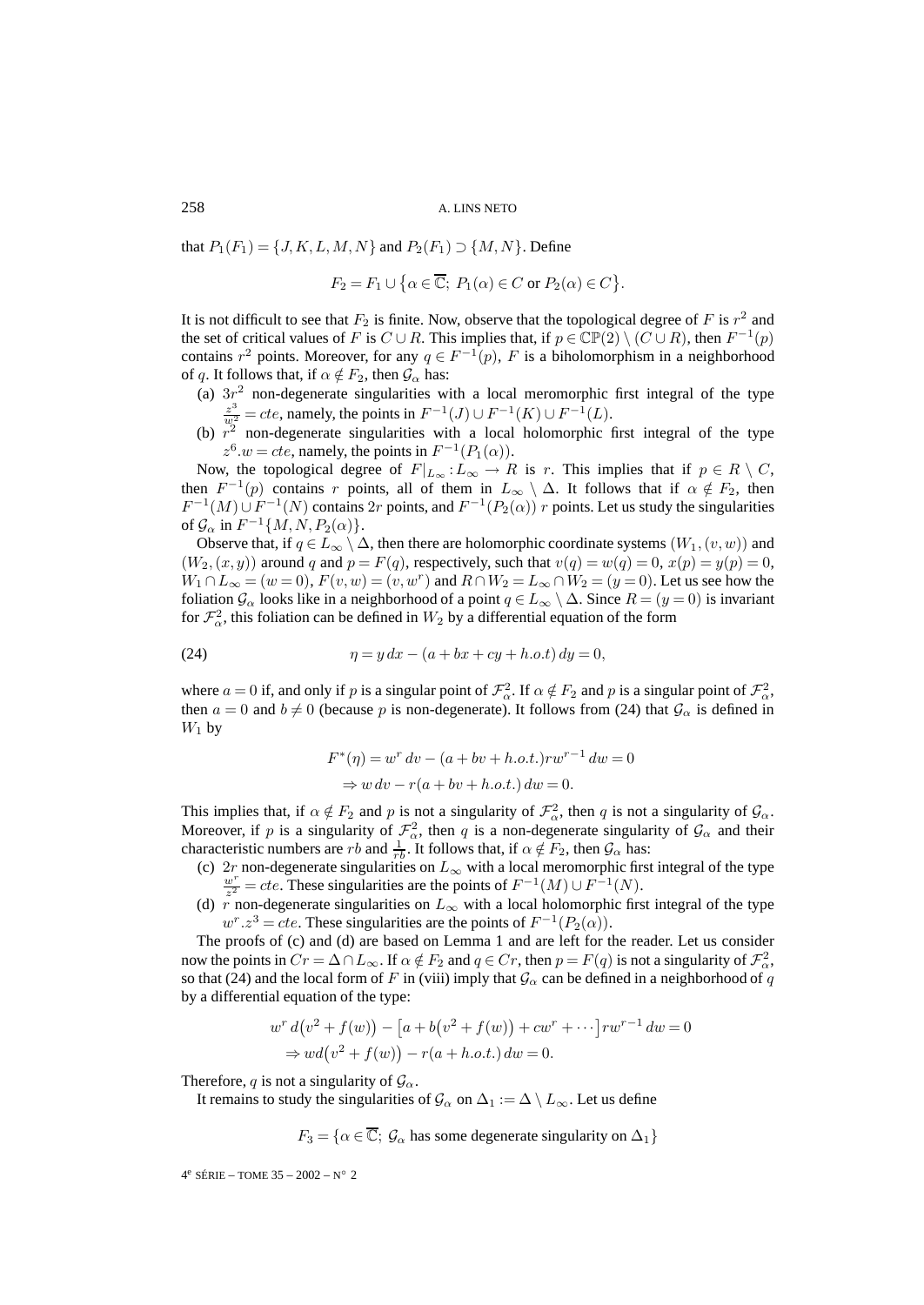and  $F_0 = F_2 \cup F_3$ . In order to finish the proof of the lemma it is enough to prove that  $F_3$  is finite.

Observe first that condition (x) implies that C is not invariant for  $\mathcal{F}_{\alpha}^2$ . In fact, Q is invariant for  $\mathcal{F}_\alpha^2$  and  $C \cap Q$  contains more than one point. If C was an invariant for  $\mathcal{F}_\alpha^2$  for some  $\alpha$ , then all points in  $C \cap Q$  would be singular points of  $\mathcal{F}_{\alpha}^2$ . On the other hand, the unique singularity of  $\mathcal{F}_\alpha^2$  in  $Q \setminus \{J, K, L\} \cup L_\infty$  is  $P_1(\alpha)$ , which implies that one of the points of  $C \cap Q$  is not a singularity of  $\mathcal{F}_{\alpha}^2$ .

Another fact that we will use is that  $F(\Delta_1) = C_1 := C \setminus R$ . Let us consider an affine coordinate system  $(x, y) \in \mathbb{C}^2 = \mathbb{CP}(2) \setminus R$ , two polynomial vector fields X and Y such that  $X_\alpha = X + \alpha Y$ defines  $\mathcal{F}_{\alpha}^2$  in this system (see Remark 10) and a reduced polynomial f such that  $C_1 = (f = 0)$ . Define  $g_{\alpha} = X_{\alpha}(f)$  and  $h_{\alpha} = X_{\alpha}(g_{\alpha})$ . The fact that  $F_3$  is finite follows easily from the following assertions:

ASSERTION 1. – Let  $\alpha \in \overline{\mathbb{C}}$  be such that  $\mathcal{G}_{\alpha}$  has some degenerate singularity  $q \in \Delta_1$ . Then  $p = F(q)$  *satisfies*  $f(p) = g_\alpha(p) = h_\alpha(p) = 0$ .

ASSERTION 2. – *The subset* A of  $\overline{\mathbb{C}} \times \mathbb{C}^2$  defined by

$$
\mathcal{A} = \left\{ (\alpha, x, y) \in \overline{\mathbb{C}} \times \mathbb{C}^2; \ f(x, y) = g_\alpha(x, y) = h_\alpha(x, y) = 0 \right\} \subset \overline{\mathbb{C}} \times C_1
$$

*is algebraic of dimension zero.*

*Proof of Assertion 1.* – We will prove that if  $q \in \Delta_1$  is such that  $F(q) \in C_1$  but  $(\alpha, F(q)) \notin \mathcal{A}$ then, either q is not a singularity of  $\mathcal{G}_{\alpha}$ , or q is a non-degenerate singularity of  $\mathcal{G}_{\alpha}$ .

Let us observe first, that the conditions  $f(p) = g_\alpha(p) = h_\alpha(p) = 0$  depend only on the divisor f and on the foliation  $\mathcal{F}_{\alpha}^2$ . In other words, if U is an open set of  $\mathbb{C}^2$ ,  $Z_{\alpha}$  is a holomorphic vector field on U which represents  $\mathcal{F}_{\alpha}^2|_U$ ,  $f^1 \in \mathcal{O}(U)$  is reduced and such that  $C_1 \cap U = (f^1 = 0)$  and  $g_{\alpha}^1 = Z_{\alpha}(f^1), h_{\alpha}^1 = Z_{\alpha}(g_{\alpha}^1)$ , then

$$
\{p \in U; \ f^1(p) = g^1_\alpha(p) = h^1_\alpha(p) = 0\} = \{p \in U; \ f(p) = g_\alpha(p) = h_\alpha(p) = 0\}.
$$

This follows from the fact that  $Z_{\alpha} = u \cdot X_{\alpha}$  and  $f_1 = v \cdot f$  where  $u, v \in \mathcal{O}^*(U)$ , as the reader can check.

Let  $q \in \Delta_1$  and  $p = F(q) \in C_1$ , so that  $f(p) = 0$ . Suppose that  $g_\alpha(p) \neq 0$ . Since  $g_\alpha =$  $X_{\alpha}(f) = df(X_{\alpha})$ , it follows that p is neither a singularity of  $X_{\alpha}$  nor a singularity of f, so that  $p \notin P$ . Let us consider local coordinate systems  $(W_1,(u, v))$  and  $(W_2,(z, w))$  around q and  $p = F(q)$ , respectively, such that  $u(q) = v(q) = 0$ ,  $x(p) = y(p) = 0$  and  $F(u, v) = (u, v^2)$ , like in (v). In these coordinates, we have  $\Delta_1 \cap W_1 = (v = 0)$  and  $C_1 \cap W_2 = (w = 0)$ . The vector field X can be written in the coordinate system  $(W_2,(z,w))$  as  $X_\alpha(z,w) = P(z,w) \frac{\partial}{\partial z} +$  $Q(z, w) \frac{\partial}{\partial w}$  and  $\mathcal{F}_\alpha^2$  can be represented in  $W_2$  by the 1-form  $\omega_\alpha = Q(z, w) dz - P(z, w) dw$ . Since  $C_1 \cap W_2 = (w = 0)$  and  $g_\alpha(p) \neq 0$ , we must have  $X_\alpha(w)(p) = Q(0, 0) \neq 0$ . Now,  $\mathcal{G}_\alpha$  is represented in  $W_1$  by

(25) 
$$
\eta_{\alpha} := F^*(\omega_{\alpha}) = Q(u, v^2) du - P(u, v^2) 2v dv,
$$

so that  $\eta_{\alpha}(0) \neq 0$  and q is not a singular point of  $\mathcal{G}_{\alpha}$ .

Suppose now that  $g_{\alpha}(p) = 0$ , but  $h_{\alpha}(p) \neq 0$ . Since  $h_{\alpha} = X_{\alpha}(g_{\alpha})$ , p is not a singularity of  $X_{\alpha}$ , but it can be a singularity of f. We can have one of the following cases: (I)  $p$  is not a singularity of f; (II) p is a singularity of nodal type of f and (III) p is a cuspidal singularity of f.

ANNALES SCIENTIFIQUES DE L'ÉCOLE NORMALE SUPÉRIEURE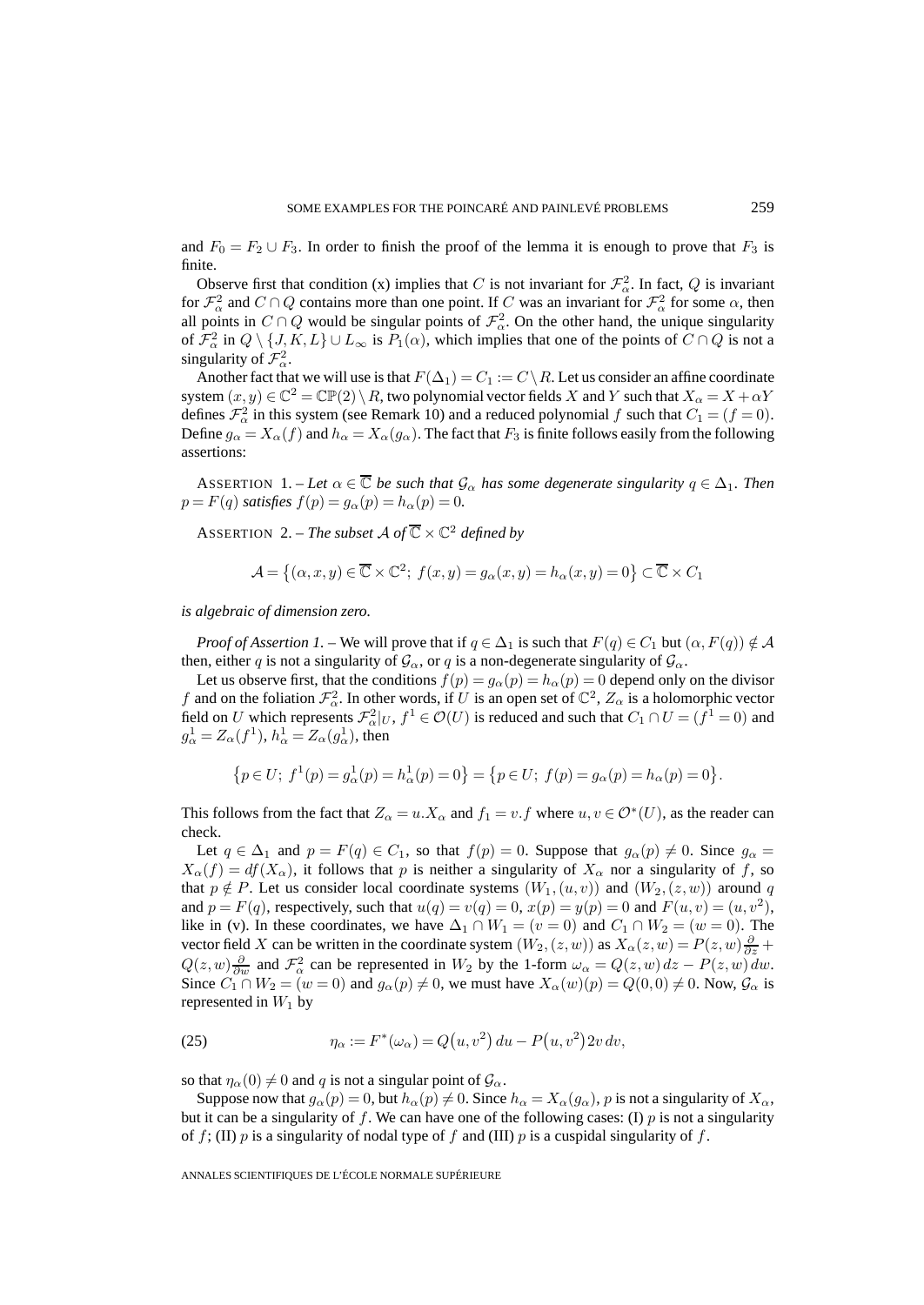*Case* (I). In this case we can consider local coordinate systems  $(W_1,(u, v))$  and  $(W_2,(z, w))$ as before. Now, consider

$$
g_{\alpha}^{1} = X_{\alpha}(w) = Q(z, w)
$$

and

$$
h^1_\alpha=X_\alpha\big(g^1_\alpha\big)=P(z,w)Q_z(z,w)+Q(z,w)Q_w(z,w).
$$

Since  $g_{\alpha}(p) = 0$  and  $h_{\alpha}(p) \neq 0$  we must have  $Q(0, 0) = 0$  and  $P(0, 0)Q_z(0, 0) \neq 0$ , so that  $P(z, w) = a + h.o.t$  and  $Q(z, w) = bz + cw + h.o.t.$ , where  $a, b \neq 0$ . It follows from (25) that  $\mathcal{G}_{\alpha}$  can be represented in a neighborhood of  $q = (0, 0)$  by a vector field of the form

$$
2v.P(u, v^{2}) \frac{\partial}{\partial u} + Q(u, v^{2}) \frac{\partial}{\partial v} = 2av \frac{\partial}{\partial u} + bu \frac{\partial}{\partial v} + h.o.t.,
$$

so that q is a non-degenerate singularity of  $\mathcal{G}_{\alpha}$ .

*Case* (II). In this case, we have local charts  $(W_1,(u, v))$  and  $(W_2,(z, w))$  in neighborhoods of q and p, as before. Moreover, we have that  $f = w.f_1$ , where  $f_1(z,w) = az + bw + h.o.t.$  where  $a \neq 0$ . On the other hand, a straightforward computation shows that  $g_{\alpha} = Q.f_1 + w(P.(f_1)_z +$  $Q.(f_1)_w)$  and  $h_\alpha(0) = Q(0,0)[2aQ(0,0) + 2bP(0,0)] \neq 0$ , so that  $Q(0,0) \neq 0$ . Therefore (25) implies that q is not a singularity for  $\mathcal{G}_{\alpha}$ .

*Case* (III). In this case we take holomorphic coordinate systems  $(W_1,(u, v))$  and  $(W_2,(z, w))$ around  $q$  and  $p$ , respectively, such that

$$
u(q)=v(q)=0,\quad z(p)=w(p)=0\quad \text{and}\quad F(u,v)=\bigg(u,\frac{1}{3}v^3-uv\bigg).
$$

In these coordinates, we have

$$
\Delta_1 \cap W_1 = (u = v^2)
$$
 and  $C_1 \cap W_2 = (9w^2 - 4z^3 = 0)$ .

If we set  $f^1 = 9w^2 - 4z^3$ ,  $g^1_\alpha = X_\alpha(f^1)$  and  $h^1_\alpha = X_\alpha(g^1_\alpha)$ , where  $X_\alpha$  is as before, then

$$
h^1_{\alpha}(0,0) = 18(Q(0,0))^{2} \Longrightarrow Q(0,0) \neq 0,
$$

as the reader can check. Therefore, if  $\omega_{\alpha} = Q(z,w) dz - P(z,w) dw$ , then

$$
\eta_{\alpha} = F^*(\omega_{\alpha}) = [Q \circ F + vP \circ F] du + P \circ F. [u - 3v^2] dv \Longrightarrow \eta_{\alpha}(q) = Q(0, 0) du \neq 0.
$$

Therefore q is not a singularity of  $\mathcal{G}_{\alpha}$ .

*Proof of Assertion 2.* – Since f,  $g_{\alpha}$  and  $h_{\alpha}$  are polynomials in the three variables  $(\alpha, x, y)$ , it is clear that A is an algebraic subset of  $\overline{\mathbb{C}} \times \mathbb{C}^2$ . In order to prove that it has dimension zero, it is sufficient to show that their points are isolated. Fix a point  $(\alpha_0, p_0)=(\alpha_0, x_0, y_0) \in \mathcal{A}$ . Suppose first that  $p_0$  is not a singularity of  $C_1$ . Observe that there exists  $\alpha_1 \neq \alpha_0$  such that  $\mathcal{F}_{\alpha_1}^2$  is transversal to  $C_1$  at  $p_0$ . Let X and Y be two polynomial vector fields on  $\mathbb{C}^2$  which represent  $\mathcal{F}_{\alpha_0}^2$ and  $\mathcal{F}_{\alpha_1}^2$ , respectively, and such that  $\mathcal{F}_{\alpha}^2$  is represented by  $X_\alpha = (\alpha - \alpha_1)X + (\alpha - \alpha_0)Y$ . Since  $p_0$  is a smooth point of  $C_1$  and Y is transversal to  $C_1$  at  $p_0$ , there exists a local coordinate system  $(W, (u, v))$  around  $p_0$  such that  $u(p_0) = v(p_0) = 0$ ,  $W \cap C_1 = (f^1 = v = 0)$  and  $Y(u, v) = \frac{\partial}{\partial v}$ . In this coordinate system  $X$  can be written as

$$
X(u, v) = A(u, v) \frac{\partial}{\partial u} + (k(u) + v\ell(u, v)) \frac{\partial}{\partial v}.
$$

4<sup>e</sup> SÉRIE – TOME 35 – 2002 – N° 2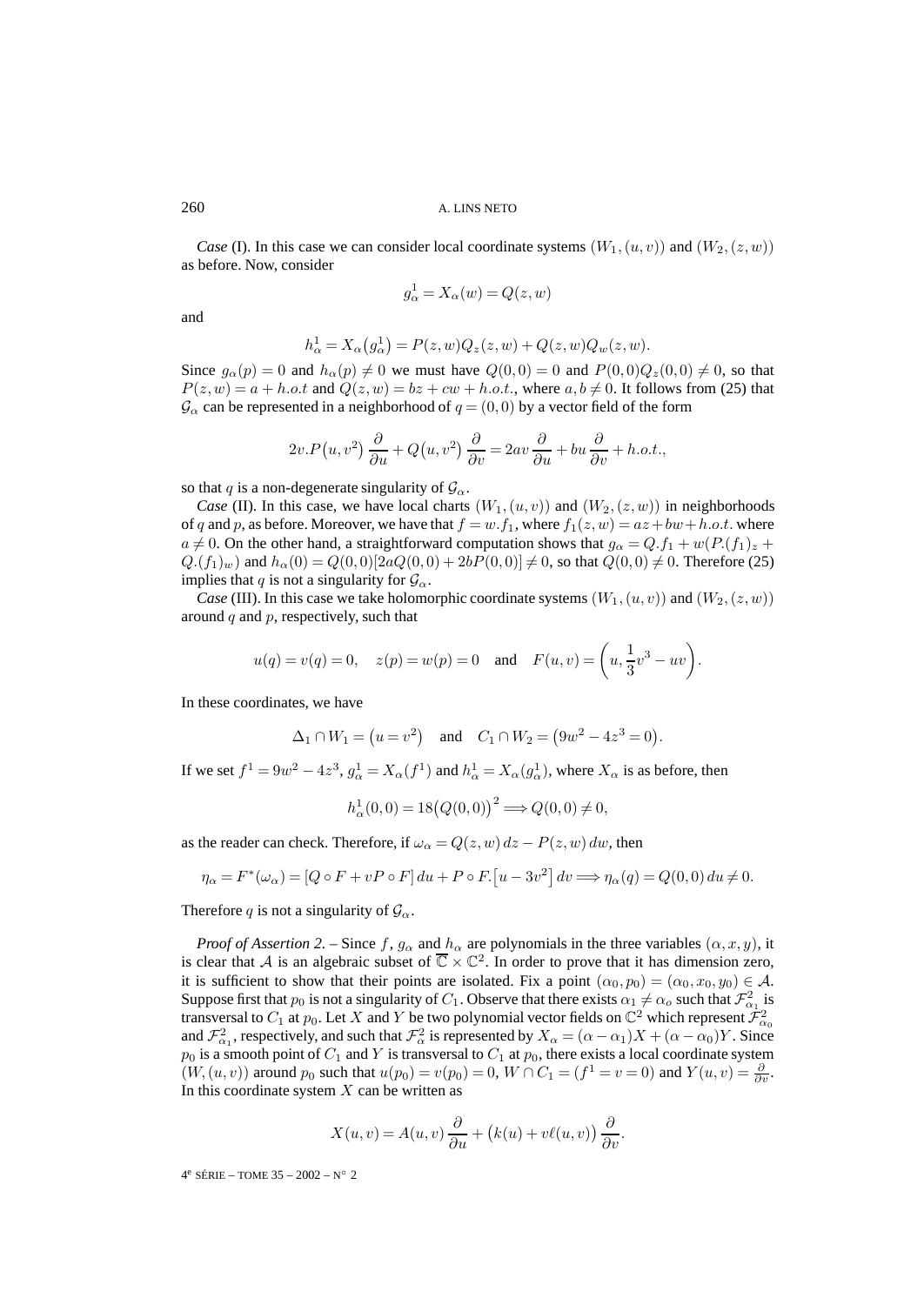Since  $C_1$  is not invariant for  $\mathcal{F}_{\alpha_0}$ , we must have  $k(u) \neq 0$ . Moreover,  $A(u, 0) \neq 0$ , because Y is transversal to X in almost all points of  $C_1 \cap W = (v = 0)$ . Let  $g^1_\alpha = X_\alpha(f^1) = X_\alpha(v)$  and  $h^1_\alpha = X_\alpha(g^1_\alpha)$ , so that  $A \cap (\overline{\mathbb{C}} \times W) = (v = g^1_\alpha = h^1_\alpha = 0)$ . Now, a straighforward computation shows that

$$
g_{\alpha}^{1}(u,v) = \alpha - \alpha_0 + (\alpha - \alpha_1)(k(u) + v\ell(u,v))
$$

and

$$
h^1_{\alpha}(u,0) = (\alpha - \alpha_1) [(\alpha - \alpha_1) (A(u,0)k'(u) + k(u)\ell(u,0)) + (\alpha - \alpha_0) \ell(u,0)].
$$

Therefore, the set A can be defined in  $\overline{\mathbb{C}} \times W$  by  $g^1_\alpha(u,0) = h^1_\alpha(u,0) = 0 \Longrightarrow$ 

(26) 
$$
\alpha - \alpha_0 + (\alpha - \alpha_1)k(u) = (\alpha - \alpha_1)^2.A(u, 0).k'(u) = 0,
$$

as the reader can check. Since  $(\alpha_0 - \alpha_1)k(0) = g^1_{\alpha_0}(0,0) = 0$ , the function k is non-constant, so that  $k'(u) \neq 0$ . This fact together with (26) imply that  $(\alpha_0, p_0)$  is an isolated point of A.

The above argument implies that, if  $S$  is the set of singularities of  $C_1$ , then all irreducible components of A in  $\overline{\mathbb{C}} \times (C_1 \setminus S)$  have dimension zero. Since S is finite, if A contains some irreducible component, say B, of dimension greater than one, then  $B = \overline{\mathbb{C}} \times \{p\}$ , where  $p \in S$ . However, as the reader can verify in the proofs of cases (II) and (III) in Assertion 1, we have the following:

- (II.1) If p is a nodal point of  $C_1$  then  $A \cap (\overline{C} \times \{p\})$  contains exactly two points: the points  $(\alpha, p)$  such that  $X_{\alpha}(p)$  is tangent to one of the branchs of  $C_1$  at p.
- (III.1) If p is a cuspidal point of  $C_1$  then  $A \cap (\overline{C} \times \{p\})$  contains exactly one point: the point  $(\alpha, p)$  such that  $X_{\alpha}(p)$  is in the direction of the tangent cone of  $C_1$  at p.

We leave the details of the proof of these facts for the reader. This finishes the proof of Assertion 2.

Now, let  $\alpha \notin F_0$ . It follows from the above arguments that all singularities of  $\mathcal{G}_a$  are nondegenerate as in  $(a)$ ,  $(b)$ ,  $(c)$ ,  $(d)$  or

(e) Singularities of  $\mathcal{G}_a$  on  $\Delta_1$ . The foliation  $\mathcal{G}_\alpha$  has a local first integral of the type  $z.w = cte$ in a neighborhood of each singularity of this type.

In fact, if  $q \in \Delta_1$  is a singularity of  $\mathcal{G}_{\alpha}$ , as we have seen in the proof of case (I) in Assertion 1, the linear of a vector field which represents  $\mathcal{G}_{\alpha}$  in a neighborhood of q, can be written in a suitable coordinate system as  $2av\frac{\partial}{\partial u} + bu\frac{\partial}{\partial v}$ , where  $a, b \neq 0$ . This implies that the characteristic numbers of  $\mathcal{G}_{\alpha}$  at q are both  $-1$ . On the other hand, since  $p = F(q)$  is not a singularity for  $\mathcal{F}_{\alpha}^2$ , this foliation has a local regular holomorphic first integral, say  $h$ , in a neighborhood of p. It follows that  $h \circ F$  is a local holomorphic first integral for  $\mathcal{G}_{\alpha}$ . Since the characteristic numbers of  $\mathcal{G}_{\alpha}$  at q are both −1, this first integral is of Morse type, so that it can be written in a suitable coordinate system as  $z.w = cte$ .

It remains to prove that  $\mathcal{G}_{\alpha}$  has degree  $3r - 1$ . We will use Baum–Bott formula in the proof (cf. [4] and [3]). The Baum–Bott index of a foliation  $\mathcal F$  in a non-degenerate singularity p is defined as follows. Let  $Z$  be a holomorphic vector field which represents  $\mathcal F$  in a neighborhood of p and  $A = DZ(p)$ . The number  $\frac{\text{tr}(A)^2}{\det(A)}$  does not depend on the vector field Z, representing  $\mathcal F$ near p. Define the Baum–Bott index of  $\mathcal F$  at p by

$$
BB(\mathcal{F}, p) = \frac{\text{tr}(A)^2}{\text{det}(A)}.
$$

In particular, if the characteristic numbers of  $\mathcal F$  at p are a and  $a^{-1}$ , then  $BB(\mathcal F, p) = a + a^{-1} + 2$ . We would like to observe that the Baum–Bott index can be defined for any isolated singularity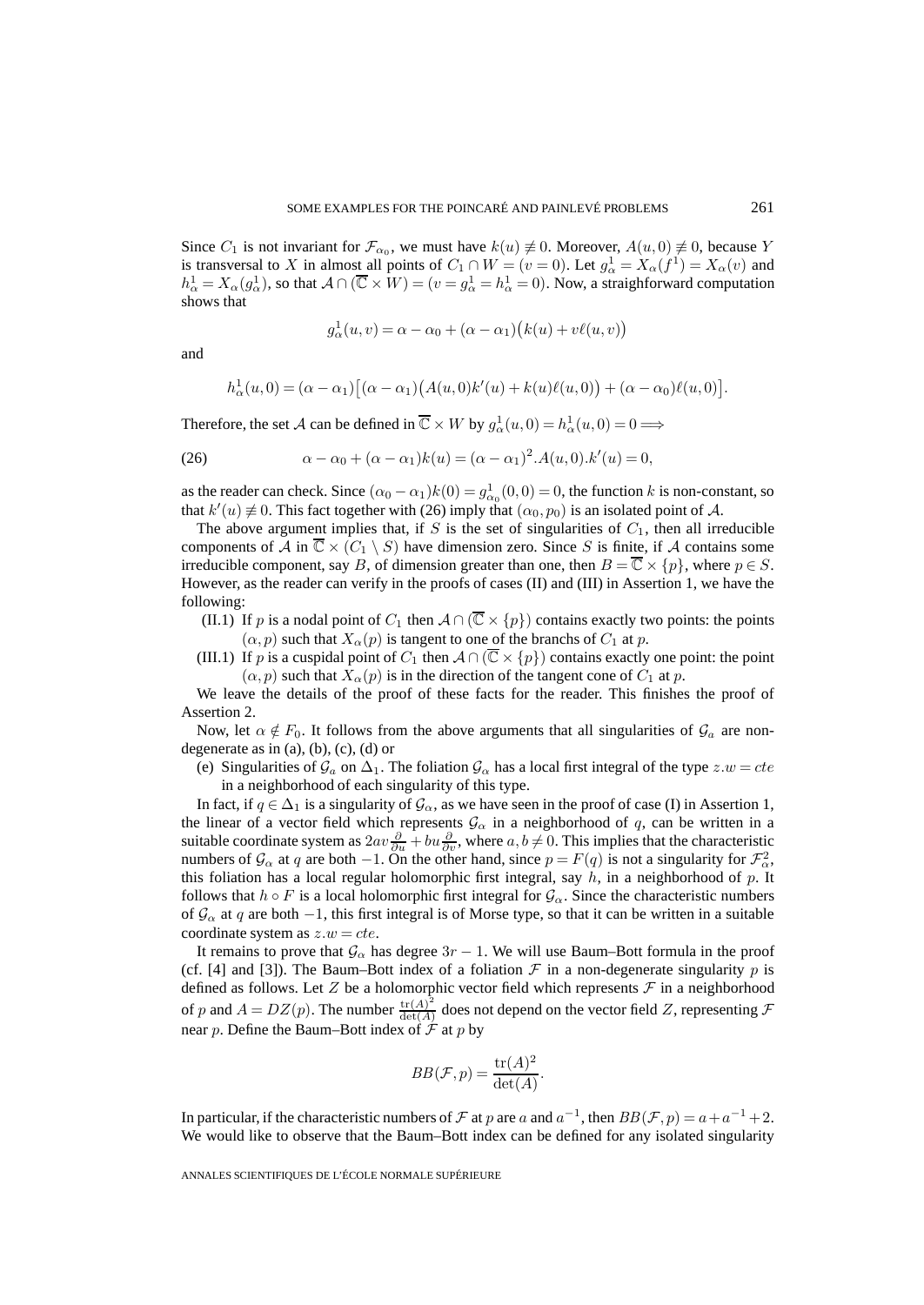of  $\mathcal F$  (cf [4]), but we will use it only in the non-degenerate case. The Baum–Bott formula in  $\mathbb{CP}(2)$  can be stated as follows (cf. [17]): let F be a foliation of degree d in  $\mathbb{CP}(2)$ . Then

$$
\sum_{p \in sing(\mathcal{F})} BB(\mathcal{F}, p) = (d+2)^2.
$$

In our case, if  $\alpha \notin F_0$ , then the singularities of  $\mathcal{G}_{\alpha}$  are the following:

*Case* (a).  $3r^2$  singularities of index  $\frac{(2+3)^2}{2\times 3} = \frac{25}{6}$ . *Case* (b).  $r^2$  singularities of index  $\frac{(1-6)^2}{-6 \times 1} = -\frac{25}{6}$ . *Case* (c). 2*r* singularities of index  $\frac{(2+r)^2}{2 \times r} = \frac{(r+2)^2}{2r}$ . *Case* (d). *r* singularities of index  $\frac{(3-r)^2}{-r \times 3} = -\frac{(r-3)^2}{3r}$ . *Case* (e). The singularities like in (e) have Baum–Bott index zero. This implies that:

$$
\sum_{p \in sing(\mathcal{G}_{\alpha})} BB(\mathcal{F}, p) = \frac{25}{6} \times 3r^2 - \frac{25}{6} \times r^2 + \frac{(r+2)^2}{2r} \times 2r - \frac{(r-3)^2}{3r} \times r
$$

$$
= (3r+1)^2 = (3r-1+2)^2.
$$

Therefore  $dg(\mathcal{G}_\alpha)=3r-1$ , which proves the lemma.  $\Box$ 

We now finish the proof of the Corollary for this type of family.

LEMMA 3. – Let E be as in the main Theorem. If  $\alpha \in E$ , then the foliation  $\mathcal{G}_a$  has a rational *first integral, say of degree*  $d_{\alpha}$ *. Moreover, for any*  $k \in \mathbb{N}$ *, the sets*  $\{\alpha \in E; d_{\alpha} \leq k\}$  *and* 

 $\{\alpha \in E$ ; the genus of the general integral curve of  $\mathcal{F}_{\alpha}$  is  $\leq k\}$ 

# *are finite.*

*Proof.* – If  $\alpha \in E$  then  $\mathcal{F}_\alpha^2$  has a rational first integral, say  $\widehat{R}_\alpha$ , where the general level surface  $\widehat{R}_{\alpha} = cte$  is irreducible of degree  $\widehat{d}_{\alpha}$ . Observe that the rational map  $R_{\alpha} = \widehat{R}_{\alpha} \circ F$  is a first integral of  $\mathcal{G}_{\alpha}$ , whose general level  $R_{\alpha} = cte$  is irreducible. This implies that the degree of the general level surface  $R_{\alpha} = cte$  is  $d_{\alpha} = r^2 \cdot \hat{d}_{\alpha}$ . Therefore the set  $\{\alpha \in E; d_{\alpha} < k\}$  is finite for all  $k > 0$ .

Now consider an irreducible level surface  $L_c = (R_\alpha = c)$  such that  $L_c$  does not contain any non-dicritical singularity of  $\mathcal{G}_{\alpha}$  and  $F(L_c)$  does not contain any singular point of C. Let  $\hat{L}_c = F(L_c)$ . Since  $L_c$  is irreducible, we must have  $L_c = F^{-1}(\hat{L}_c)$ , so that the topological degree of  $F|_{L_c} : L_c \to \hat{L}_c$  is  $r^2 \ge 4$ . Observe that  $\hat{L}_c$  is transversal to C. In fact, if it was not transversal to C it would be tangent to C in a point  $p \in \hat{L}_c \cap C$ . This point is not a singular point of C, by assumption. Therefore p must be a tangency in a regular point of C, so that  $F^{-1}(p)$  contains some non-dicritical singularity of  $\mathcal{G}_{\alpha}$  (see case (I) in the proof of Assertion 2 in Lemma 2), which contradicts the choice of  $L_c$ . This implies that  $\hat{L}_c \cap C$  contains  $\delta \hat{d}_\alpha$  points,  $\delta = dg(C)$ . Now, for each point  $p \in L_c \cap C$ , let  $q(p) \in \Delta$  be such that  $p = F(q(p))$ . It is clear that the point  $q(p) \in L_c$ is a ramification point of  $F|_{L_c}$ , so that  $F|_{L_c}$  has at least  $\delta \hat{d}_{\alpha}$  ramification points. This implies that, if  $\tilde{L}_c$  is the normalization of  $L_c$ , then  $\mathcal{X}(\tilde{L}_c) \leqslant -\delta \hat{d}_\alpha$ , so that  $g(L_c) \geqslant 1 + \frac{\delta \hat{d}_\alpha}{2}$ . It follows that  $\{\alpha \in E$ ; the genus of the general integral curve of  $\mathcal{F}_{\alpha}$  is  $\leq k\}$  is finite for any  $k > 0$ .  $\Box$ 

This finishes the proof of the Corollary for families of degrees of the form  $3r - 1$ ,  $r \ge 2$ . In order to obtain families of degrees of the form  $3r$  and  $3r + 1$  we can use the same type of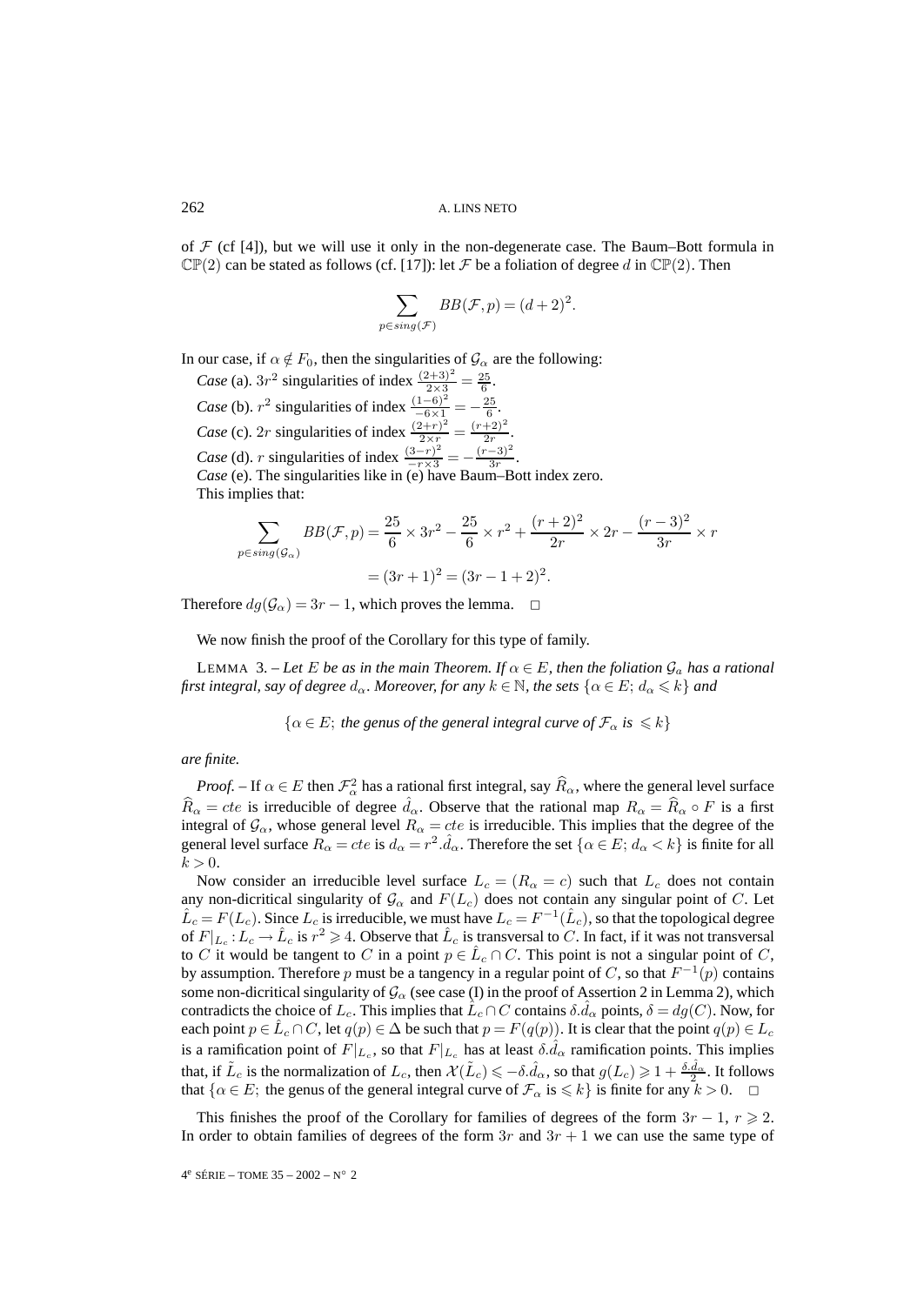construction, but now using the families of degrees 3 and 4, respectively. In what follows, we will sketch how these families can be constructed. Since the proof of the Corollary for them is analogous to the previous case, we will only say how is the map  $F : \mathbb{CP}(2) \to \mathbb{CP}(2)$  and how are the singularities of the families.

# **3.2.** The families of degree  $3r, r \geqslant 2$

Consider the family  $(\mathcal{F}_{\alpha}^3)_{\alpha \in \overline{\mathbb{C}}}$ . Let  $\ell_1$  and  $\ell_2$  be two of the straight lines invariant for all foliations of the family. Consider homogeneous coordinates  $(X, Y, Z) \in \mathbb{C}^3$  such that  $\ell_1 = \Pi(Y = 0)$ and  $\ell_2 = \Pi(Z = 0)$ . Take  $F : \mathbb{CP}(2) \to \mathbb{CP}(2)$ , which in homogeneous coordinates is of the form  $(X, Y, Z) = F(U, V, W) = (P(U, V, W), V^r, W^r)$ , where P is a homogeneous polynomial of degree r. Let  $\Delta = \Pi(\{(U, V, W); \ \frac{\partial P}{\partial U}(U, V, W) = 0\})$ ,  $L_1 = (V = 0)$ ,  $L_2 = (W = 0)$ , and  $C = F(\Delta)$ , so that the set of critical points of F is  $\Delta \cup L_1 \cup L_2$ ,  $F(L_1) = \ell_1$  and  $F(L_2) = \ell_2$ . We suppose that  $P$  satisfies the following generic properties:

- (i.1)  $\{U; P(U, 0, 0) = 0\} = \{0\}$ . This implies that the map F is well defined and that  $[1 : 0 : 0] = L_1 \cap L_2 \notin \Delta.$
- (ii.1) The curve  $\Delta$  is smooth of degree  $r 1$  and transversal to  $L_1 \cup L_2$ .
- (iii.1) F satisfies Whitney's conditions in  $\mathbb{CP}(2) \setminus (L_1 \cup L_2)$  (see conditions (iii)–(vii) in §3.1).
- (iv.1) The critical points of the polynomials  $U \mapsto P(U, 1, 0)$  and  $V \mapsto P(U, 0, 1)$  are of order two (see condition (viii) in §3.1).
- (v.1) The curve C is transversal to the curve  $C_1 \cup C_2 \cup \ell_0 \cup \ell_1 \cup \ell_2$ . In particular the dicritical singularities of the generic foliation  $\mathcal{F}_{\alpha}^3$ ,  $p_{01}$ ,  $p_{02}$ ,  $p_{12}$ ,  $p_0$ ,  $p_1$ ,  $p_2$ ,  $q_1$  and  $q_2$  are not in the curve C.

We define  $\mathcal{H}_\alpha = F^*(\mathcal{F}_\alpha^3)$ . It can be proved that there exists a finite set  $H_0$  such that, if  $\alpha \notin H_0$ then all singularities of  $\mathcal{H}_{\alpha}$  are non-degenerate of the following types:

- (a.1) One radial singularity at the point  $p = [1:0:0] = F^{-1}(p_{12})$ . In this case  $\mathcal{H}_{\alpha}$  has a local meromorphic first integral of the type  $\frac{w}{z} = cte$  in a neighborhood of p and Baum–Bott index 4.
- (b.1)  $3r^2$  singularities at  $F^{-1}{q_1, q_2, p_0}$  with Baum–Bott indexes  $\frac{9}{2}$ . In this case  $\mathcal{H}_{\alpha}$  has a local meromorphic first integral of the type  $\frac{w^2}{z} = cte$  in a neighborhood of each of these points.
- (c.1) 2r singularities at  $F^{-1}(\{p_{01}, p_{02}\})$  with Baum–Bott indexes  $\frac{(r+1)^2}{r}$ . In this case  $\mathcal{H}_{\alpha}$ has a local meromorphic first integral of the type  $\frac{w^r}{z} = cte$  in a neighborhood of each of these points.
- (d.1) 2r singularities at  $F^{-1}(\{p_1, p_2\})$  with Baum–Bott indexes  $\frac{(r+2)^2}{2r}$ . In this case  $\mathcal{H}_{\alpha}$  has a local meromorphic first integral of the type  $\frac{w^r}{z^2} = cte$  in a neighborhood of each of these points.
- (e.1) 2r singularities at  $F^{-1}(\{Q_1(\alpha), Q_2(\alpha)\})$  with Baum–Bott indexes  $-\frac{(r-3)^2}{3r}$ . In this case  $\mathcal{H}_{\alpha}$  has a local holomorphic first integral of the type  $w^r.z^3 = cte$  in a neighborhood of each of these points.
- (f.1)  $2r^2$  singularities at  $F^{-1}(\lbrace P_2(\alpha), Q_0(\alpha) \rbrace)$  with Baum–Bott indexes  $-\frac{4}{3}$ . In this case  $\mathcal{H}_{\alpha}$  has a local holomorphic first integral of the type  $w^{3}.z = cte$  in a neighborhood of each of these points.
- (g.1)  $r^2$  singularities at  $F^{-1}(P_1(\alpha))$  with Baum–Bott indexes  $-\frac{25}{6}$ . In this case  $\mathcal{H}_{\alpha}$  has a local holomorphic first integral of the type  $w^6.z = cte$  in a neighborhood of each of these points.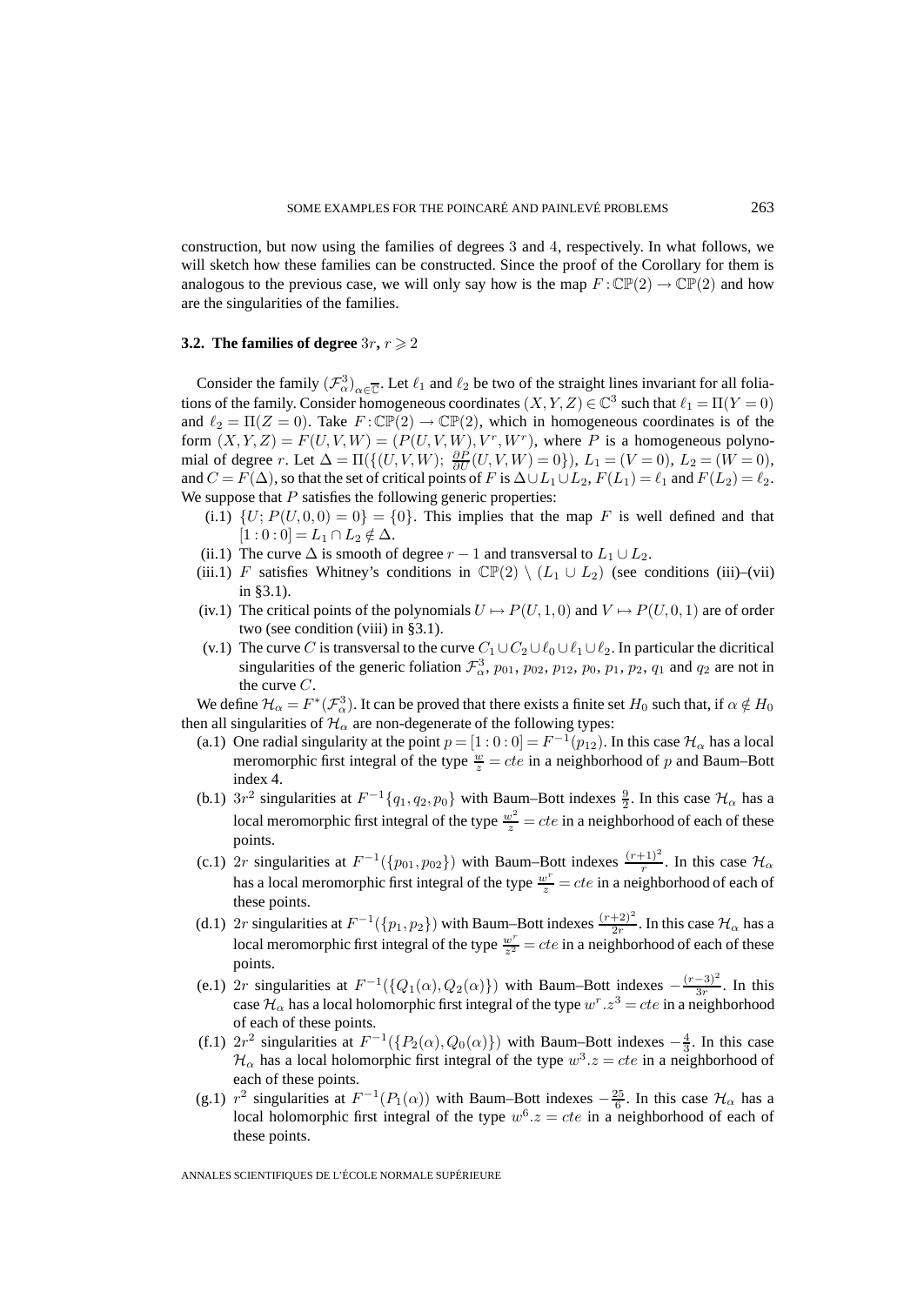(h.1) The remaining singularities correspond to the points of tangency between  $\mathcal{F}^3_\alpha$  and C. They have Baum–Bott index 0 and  $\mathcal{H}_{\alpha}$  has a local holomorphic first integral of the type  $w.z = cte$  in a neighborhood of each of these points.

The foliation  $\mathcal{H}_{\alpha}$  has degree 3r because:

$$
4 + 3r^2 \times \frac{9}{2} + 2r \times \frac{(r+1)^2}{r} + 2r \times \frac{(r+2)^2}{2r} - 2r \times \frac{(r-3)^2}{3r}
$$

$$
-2r^2 \times \frac{4}{3} - r^2 \times \frac{25}{6} = (3r+2)^2.
$$

# **3.3.** The families of degree  $3r + 1$ ,  $r \geqslant 2$

Consider the family  $(\mathcal{F}_{\alpha}^4)_{\alpha \in \overline{\mathbb{C}}}$ . Let  $\ell_1$ ,  $\ell_2$  and  $\ell_3$  be three of the straight lines invariant for all foliations of the family, such that  $\ell_1 \cap \ell_2 \neq \ell_1 \cap \ell_3$ . Consider homogeneous coordinates  $(X, Y, Z) \in \mathbb{C}^3$  such that  $\ell_1 = \Pi(X = 0)$ ,  $\ell_2 = \Pi(Y = 0)$  and  $\ell_3 = \Pi(Z = 0)$ . Take  $F: \mathbb{CP}(2) \to \mathbb{CP}(2)$ , which in homogeneous coordinates is of the form

$$
(X, Y, Z) = F(U, V, W) = (U^r, V^r, W^r).
$$

Let  $\mathcal{K}_{\alpha} = F^*(\mathcal{F}_{\alpha}^4)$ . It can be proved that if  $\alpha \notin \{1, j, j^2, \infty\}$  then all singularities of  $\mathcal{K}_{\alpha}$  are non-degenerate of the following types:

- (a.2)  $3r^2 + 3$  radial singularities. The foliation  $\mathcal{K}_{\alpha}$  has Baum–Bott index 4 and a local meromorphic first integral of the type  $\frac{w}{z} = cte$  in a neighborhood of each of these points.
- (b.2) 6r singularities with Baum–Bott indexes  $\frac{(r+1)^2}{r}$  and a local meromorphic first integral of the type  $\frac{w^r}{z} = cte$  in a neighborhood of each of these points. This set of points is  $F^{-1}(\{p_1,\ldots,p_6\})$ , where  $p_1,\ldots,p_6$  are the six radial singularities contained in  $\bigcup_{i=1}^3 \ell_i$ which are not in the intersection of any two of these lines.
- (c.2) 3r singularities with Baum–Bott indexes  $-\frac{(r-3)^2}{3r}$  and a local holomorphic first integral of the type  $w^r \cdot z^3 = cte$  in a neighborhood of each of these points.
- (d.2)  $6r^2$  singularities with Baum–Bott indexes  $-4/3$  and a local holomorphic first integral of the type  $w^3 \text{.} z = cte$  in a neighborhood of each of these points.

Therefore,

$$
\sum_{p \in sing(K_{\alpha})} BB(K_{\alpha}, p)
$$
  
=  $(3r^2 + 3) \times 4 + 6r \times \frac{(r+1)^2}{r} - 3r \times \frac{(r-3)^2}{3r} - 6r^2 \times \frac{4}{3} = (3r+3)^2$ ,

which implies that  $dg(\mathcal{K}_{\alpha})=3r+1$ .

We observe that the set of singular points of F is  $(U = 0) \cup (V = 0) \cup (W = 0)$  and its image by F is  $\ell_1\cup\ell_2\cup\ell_3$ , which is invariant for all foliations  $\mathcal{F}_\alpha^4$ . In particular, there are no singularities which come from tangencies, like in (e) or (h.1).

We remark also that, if L is a leaf of  $\mathcal{K}_\alpha$  such that the leaf of  $\mathcal{F}_\alpha^4$ ,  $F(L) := \hat{L}$ , is not contained in the set L of straight lines invariant for  $\mathcal{F}_{\alpha}^4$ , then the "ramification points" of  $F|_L : L \to \hat{L}$ are "contained" in the dicritical points of type (b.2). In order to precise this sentence, we must solve by blowing-up these dicritical points. Let us give an idea. Fix a point  $q \in F^{-1}(p_1)$ , for instance, where  $p_1 \in \ell_1$  and  $q \in L_1$ . Then there are holomorphic coordinate systems  $(W_1, (u, v))$ and  $(W_2,(x,y))$  around q and  $p_1$  respectively, such that  $u(q) = v(q) = 0$ ,  $x(p_1) = y(p_1) = 0$ ,  $W_1 \cap L_1 = (v = 0), W_2 \cap L_1 = (y = 0)$  and  $(x, y) = F(u, v) = (u, v^r)$ . Since  $p_1$  is radial and

4e SÉRIE – TOME 35 – 2002 – N◦ 2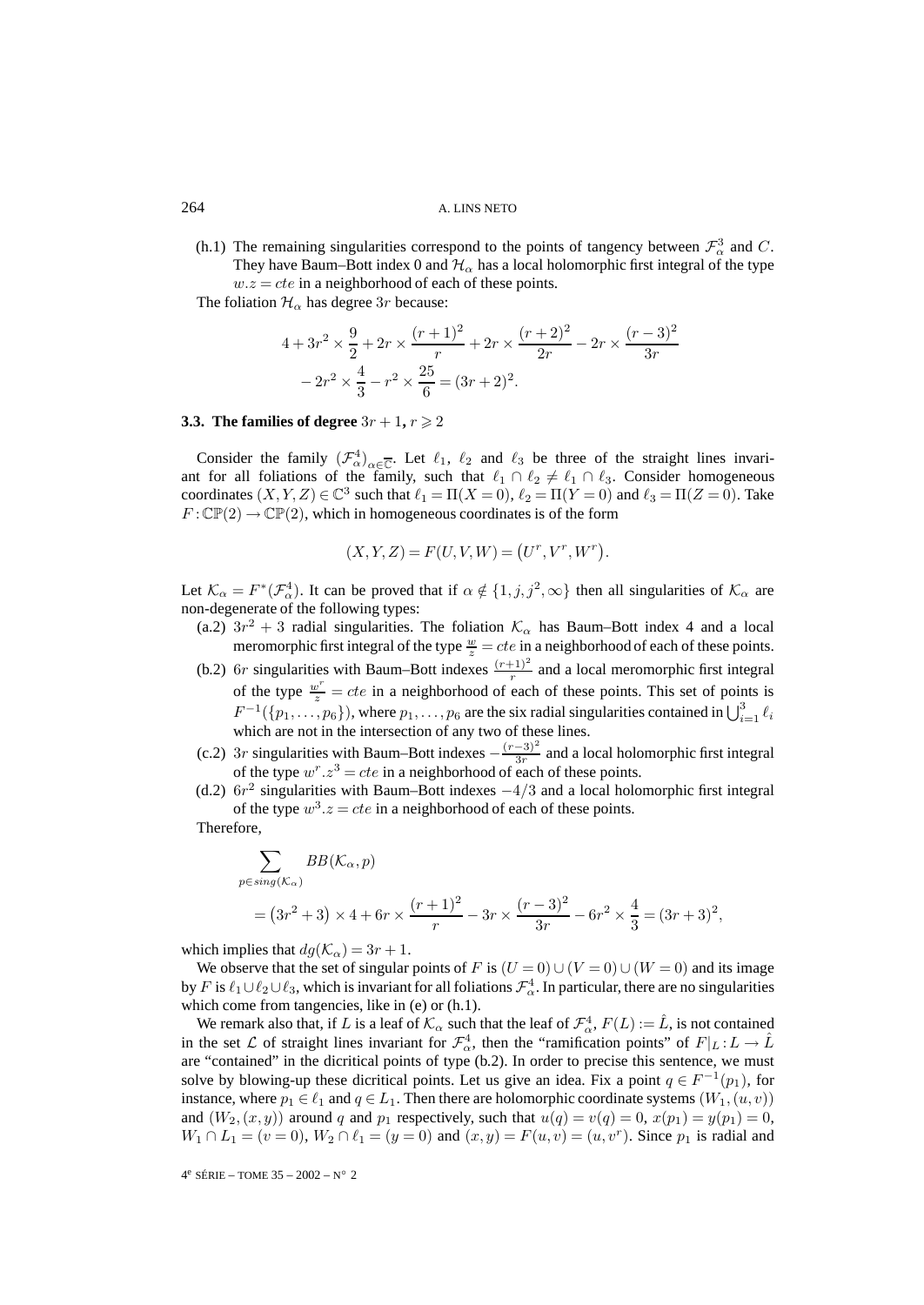$(y=0)$  is invariant for  $\mathcal{F}_{\alpha}^4$ , this foliation can be defined in a neighborhood of  $p_1$  by a differential equation of the form

$$
\eta = y \, dx - \left(x + A(x, y)\right) dy = 0,
$$

where the order of A at  $(0,0)$  is at least two. This implies that  $\mathcal{K}_{\alpha}$  is defined by  $\omega = \frac{1}{v^{r-1}} F^*(\eta)$ , which can be written as

$$
\omega = v du - \left( ru + u^2 A_1(u, v^r) + uv^r A_2(u, v^r) + v^{2r} A_3(u, v^r) \right) dv = 0,
$$

as the reader can check. Therefore, the resolution of  $K_{\alpha}$  at q involves r blowing-ups in which a dicritical divisor appears at the last blowing-up. Let us denote by  $\pi$  the composition of these blowing-ups and by D the last divisor. One of the charts of D can be written as  $(t, v)$ , where  $\pi(t, v) = (tv^r, v)$ . Observe that  $\pi^*(\mathcal{K}_\alpha)$  is defined in this chart by  $\frac{1}{v^{r+1}} \pi^*(\omega)$ , which can be written as

$$
dt - v^{r-1}(t^2 A_1(tv^r, v) + t A_2(tv^r, v^r) + A_3(tv^r, v^r)) dv = 0,
$$

so that the foliation is transversal to the divisor  $D = (v = 0)$ . Let us consider now the chart  $(s, y)$  of the blowing-up  $\pi_1$  at  $p_1$  such that  $\pi_1(s, y)=(sy, y)$ . If  $F_1$  is the rational map such that  $\pi_1 \circ F_1 = F \circ \pi$ , then it is not difficult to see that  $F_1(t, v) = (t, v^r)$ , so that  $F_1$  ramifies in order r along D. This procedure provides us the "points of ramification" of  $F|_L$  needed to use (22) and to prove the analogous of Lemma 3 for the family  $\mathcal{K}_{\alpha}$ .

#### **REFERENCES**

- [1] AHLFORS L.V., SARIO L., *Riemann Surfaces*, Princeton, 1960.
- [2] ARNOLD V., *Chapitres supplémentaires de la théorie des équations différentielles ordinaires*, Éditions MIR, 1980.
- [3] BAUM P., BOTT R., On the zeroes of meromorphic vector fields, in: *Essais en l'honneur de De Rham*, 1970, pp. 29–47.
- [4] BRUNELLA M., Feuilletages holomorphes sur les surfaces complexes compactes, *Ann. Scient. Éc. Norm. Sup., 4e série* **30** (1997) 569–594.
- [5] BRUNELLA M., Courbes entières et feuilletages holomorphes, *Enseig. Math.* **45** (1–2) (1999) 196– 216.
- [6] CAMACHO C., LINS NETO A., *Geometric Theory of Foliations*, Birkhäuser, 1985.
- [7] CAMPILLO A., CARNICER M., Proximity inequalities and bounds for the degree of invariant curves by foliations in <sup>P</sup><sup>2</sup> <sup>C</sup>, *Trans. Amer. Math. Soc.* **349** (9) (1997) 2211–2228.
- [8] CARNICER M., The Poincaré problem in the non-dicritical case, *Ann. de Math.* **140** (1994) 289–294.
- [9] CERVEAU D., LINS NETO A., Holomorphic foliations in  $\mathbb{C}P(2)$  having an invariant algebraic curve, *Ann. Inst. Fourier* **41** (4) (1991) 883–903.
- [10] CERVEAU D., MATTEI J.F., Formes intégrables holomorphes singulières, *Astérisque* **97** (1982).
- [11] DARBOUX G., Mémoire sur les équations différentielles algébriques du premier ordre et du premier degré (Mélanges), *Bull. Sci. Math. (2)* **2** (1878) 60–96, 123–144, 151–200.
- [12] EHRESMANN C., REEB G., Les connexions infinitésimales dans un espace fibré différentiable, in: *Colloque de topologie, Bruxelles*, 1950, pp. 29–55.
- [13] GODBILLON C., *Études géométriques I*, Université Louis Pasteur, 1985.
- [14] INSE E.L., *Ordinary Differential Equations*, Dover Books on Advanced Mathematics.
- [15] JOUANOLOU J.-P., *Équations de Pfaff algébriques*, Lecture Notes in Math., Vol. **708**, Springer-Verlag, Berlin, 1979.
- [16] LIMA E.L., *Grupo Fundamental e espaços de recobrimento*, Projeto Euclides, IMPA, 1993.
- [17] LINS NETO A., Algebraic solutions of polynomial differential equations and foliations in dimension two, in: Lect. Notes Math., Vol. **1345**, pp. 192–231.

ANNALES SCIENTIFIQUES DE L'ÉCOLE NORMALE SUPÉRIEURE